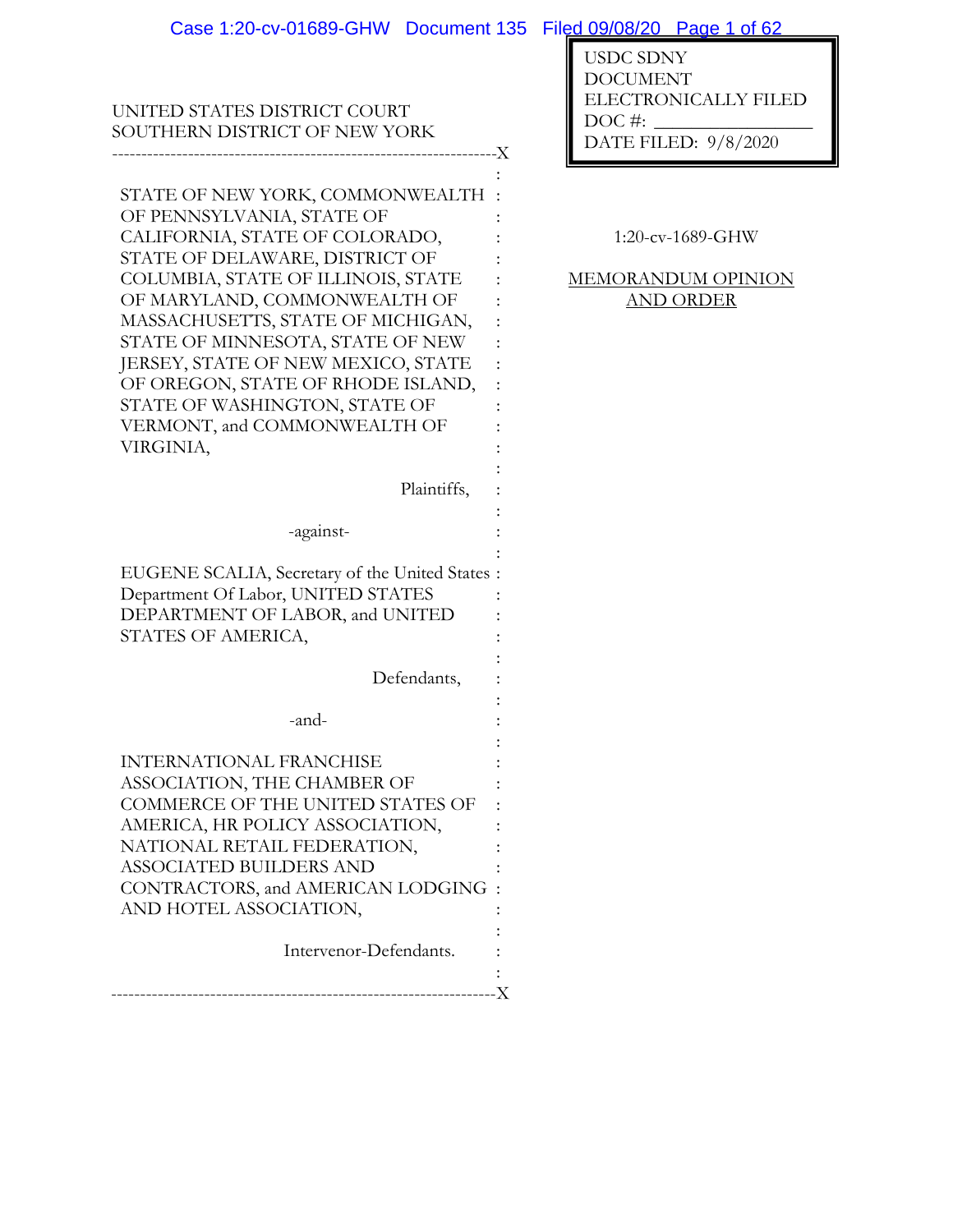## Case 1:20-cv-01689-GHW Document 135 Filed 09/08/20 Page 2 of 62

# GREGORY H. WOODS, United States District Judge:

For more than eighty years, the Department of Labor (the "Department") has recognized that multiple employers may qualify as "joint employers" under the Fair Labor Standards Act (the "FLSA"). Suppose, for instance, that an employee works for a subcontractor and that a primary contractor hires the subcontractor. If both the primary contractor and the subcontractor meet the FLSA's definition of an "employer," they are joint employers. Joint employers are jointly and severally liable for damages for FLSA violations.

Earlier this year, the Department issued a final rule (the "Final Rule") that narrows the definition of joint employment under the FLSA. Eighteen States (the "States") sued, arguing that the Final Rule is invalid.

The Final Rule violates the Administrative Procedure Act (the "APA"). It conflicts with the FLSA because it ignores the statute's broad definitions. And the Department failed to adequately justify its departure from its prior interpretations and to account for some of the Final Rule's important costs. So the Final Rule is also arbitrary and capricious. But one part of the Final Rule is severable from the portions that are legally infirm. For those and other reasons discussed below, the parties' cross motions for summary judgment are GRANTED in part and DENIED in part.

# **I. BACKGROUND**

# **A. Statutory and Regulatory Background1**

# **1. The FLSA**

"The principal congressional purpose in enacting the FLSA was to protect all covered workers from substandard wages and oppressive working hours[.]" *Scalia I*, 2020 WL 2857207, at \*1 (quoting *Mei Xing Yu v. Hasaki Rest., Inc.*, 944 F.3d 395, 402 (2d Cir. 2019)). "Consistent with [that] 'remedial and humanitarian' purpose, Congress adopted definitions of 'employ,' 'employee,' and

<sup>1</sup> The Court's prior opinion provides additional background. *See New York v. Scalia* (*Scalia I*), No. 1:20-cv-1689 (GHW), 2020 WL 2857207, at \*1-4 (S.D.N.Y. June 1, 2020).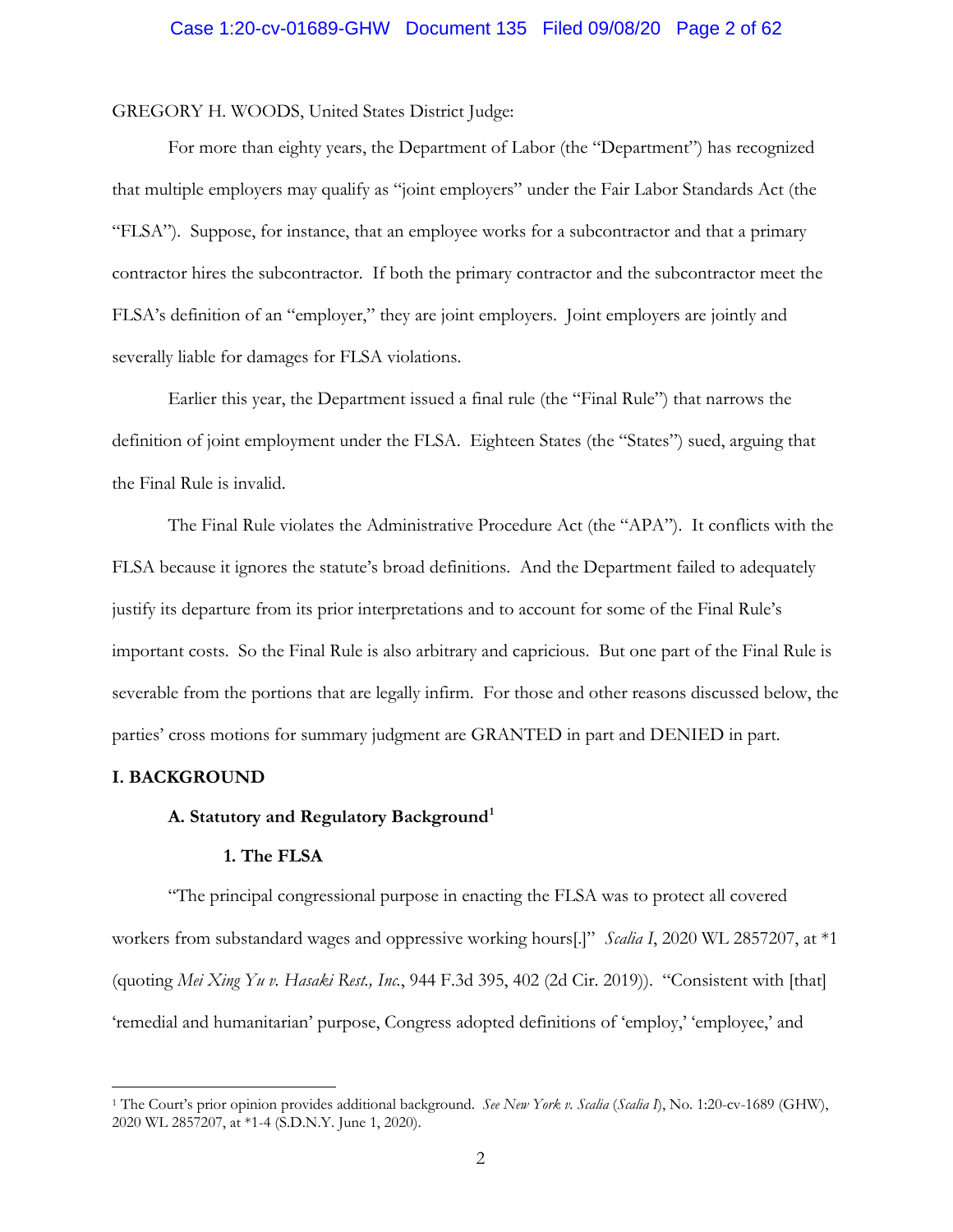### Case 1:20-cv-01689-GHW Document 135 Filed 09/08/20 Page 3 of 62

'employer' that brought a broad swath of workers within the statute's protection." *Id.* (quoting *Salinas v. Com. Interiors, Inc.*, 848 F.3d 125, 133 (4th Cir. 2017)). "The FLSA defines an 'employee' as 'any individual employed by an employer,"" an "'employer' to include 'any person acting directly or indirectly in the interest of an employer in relation to an employee[,]'" and "the term 'employ'" to include "'to suffer or permit to work.'" *Id.* (quoting 29 U.S.C. §§ 203(e)(1), 203(d), 203(g)).

These definitions are broad. In 1945, the Supreme Court noted that "the term 'employee'" in the FLSA has "'the broadest definition . . . ever . . . included in any one act.'" *United States v. Rosenwasser*, 323 U.S. 360, 363 n.3 (1945) (quoting 81 Cong. Rec. 7657 (1937) (statement of Sen. Hugo Black)). Two years later, the Court observed that the FLSA's "definition of 'employ' is broad." *Rutherford Food Corp. v. McComb*, 331 U.S. 722, 728 (1947). Indeed, the FLSA's definitions are so "comprehensive" that they apply "to many persons and working relationships" that did not historically "fall within an employer-employee category." *Walling v. Portland Terminal Co.*, 330 U.S. 148, 150-51 (1947) (citation omitted). Decades later, the Court again noted the "striking breadth" of the FLSA's definition of "employ[.]" *Nationwide Mut. Ins. Co. v. Darden*, 503 U.S. 318, 326 (1992). That definition "stretches the meaning of 'employee' to cover some parties who might not qualify as such" under "traditional agency law principles." *Id.*

The test for an employment relationship under the FLSA rests on "economic reality." In *Rutherford*, the Supreme Court observed that there is "no definition" that precisely delimits the scope "of the employer-employee relationship under the [FLSA]." 331 U.S. at 728. Whether an employment relationship exists "does not depend on . . . isolated factors but rather upon the circumstances of the whole activity." *Id.* at 730. The Court later distilled *Rutherford* into an "economic reality" test: "[T]he 'economic reality' rather than 'technical concepts'" determines employment under the FLSA. *Goldberg v. Whitaker House Co-op., Inc.*, 366 U.S. 28, 33 (1961) (citing *United States v. Silk*, 331 U.S. 704, 713 (1947); *Rutherford*, 331 U.S. at 729).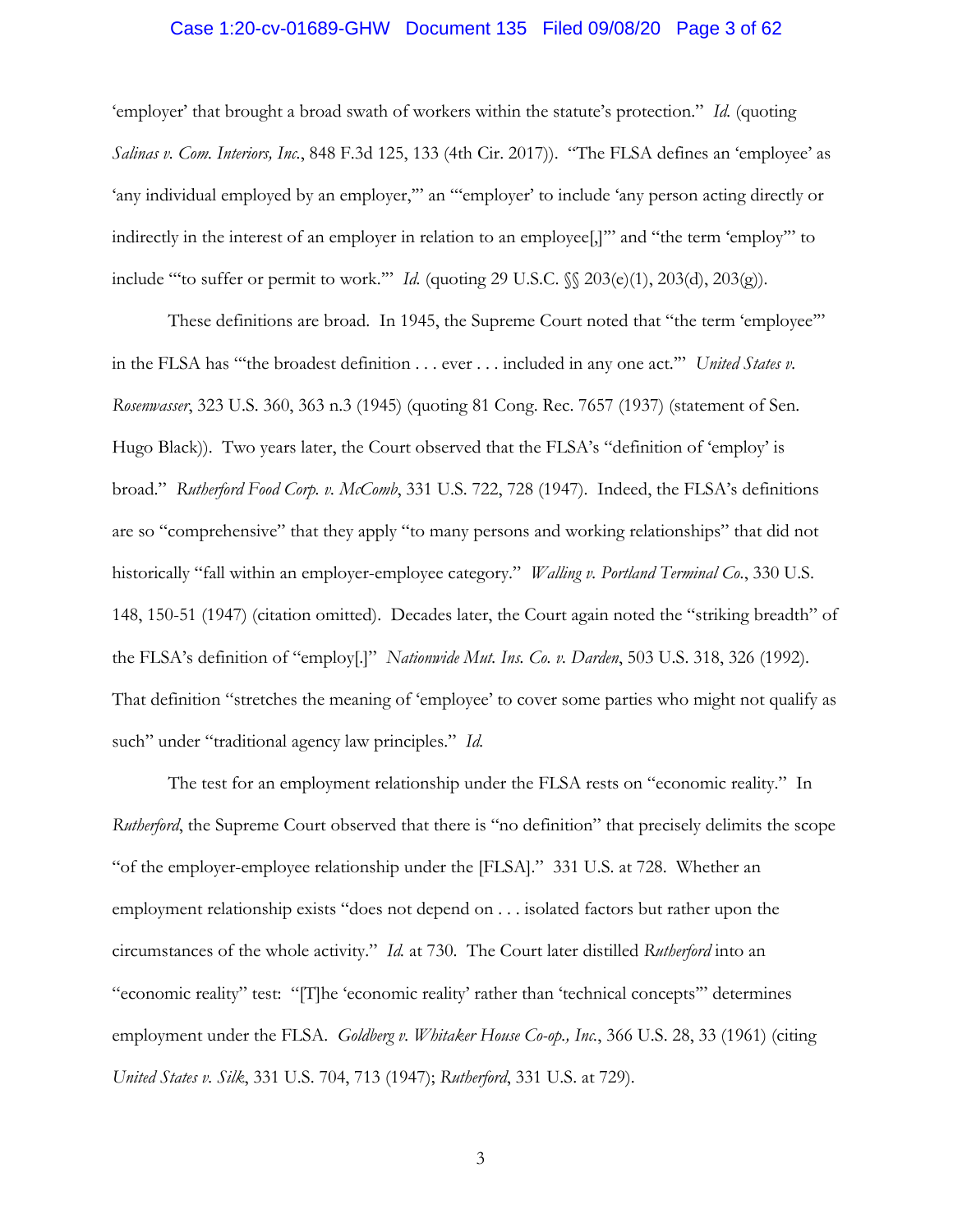## **2. Joint Employer Doctrine**

The joint employer doctrine is longstanding. The Department has recognized joint employment since 1939. *Scalia I*, 2020 WL 2857207, at \*2. That year, the Department issued an "interpretative bulletin" establishing that multiple employers could simultaneously employ an employee. *See id.* (citing Interpretative Bulletin No. 13, "Hours Worked: Determination of Hours for Which Employees are Entitled to Compensation under the Fair Labor Standards Act of 1938," at 16-17 (U.S. Dep't of Labor July 1939)).

"In 1958, the Department first codified the joint employment standard." *Id.* (citing 23 Fed. Reg. 5905 (Aug. 5, 1958)). Like the 1939 bulletin, the Department's 1958 regulations "recognized that 'a single individual may'" simultaneously have "'two or more employers'" under the FLSA. *Id.* at \*3 (quoting *Salinas*, 848 F.3d at 133, in turn quoting former 29 C.F.R. § 791.2(a)) (alterations omitted). "The Department's 1958 regulations distinguished 'separate and distinct employment' and 'joint employment.'" *Id.* (quoting *Salinas*, 848 F.3d at 133, in turn quoting former 29 C.F.R. § 791.2(a)) (brackets omitted). "[J]oint employment exists when 'the facts establish that employment by one employer is not completely disassociated from employment by the other employer.'" *Id.* (quoting *Salinas*, 848 F.3d at 133, in turn quoting former 29 C.F.R. § 791.2(a)).

The Supreme Court first explicitly recognized joint employer liability in *Falk v. Brennan*, 414 U.S. 190 (1973). Given the FLSA's "expansive[] . . . definition of 'employer[,]'" the Court recognized that an employee could have multiple employers for a single set of hours worked. *Id.* at 195; *see, e.g.*, *Bonnette v. California Health & Welfare Agency*, 704 F.2d 1465, 1469 (9th Cir. 1983) (citing *Falk* for the proposition that "[t]wo or more employers may jointly employ someone for purposes of the FLSA").

Congress enacted the Migrant and Seasonal Agricultural Workers Protection Act (the "MSPA") in 1983. *See* 29 U.S.C. §§ 1801 *et seq.* The MSPA "uses the same definition of 'employ' as the FLSA." *Scalia I*, 2020 WL 2857207, at \*3 n.2 (quoting *Salinas*, 848 F.3d at 135); *see also* 29 U.S.C.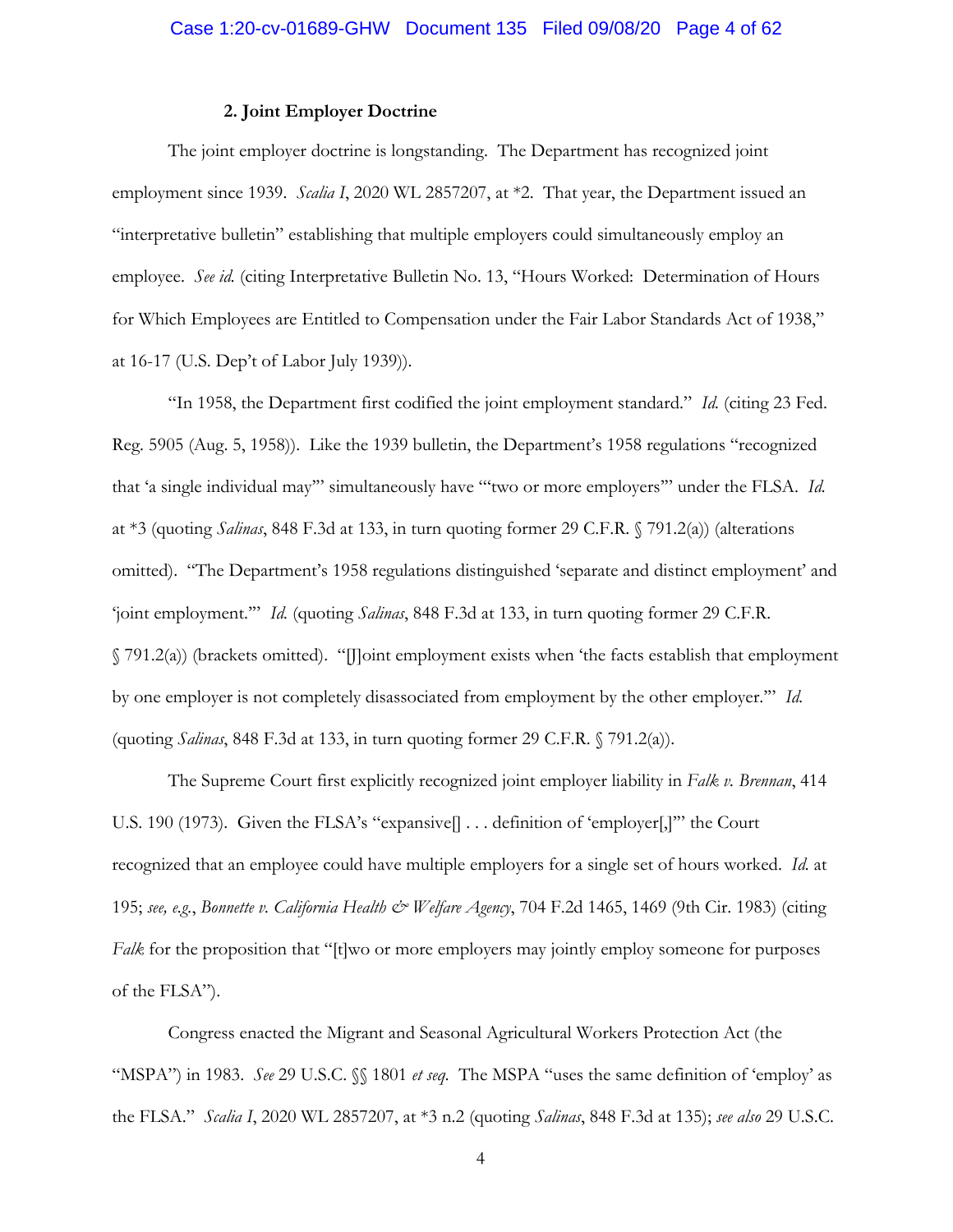#### Case 1:20-cv-01689-GHW Document 135 Filed 09/08/20 Page 5 of 62

 $\%$  1802(5) ("The term 'employ' has the meaning given such term under section 3(g) of the [FLSA]  $(29 \text{ U.S.C.}$  [ $\text{S}$ ]  $203(g)$ ].]''). The MSPA does not define "employer."

The Department issued regulations defining joint employment under the MSPA (the "MSPA Regulations"). *See* 29 C.F.R. § 500.20(h). The regulations adopted the FLSA's definitions of employ, employer, and employee. *See id.* § 500.20(h)(1)-(3). Thus, "employ" under the MSPA Regulations "includes to suffer or permit to work." *Id.* § 500.20(h)(1). The Department explained that "Congress[] incorporat[ed]" the term "employ" into the MSPA from the FLSA to "adopt[] the FLSA joint employer doctrine as the 'central foundation' of MSPA and 'the best means'" to fulfill its purposes. *Id.* § 500.20(h)(5)(ii) (quoting legislative history of the MSPA). In sum, "[j]oint employment under the [FLSA] is joint employment under the MSPA." *Id.* § 500.20(h)(5)(i).

The Department issued new guidance to clarify the "definition of 'joint employment' under the MSPA" in 1997 (the "1997 Guidance"). 62 Fed. Reg. 11734, 11734 (Mar. 12, 1997). The 1997 Guidance observed that "the concept of 'joint employment'" in the MSPA depends on "[t]he MSPA statutory definition of 'employ[,]'" which is also "the FLSA statutory definition of 'employ[.]'" *Id.* Courts have "expansive[ly] interpret[ed] . . . the statutory definition of employ under the FLSA[.]" *Id.* And courts "interpreting the FLSA definition of employ" have rejected "the traditional common law 'right to control' test[.]" *Id.* The 1997 Guidance noted that the "test of an employment relationship under the FLSA is 'economic dependence,' which requires" a court to examine the "relationships among the employee(s) and the putative employer(s) to determine upon whom the employee is economically dependent." *Id.*

In 2014, the Department issued an Administrator's Interpretation (the "2014 AI"), which discussed joint employment under the FLSA. Administrator's Interpretation No. 2014-2, "Joint employment of home care workers in consumer-directed, Medicaid-funded programs by public entities under the Fair Labor Standards Act," 2014 WL 2816951 (June 19, 2014). The 2014 AI explained that the definitions of "employee," "employ," and "employer" in the FLSA "are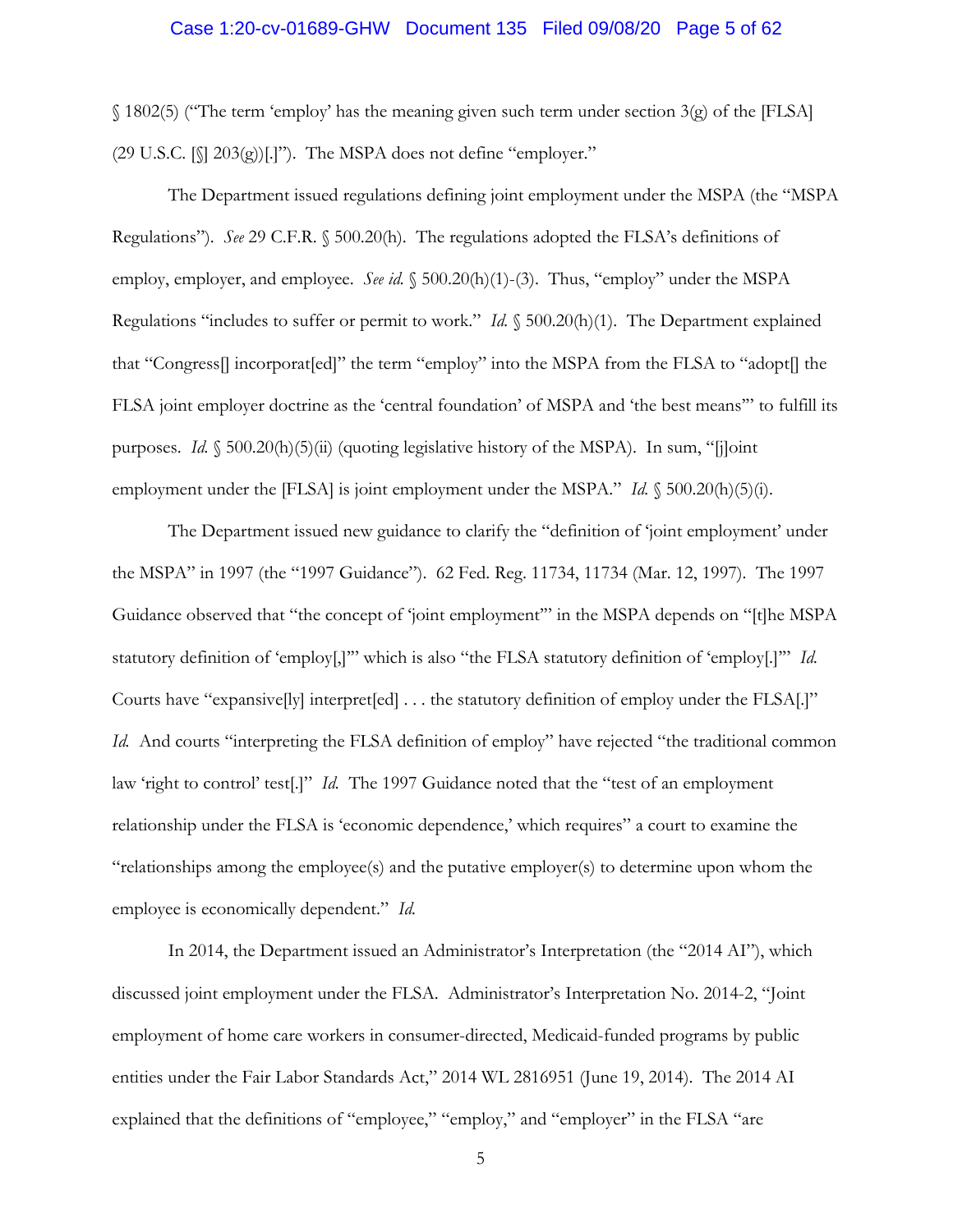### Case 1:20-cv-01689-GHW Document 135 Filed 09/08/20 Page 6 of 62

exceedingly broad." *Id.* at \*2. To determine "whether an employer-employee relationship exists" under the FLSA, a court must look not to "'isolated factors but rather [to] the circumstances of the whole activity[.]" *Id.* (quoting *Rutherford*, 331 U.S. at 730). "[T]he touchstone is 'economic reality."' *Id.* (quoting *Whitaker*, 366 U.S. at 33). "[T]he 'economic realities' test examines [multiple] factors to determine whether a worker . . . economically depend[s] on a purported employer, thus creating an employment relationship." *Id.*

The Department again rejected a test that addressed only "the potential joint employer's control" over employees. *Id.* at \*2 n.5. A test that "focuses solely on the formal right to control the physical performance of another's work" is "unduly narrow[.]" *Id.* (quoting *Zheng v. Liberty Apparel Co.*, 355 F.3d 61, 69 (2d Cir. 2003)). And a control-based test conflicts "with the 'suffer or permit' language in the FLSA, which . . . reaches beyond traditional agency law." *Id.* (quoting *Zheng*, 355 F.3d at 69). The 2014 AI concluded that a test that "addresses only control" conflicts "with the breadth of employment under the FLSA." *Id.* The Final Rule rescinds the 2014 AI. *See* 29 C.F.R. § 791.1 (rescinding "prior administrative rulings, interpretations, practices, or enforcement policies [about] joint employer status" that "conflict with" the Final Rule).

The Department issued another Administrator's Interpretation about joint employer liability in 2016 (the "2016 AI"). Administrator's Interpretation No. 2016-1, "Joint employment under the Fair Labor Standards Act and Migrant and Seasonal Agricultural Worker Protection Act," 2016 WL 284582 (Jan. 20, 2016).<sup>2</sup> The Department again explained that "[t]he concepts of employment and

<sup>2</sup> The 2016 AI distinguished between "vertical" and "horizontal" joint employment. *See id.* at \*2. "Horizontal joint employment exists where the employee has employment relationships with two or more employers and the employers are sufficiently associated . . . with respect to the employee [so] that they jointly employ the employee." *Id.*

Vertical joint employment exists where the employee has an employment relationship with one employer (typically a staffing agency, subcontractor, labor provider, or other intermediary employer) and the economic realities show that he or she is economically dependent on, and thus employed by, another entity involved in the work. This other employer, who typically contracts with the intermediary employer to receive the benefit of the employee's labor, would be the potential joint employer. Where there is potential vertical joint employment, the analysis focuses on the economic realities of the working relationship between the employee and the potential joint employer.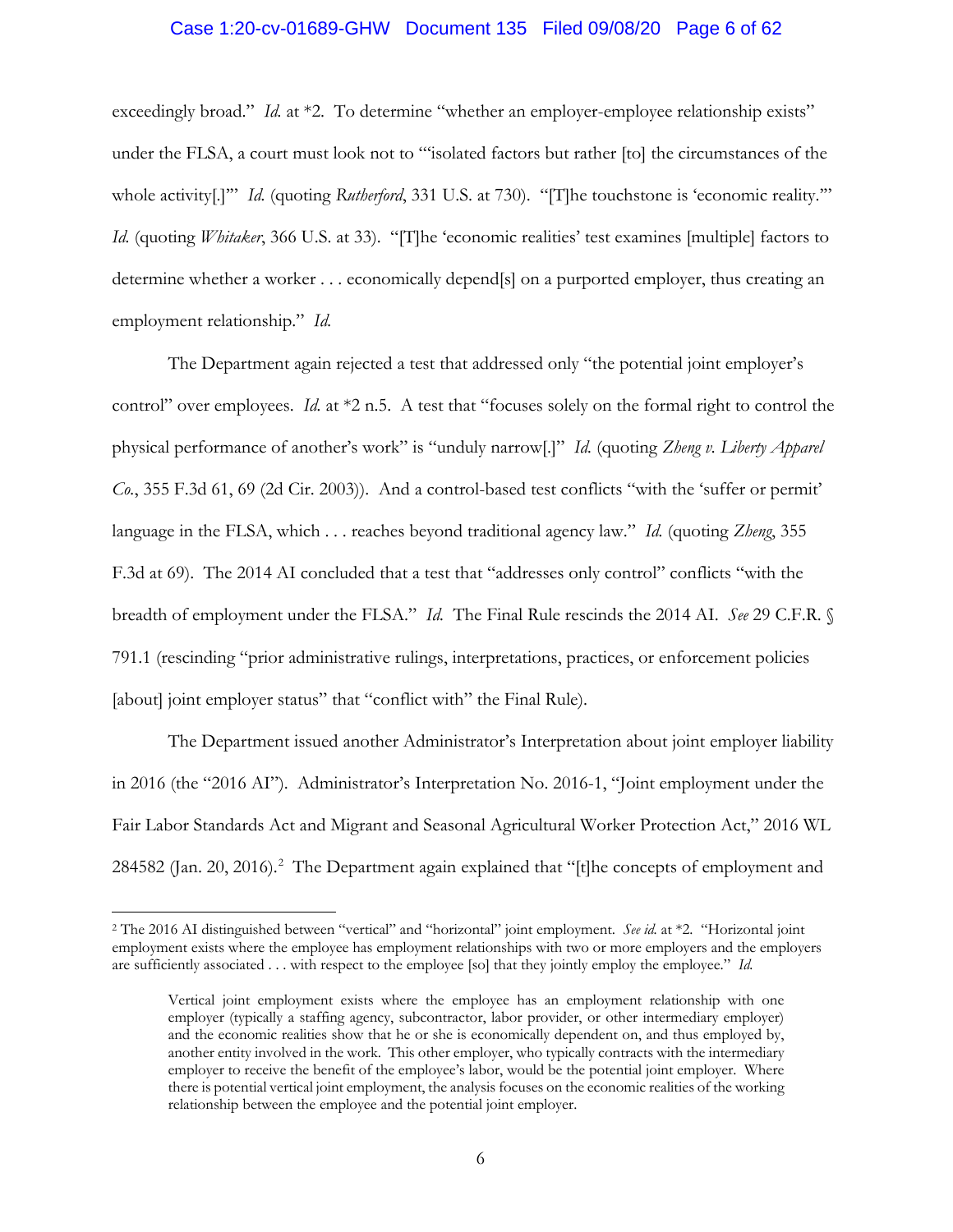## Case 1:20-cv-01689-GHW Document 135 Filed 09/08/20 Page 7 of 62

joint employment under the FLSA and MSPA are notably broader than the common law concepts of employment and joint employment, which look to the amount of control that an employer exercises over an employee." *Id.* at \*3 (citing *Antenor v. D & S Farms*, 88 F.3d 925, 933 (11th Cir. 1996)). That is because "the 'suffer or permit' standard broadens the scope of employment relationships covered by the FLSA." *Id.* (citing *Walling*, 330 U.S. at 150-51; *Darden*, 503 U.S. at 326). And the MSPA and the FLSA "define<sup>[]</sup> 'employ" identically, so "the scope of employment relationships under MSPA is" identical to the FLSA. *Id.* at \*2 (citing 29 U.S.C. § 1802(5); 29 C.F.R.  $$500.20(h)(1)-(3)$ ).

The Department reiterated that "the Supreme Court and the Circuit Courts of Appeals apply an economic realities analysis to determine" whether an employment relationship exists under the FLSA and MSPA. *Id.* at \*9 (citing, among others, 2014 AI; *Tony & Susan Alamo Found. v. Sec'y of Labor*, 471 U.S. 290, 301 (1985); *Whitaker*, 366 U.S. at 33). This test "is not a control test." *Id.* The Department noted that "[s]ome courts . . . apply factors that address only or primarily the potential joint employer's control (power to hire and fire, supervision and control of conditions or work schedules, determination of rate and method of pay, and maintenance of employment records)." *Id.* at \*11 (citing *Baystate Alt. Staffing, Inc. v. Herman*, 163 F.3d 668, 675 (1st Cir. 1998); *In re Enter. Rent-A-Car Wage & Hour Emp't Pracs. Litig.* (*Enterprise*), 683 F.3d 462, 468-69 (3d Cir. 2012)). But "[t]his approach is not consistent with the breadth of employment under the FLSA." *Id.*

That is because "the FLSA rejected control as the standard for determining employment[.]" *Id.* So "any vertical joint employment analysis must [examine] more than the potential joint employer's control over the employee." *Id.* "As with all aspects of the employment relationship under the FLSA and MSPA," courts must consider "the expansive definition of 'employ' as

*Id.*; *see also Guaraca v. Cafetasia Inc.*, No. 17-cv-1516 (VSB), 2018 WL 4538894, at \*5 (S.D.N.Y. Sept. 20, 2018) ("Joint employers may either be vertical joint employers or horizontal joint employers." (citing *Murphy v. Heartshare Human Servs. of N.Y.*, 254 F. Supp. 3d 392, 396 (E.D.N.Y. 2017))).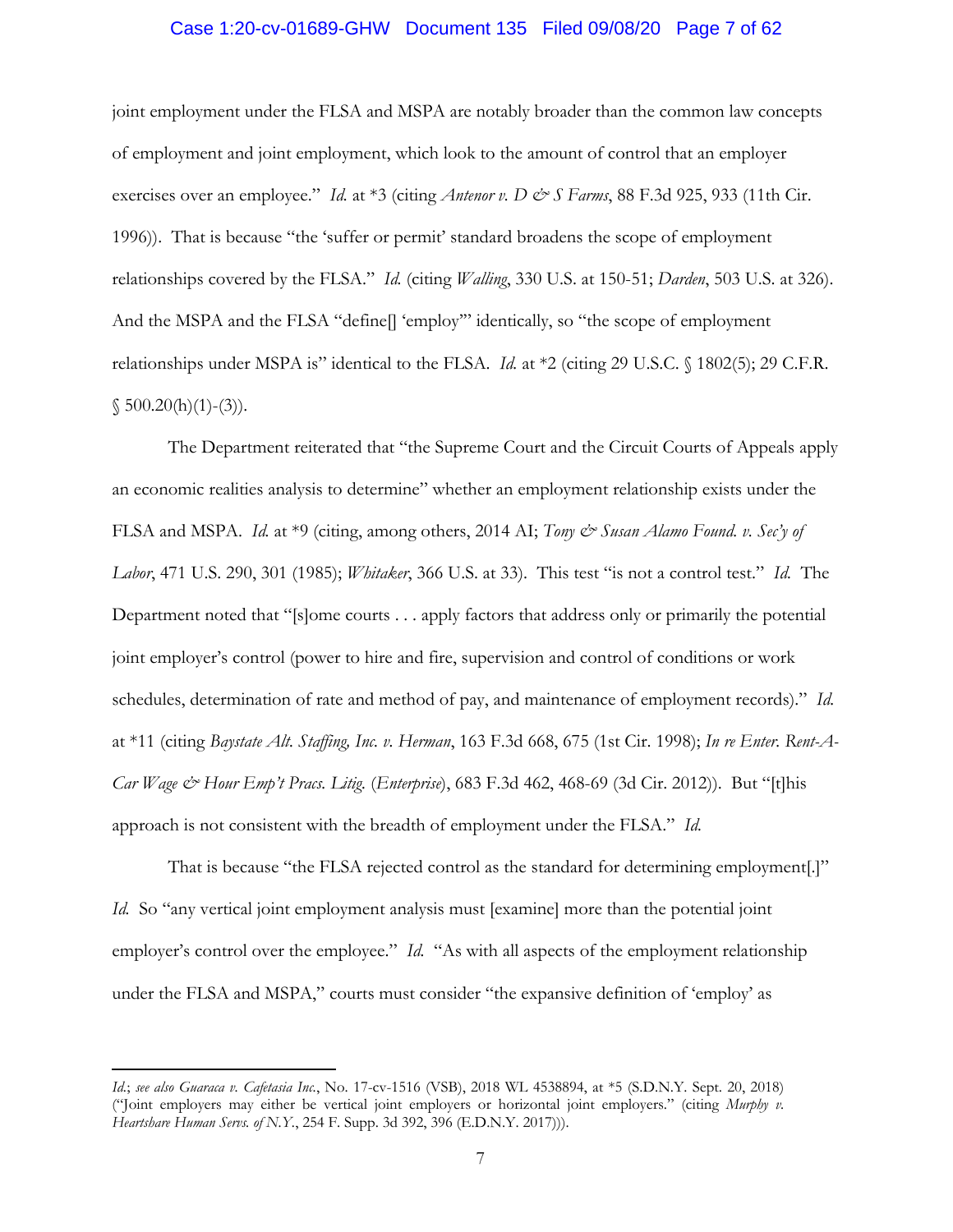## Case 1:20-cv-01689-GHW Document 135 Filed 09/08/20 Page 8 of 62

including 'to suffer or permit to work'" to "determin[e] joint employment[.]" *Id.* at \*13. The Department withdrew the 2016 AI in 2017. *See* News Release, U.S. Dep't of Labor, "U.S. Secretary of Labor Withdraws Joint Employment, Independent Contractor Informal Guidance" (June 7,  $2017$ ).<sup>3</sup>

#### **B. The Final Rule**

"Against this backdrop, the Department published a Notice of Proposed Rulemaking ('NPRM') setting forth proposed revisions to the 'joint employer' regulation." *Scalia I*, 2020 WL 2857207, at \*4 (citing 84 Fed. Reg. 14043-02 (Apr. 9, 2019)); *see also* Local Rule 56.1 Statement ("56.1"), Dkt No. 105, ¶ 1. "The Department issued the Final Rule after the receipt and review" of almost 57,000 comments. *Scalia I*, 2020 WL 2857207, at \*5 (citing 85 Fed. Reg. 2820 (Jan. 16, 2020), codified at 29 C.F.R. §§ 791.1-3); *see also* 56.1 ¶¶ 2-3. The Final Rule took effect on March 16, 2020. 56.1 ¶ 3.

The Final Rule maintains the distinction between vertical and horizontal employment. *See* 29 C.F.R. § 791.2 ("There are two joint employer scenarios under the FLSA."). This lawsuit focuses on the Final Rule's revisions to the standard for vertical joint employment. Unless otherwise noted, "joint employment" in this opinion means vertical joint employment.

Here is an example of vertical joint employment. Imagine that an employee works for a contractor. A corporation hires the contractor. The contractor fails to pay the employee the minimum wage, as required by the FLSA. If the contractor and the corporation are the employee's joint employers, the employee can sue both the contractor and the corporation for back wages. In other words, the contractor and the corporation are both on the hook for the employee's damages. But if the contractor and the corporation are separate employers, then the employee can sue only the contractor. Note that the wages due to the employee are the same in either scenario. The joint

<sup>3</sup> https://www.dol.gov/newsroom/releases/opa/opa20170607.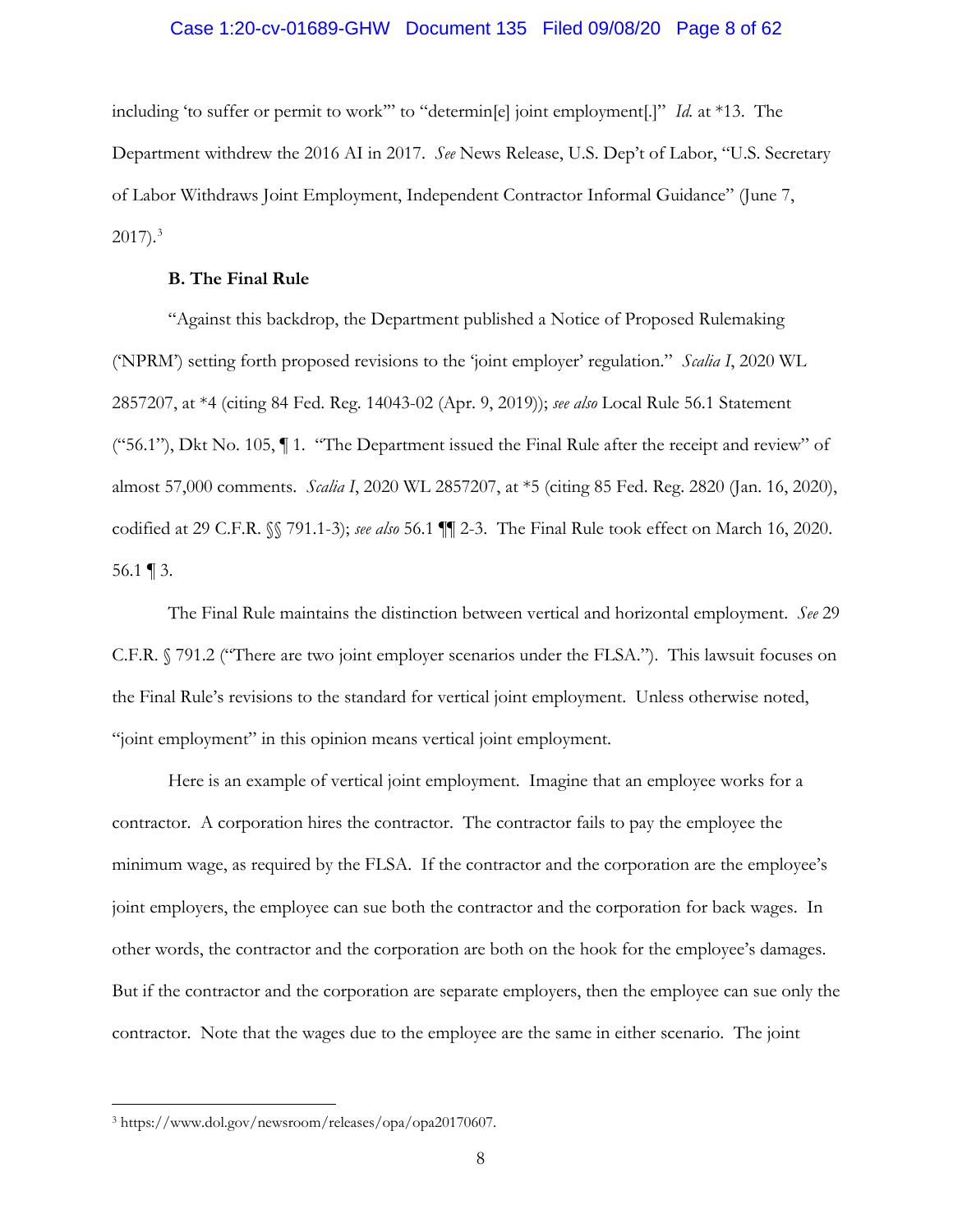## Case 1:20-cv-01689-GHW Document 135 Filed 09/08/20 Page 9 of 62

employment doctrine addresses only from *whom* the employee may collect damages. Imagine, for example, that the contractor goes bankrupt. If the corporation is her joint employer, the employee can still recover. If not, the employee is out of luck.

The Final Rule revises the standard for vertical joint employer liability. In that scenario, "the employee has an employer who suffers, permits, or otherwise employs the employee to work, but another person simultaneously benefits from that work." 29 C.F.R.  $\sqrt{}$  791.2(a)(1) (citing 29 U.S.C.  $\S$  203(e)(1), 203(g)). "The other person is the employee's joint employer only if that person is acting directly or indirectly in the interest of the employer in relation to the employee." *Id.* (citing 29 U.S.C. § 203(d)). The Final Rule's "primary purpose . . . is to offer guidance explaining how to determine joint employer status" in this scenario. 85 Fed. Reg. at 2823.

The Final Rule "adopt[s] a four-factor balancing test derived from *Bonnette v. California Health & Welfare Agency*." *Id.* at 2820 (citing 704 F.2d 1465 (9th Cir. 1983)). The factors are whether the putative joint employer "(i) hires or fires the employee; (ii) supervises and controls the employee's work schedule or conditions of employment to a substantial degree; (iii) determines the employee's rate and method of payment; and (iv) maintains the employee's employment records." 29 C.F.R. § 791.2(a)(1)(i)-(iv) (capitalization altered). 4 "[T]he appropriate weight to give each factor will vary depending on . . . how that factor . . . suggest[s] control in [a given] case." *Id.* § 791.2(a)(3)(i).<sup>5</sup>

Thus, control is the touchstone of the joint employer analysis under the Final Rule. The four factors signify the putative joint employer's control. *See id.* And "[t]he potential joint employer must actually exercise—directly or indirectly—one or more of these indicia of control to be jointly liable under the [FLSA]." *Id.* While an entity's "reserved right to act can play some role in

<sup>4</sup> But if an entity satisfies only the fourth factor, it is not a joint employer. *Id.* § 791.2(a)(2).

<sup>5</sup> Although the Final Rule's test generally tracks the factors enumerated in *Bonnette*, the Department "narrowed" the first factor to "consider only whether the potential joint employer hires or fires the employee, rather than whether the potential joint employer has the 'power' to hire or fire the employee." 85 Fed. Reg. at 2830. This change reflects the Final Rule's focus on control as the core of the joint employer inquiry. *Id.*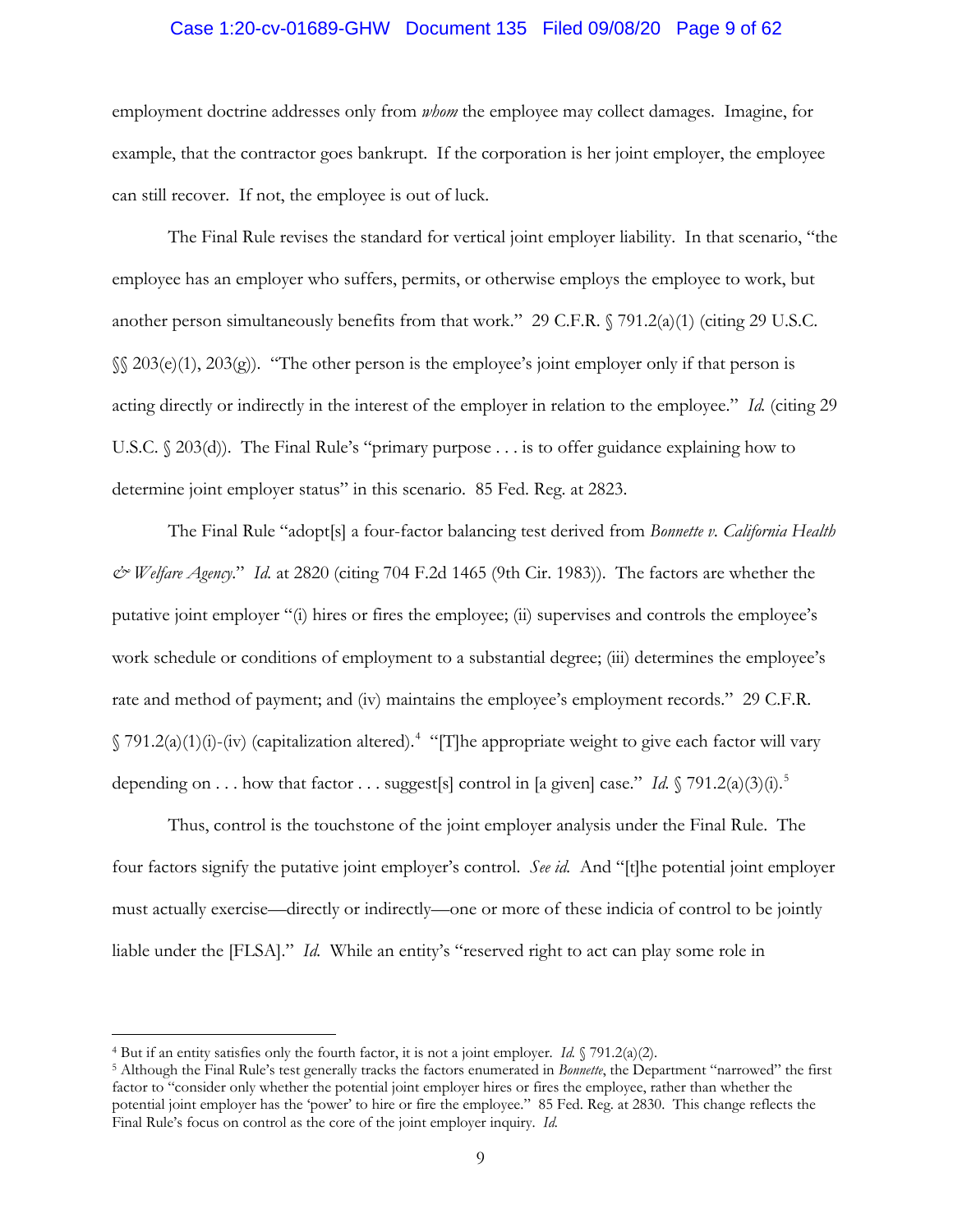## Case 1:20-cv-01689-GHW Document 135 Filed 09/08/20 Page 10 of 62

determining joint employer status," the Final Rule requires " actual . . . control." 85 Fed. Reg. at 2821. In other words, although an "ability, power, or reserved right to act in relation to the employee may be relevant for determining joint employer status," these cannot "demonstrate joint employer status" unless the entity "actual[ly] exercise[s] . . . control." 29 C.F.R. § 791.2(a)(1)(i). Indeed, the four factors "were intended to focus on the economic realities of the potential joint employer's . . . control over the terms and conditions of the employee's work." 85 Fed. Reg. at 2828.

The joint employer inquiry under the Final Rule purports to be holistic. "No single factor is dispositive in determining joint employer status[.]" 29 C.F.R.  $\sqrt{791.2(a)}$ (3)(i). And although "the four factors should determine joint employer status in most cases . . . the Department recognize[d]. . . that additional factors may be relevant for determining joint employer status." 85 Fed. Reg. at 2821. But other facts are relevant only if they reflect control. So "[a]dditional factors may be relevant for determining joint employer status" under the Final Rule, "but only if they ... indic[ate] whether the potential joint employer . . . significant[ly] control[s] . . . the terms and conditions of the employee's work." 29 C.F.R. § 791.2(b).

Indirect control can be sufficient for joint employer status. "[T]he potential joint employer" exercises indirect control "through mandatory directions to another employer that directly controls the employee." *Id.*  $\sqrt{791(a)(3)}$  (ii). But these directions must be mandatory. So if "the direct employer[] voluntar[il]y deci[des] to grant the potential joint employer's request, recommendation, or suggestion[,]" that "does not constitute indirect control[.]" *Id.* And "[a]cts that incidentally impact the employee also do not indicate joint employer status." *Id.*

Economic dependence is irrelevant under the Final Rule. *Id.* § 791.2(c). ("Whether the employee . . . economically depend[s] on the potential joint employer is not relevant[.]"). Thus, "no factors should be used to assess economic dependence" in the joint employer calculus. *Id.* The Final Rule offers four examples of "economic dependence" factors that are irrelevant including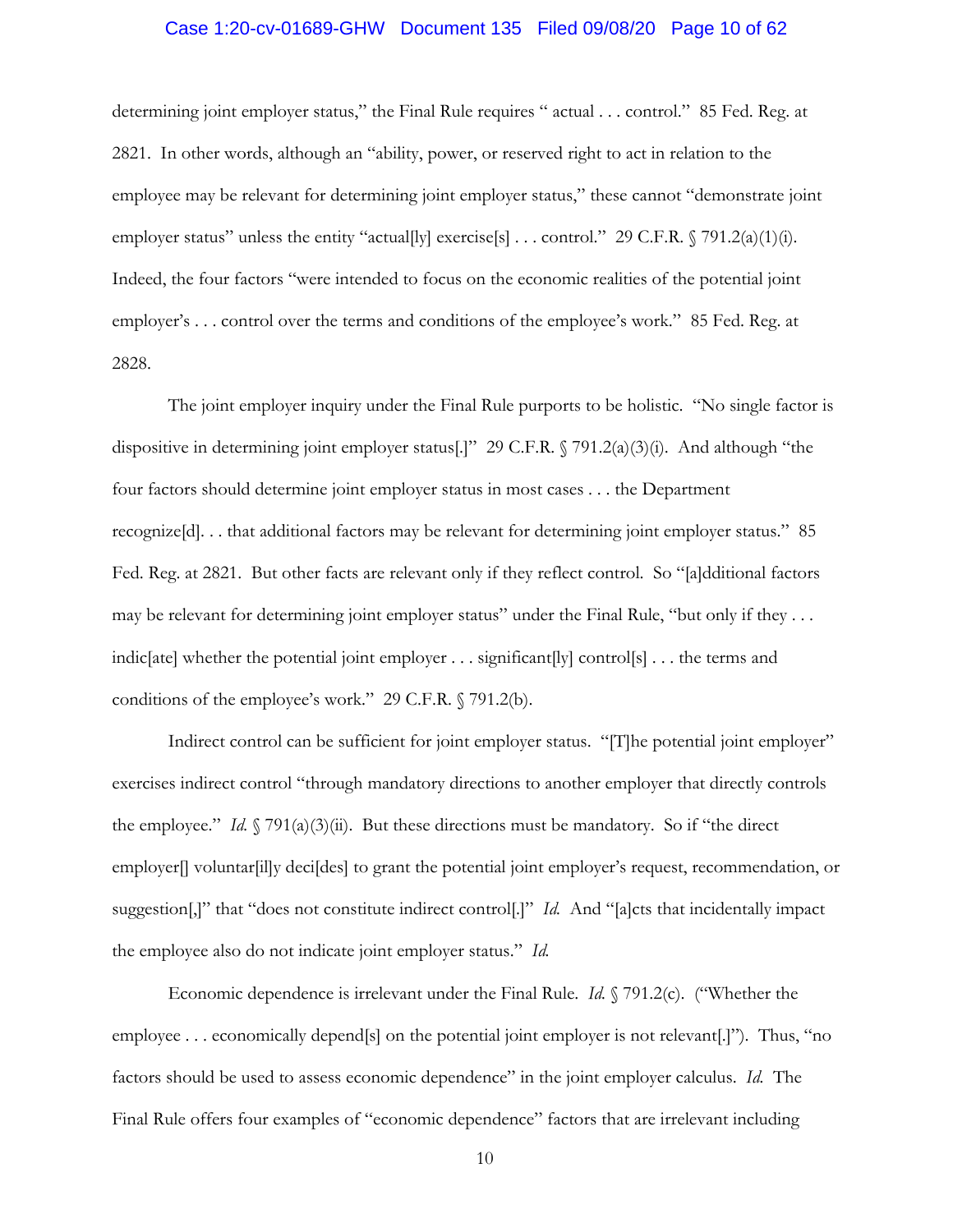## Case 1:20-cv-01689-GHW Document 135 Filed 09/08/20 Page 11 of 62

"[w]hether the employee is in a specialty job or a job that otherwise requires special skill, initiative, judgment, or foresight[.]" *Id.* The Final Rule clarifies that "[e]conomic dependence is relevant when . . . determining whether a worker is an employee under the [FLSA.]" 85 Fed. Reg. at 2821. But "determining whether a worker who is an employee under the [FLSA] has a joint employer . . . is a different analysis[.]" *Id.*

The Final Rule excludes certain employer characteristics as irrelevant to the joint employer analysis. *See* 29 C.F.R. § 791(d)(2)-(5). In short, the Final Rule renders irrelevant to the joint employer inquiry "certain business models (such as a franchise model), certain business practices (such as allowing the operation of a store on one's premises), and certain contractual agreements (such as requiring a party in a contract to institute sexual harassment policies)[.]" 85 Fed. Reg. at 2821.

The Final Rule reaffirms that joint employers are jointly and severally liable for damages under the FLSA. "For each workweek that a person is a joint employer of an employee, that joint employer is jointly and severally liable with the employer and any other joint employers for compliance with" the FLSA. 29 C.F.R. § 791.2(f).

The Final Rule states that the FLSA's definition of "employer" in section  $3(d)$  is the "sole textual basis" for joint employer liability in the statute. 85 Fed. Reg. at 2825. Recall that the FLSA defines employer in section  $3(d)$  to "include] any person acting directly or indirectly in the interest of an employer in relation to an employee." 29 U.S.C. § 203(d). Under the Final Rule, "[t]hat language alone provides the textual basis for determining joint employer status[.]" 85 Fed. Reg. at 2820. The Department "explicitly tether[ed] the joint employer standard . . . to section 3(d)[.]" *Id.* at 2825 (quotation and brackets omitted). Recall also that the FLSA defines "employee" in section  $3(e)(1)$  to "mean<sup>[]</sup> any individual employed by an employer" and "employ" in section  $3(e)$  to "include]] to suffer or permit to work." 29 U.S.C.  $\S$  203(e)(1), 203(g). The Final Rule says that these definitions are irrelevant to the joint employer analysis.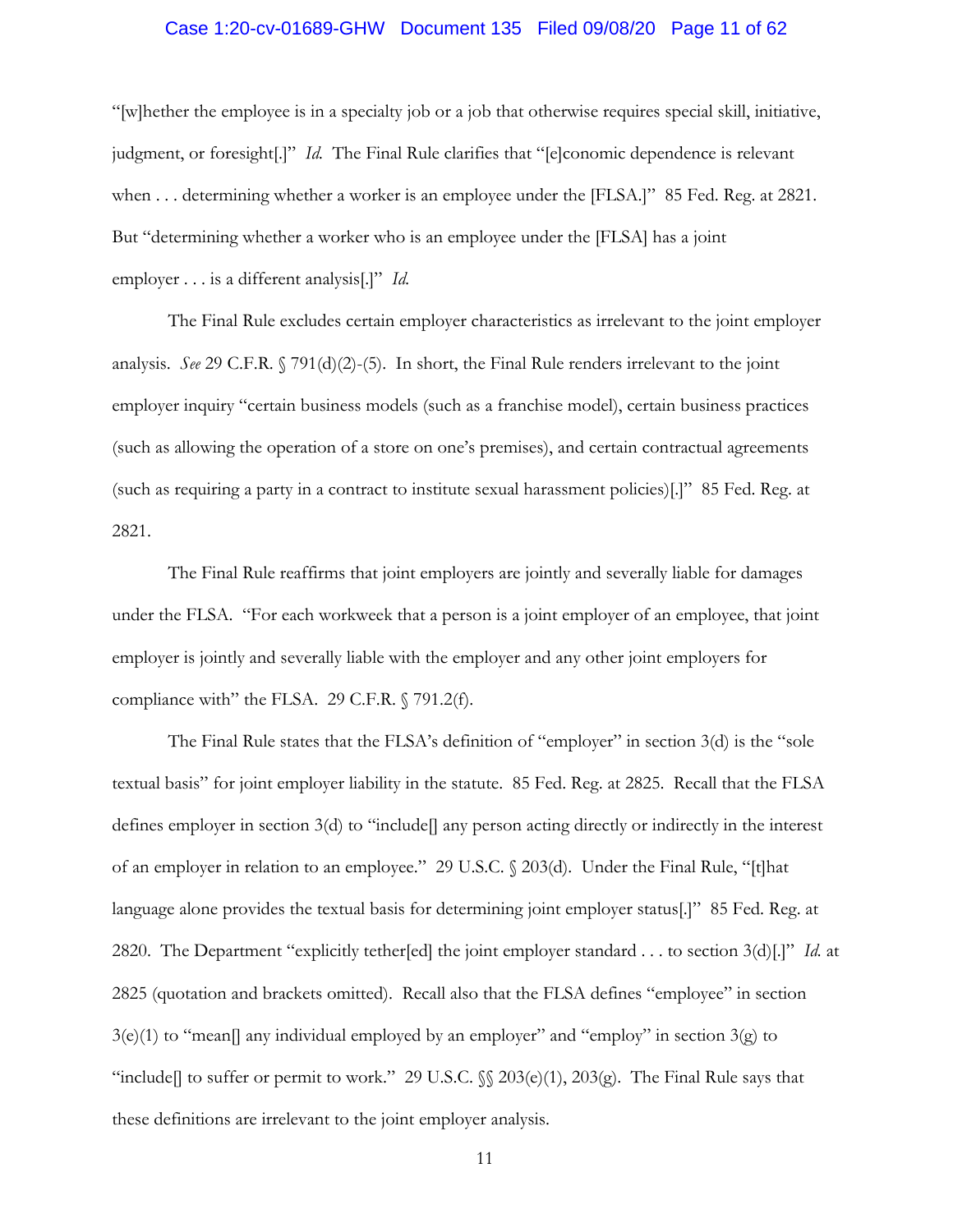## Case 1:20-cv-01689-GHW Document 135 Filed 09/08/20 Page 12 of 62

The Department ignored sections  $3(g)$  and  $3(e)(1)$  because section  $3(d)$ 's "plain terms[] contemplate[] an employment relationship between an employer and an employee, as well as another person who may be an employer too[.]" 85 Fed. Reg. at 2827. This scenario "fits the . . . joint employer scenario[.]" *Id.* The Department explained that section 3(d)'s text "makes sense only if there is an employer and employee with an existing employment relationship and the issue is whether another person is an employer." *Id.* "Indeed," the Department observed, "among the Act's definitions, only . . . section 3(d) contemplates" multiple employers. *Id.* On the other hand, section 3(e)'s "plain terms[] focus[] on the individual's status as an employee[.]" *Id.* But in a joint employer scenario, "the individual's status as an employee is unquestioned." *Id.* "[T]he individual is an employee of one employer" and her "work for that employer happens to simultaneously benefit another person[.]" *Id.* In the Department's view, the only issue in a joint employer scenario "is whether th[e] other person is also the employee's employer." *Id.*

The Department also criticized some existing joint employment tests because they "are expressly grounded in the principle that the FLSA should be read broadly[.]" *Id.* at 2824. In the Department's view, the Supreme Court's decision in *Encino Motorcars, LLC v. Navarro* (*Encino II*), casts doubt on the "continued viability of that principle." *Id.* (citing 138 S. Ct. 1134 (2018)). *Encino II* rejected the argument that "exemptions to the FLSA should be construed narrowly." 138 S. Ct. at 1142. "Because the FLSA gives no 'textual indication' that its exemptions should be construed narrowly, 'there is no reason to give them anything other than a fair (rather than a "narrow") interpretation.'" *Id.* (quoting A. Scalia & B. Garner, *Reading Law* 363 (2012)). The joint employer doctrine does not depend on an FLSA exemption, but Department cited *Encino II* as authority for its narrower construction of the standard for joint employer liability.

The Department emphasized the benefits of a uniform joint employment standard. "[C]ircuit courts currently use a variety of multi-factor tests to determine joint employer status[.]" 85 Fed. Reg. at 2823. As a result, workers have been treated "inconsistent[ly,]" and employers face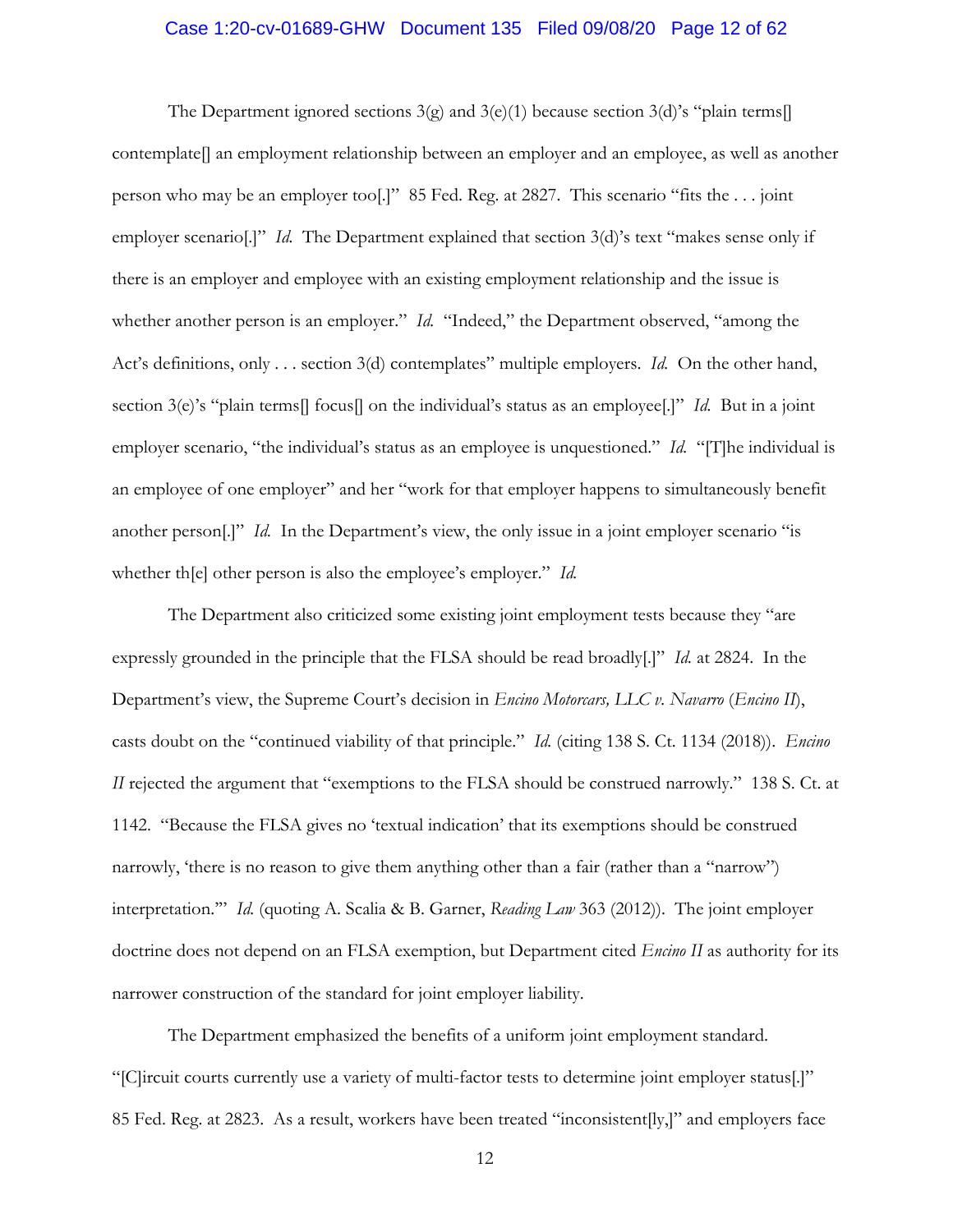## Case 1:20-cv-01689-GHW Document 135 Filed 09/08/20 Page 13 of 62

"uncertainty . . . and increased compliance and litigation costs." *Id.* The Department also recognized that "given the divergent views of joint employment in the circuit courts, it would not be possible to provide detailed guidance that is consistent with all of them." *Id.* at 2824. "Indeed, this variance across the country is [a] primary reason[]" for implementing the Final Rule. *Id.* at 2831. "[B]y promulgating a clear and straightforward regulation, the Department hope[d] to encourage greater consistency for stakeholders." *Id.* In other words, the Department adopted the four-factor test "[t]o promote greater uniformity in court decisions and predictability for organizations and employees[.]" *Id.* at 2824. The Department similarly touted the benefits of increased "clarity." *Id.* at 2853. By promoting clarity, the Final Rule argues that it "promote[s] innovation and certainty in business relationships[.]" *Id.*

The Final Rule acknowledges the 2014 and 2016 AIs. *See id.* at 2822-23. The Department noted that the 2014 AI "opined that 'a set of joint employer factors that addresses only control'" conflicts with "section 3(g)'s 'suffer or permit' language[,] which governs FLSA joint employer status." *Id.* at 2822 (quoting 2014 AI, 2014 WL 2816951, at \*2 n.5) (brackets omitted). The Department also observed that 2016 AI "rejected the common law control standard" because of "the expansive definition of 'employ' in both the FLSA and MSPA[.]" *Id.* (quoting 2016 AI, 2016 WL 284582, at \*3). The Department also acknowledged that the 2016 AI concluded that "joint employment, like employment generally, should be defined expansively." *Id.* (quoting 2016 AI, 2016 WL 284582, at \*3) (some quotation marks omitted). The Department did not explain why the Final Rule departs from these prior interpretations.

The Department also recognized that the Final Rule makes it harder for employees to recover back wages. The Department observed that employees "are not likely to see a change in the wages owed them under the FLSA" because of the Final Rule. *Id.* at 2853. That is because the primary employer "is liable to the employee for all wages due under the [FLSA] for the hours worked." *Id.* Thus, an employee could still "collect the entire wages due" from the primary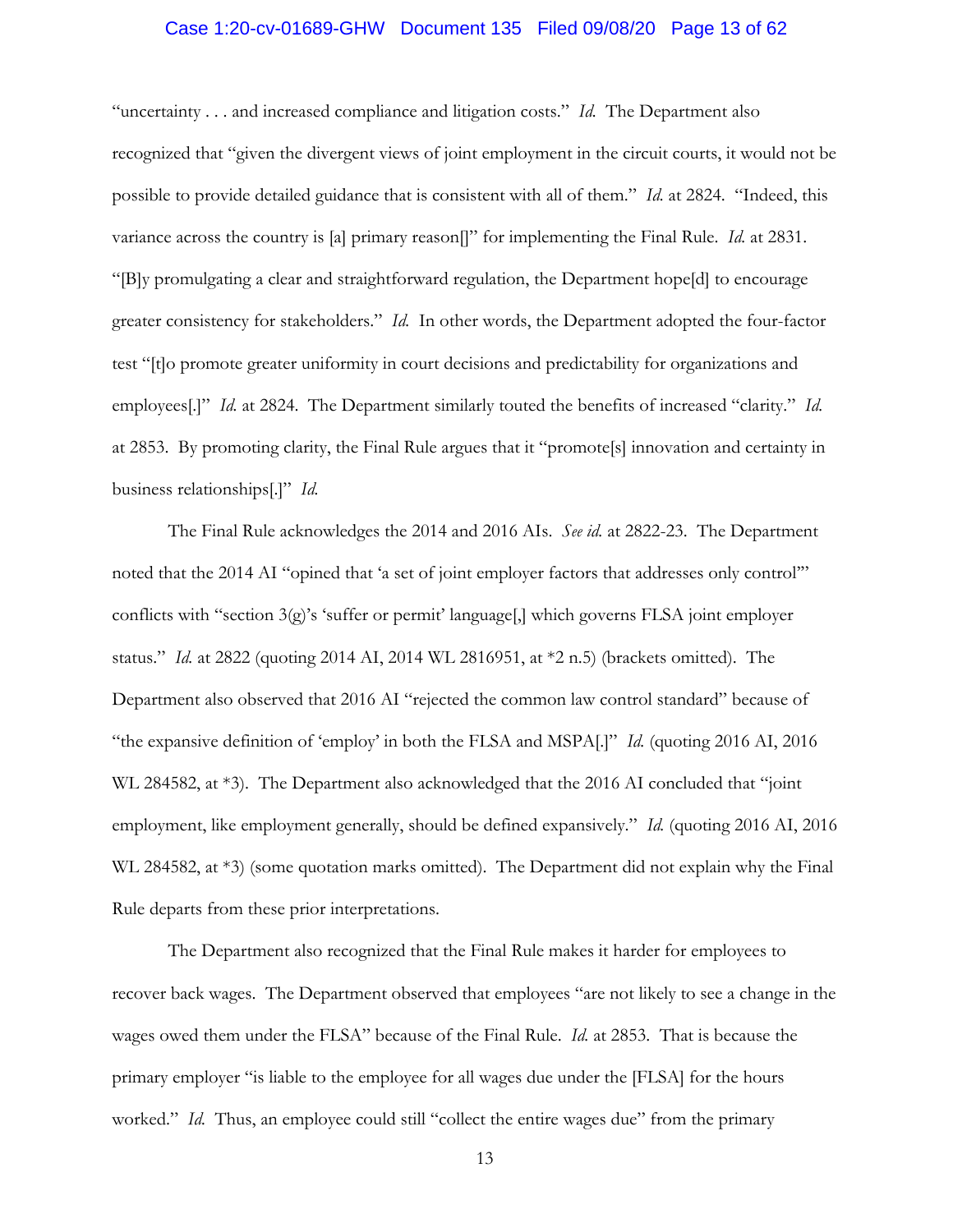#### Case 1:20-cv-01689-GHW Document 135 Filed 09/08/20 Page 14 of 62

employer. *Id.* Although in certain circumstances "[t]he employee would no longer have a legal right to collect the wages due" from a putative joint employer under the Final Rule's narrower standard, she could still collect those wages from the primary employer. *Id.* In the NPRM, the Department "assumed that employers always fulfill their legal obligations under the [FLSA] and pay their employees in full." *Id.* Yet commenters noted that if that "were true, there would be no successful FLSA investigations or cases." *Id.* In the Final Rule, the Department agreed that the new standard might "reduce the number of businesses currently found to be joint employers from which employees [can] collect back wages due to them under the FLSA[.]" *Id.* The Department thus conceded that the Final Rule might "reduce the amount of back wages that employees [can] collect when" their primary employer "does not comply" with the FLSA "and, for example, . . . is or becomes insolvent." *Id.*

But the Department did not account for these costs to employees because it did not believe they could be quantified. The Economic Policy Institute (the "EPI") submitted a comment that included a "quantitative analysis of transfers" between employers and employees under the Final Rule. *Id.* But the Department disregarded "EPI's quantitative analysis" because it did "not believe there are data to accurately quantify" the Final Rule's effect on workers' ability to collect back wages. *Id.* "The Department lack[ed] data on the current number of businesses that are in a joint employment relationship, or to estimate the financial capabilities (or lack thereof) of these businesses[.]" *Id.* Thus, it was "unable to estimate the magnitude of a decrease" in how many employers would be "liable as joint employers" under the Final Rule. *Id.* For that reason, although "the Department acknowledge[d] that there may be transfers from employees to employers" because of the Final Rule, it did not account for these transfers. *Id.* at 2821.

#### **C. Procedural History**

The States "sued 'to vacate the Final Rule and enjoin its implementation' because the Final Rule" violates the APA. *Scalia I*, 2020 WL 2857207, at \*5 (quoting Complaint, Dkt No. 1, ¶ 9).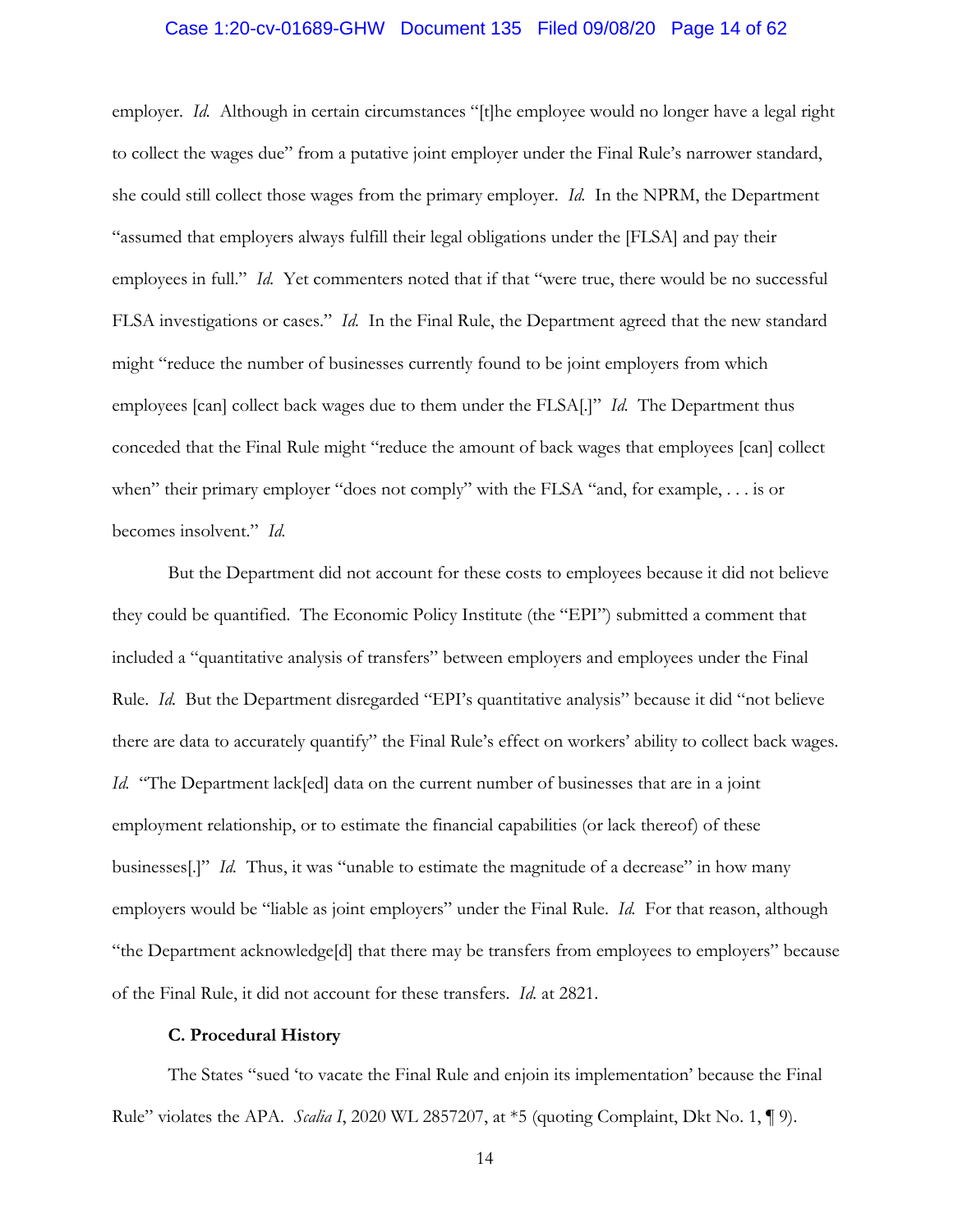## Case 1:20-cv-01689-GHW Document 135 Filed 09/08/20 Page 15 of 62

"Defendants moved to dismiss for lack of subject-matter jurisdiction." *Id.* at \*7 (citing Dkt Nos. 62- 63). The Court denied the motion to dismiss in *Scalia I*.

Five trade associations (the "Associations") then moved to intervene. Dkt Nos. 76-78. The Court granted that motion. *See New York v. Scalia*, No. 1:20-cv-1689 (GHW), 2020 WL 3498755 (S.D.N.Y. June 29, 2020).

The parties now cross move for summary judgment. Dkt Nos. 91-94, 103-10. The Restaurant Law Center and the Society of Human Resource Management moved to file amicus briefs. Dkt Nos. 111-13. The Court granted those motions. Dkt No. 114. The States filed a consolidated opposition and reply to Defendants' cross-motion for summary judgment. Dkt Nos. 119-20. Defendants replied. Dkt Nos. 121-22.

#### **II. LEGAL STANDARD**

A movant is entitled to summary judgment if she "shows that there is no genuine dispute as to any material fact[.]" Fed. R. Civ. Pro. 56(a); *see, e.g.*, *Celotex Corp. v. Catrett*, 477 U.S. 317, 322-23 (1986). When "a party seeks review of agency action under the APA . . . the entire case on review is a question of law." *Ass'n of Proprietary Colls. v. Duncan*, 107 F. Supp. 3d 332, 344 (S.D.N.Y. 2015) (quoting *Am. Bioscience, Inc. v. Thompson*, 269 F.3d 1077, 1083 (D.C. Cir. 2001)) (alterations omitted); *see also New York v. United States Dep't of Health & Human Servs.* (*HHS*), 414 F. Supp. 3d 475, 516 (S.D.N.Y. 2019). That is because whether an agency action violated the APA is a "legal question[]" that is "amenable to summary disposition." *HHS*, 414 F. Supp. 3d at 516 (quoting *Ass'n of Proprietary Colls.*, 107 F. Supp. 3d at 344).

"The APA 'sets forth the procedures by which federal agencies are accountable to the public and their actions subject to review by the courts.'" *Dep't of Homeland Sec. v. Regents of the Univ. of Cal.* (*DACA*), 140 S. Ct. 1891, 1905 (2020) (quoting *Franklin v. Massachusetts*, 505 U.S. 788, 796 (1992)). "It requires agencies to engage in 'reasoned decisionmaking[.]'" *Id.* (quoting *Michigan v. EPA*, 576 U.S. 743, 750 (2015)). The APA "directs that agency actions be 'set aside' if they are 'arbitrary' or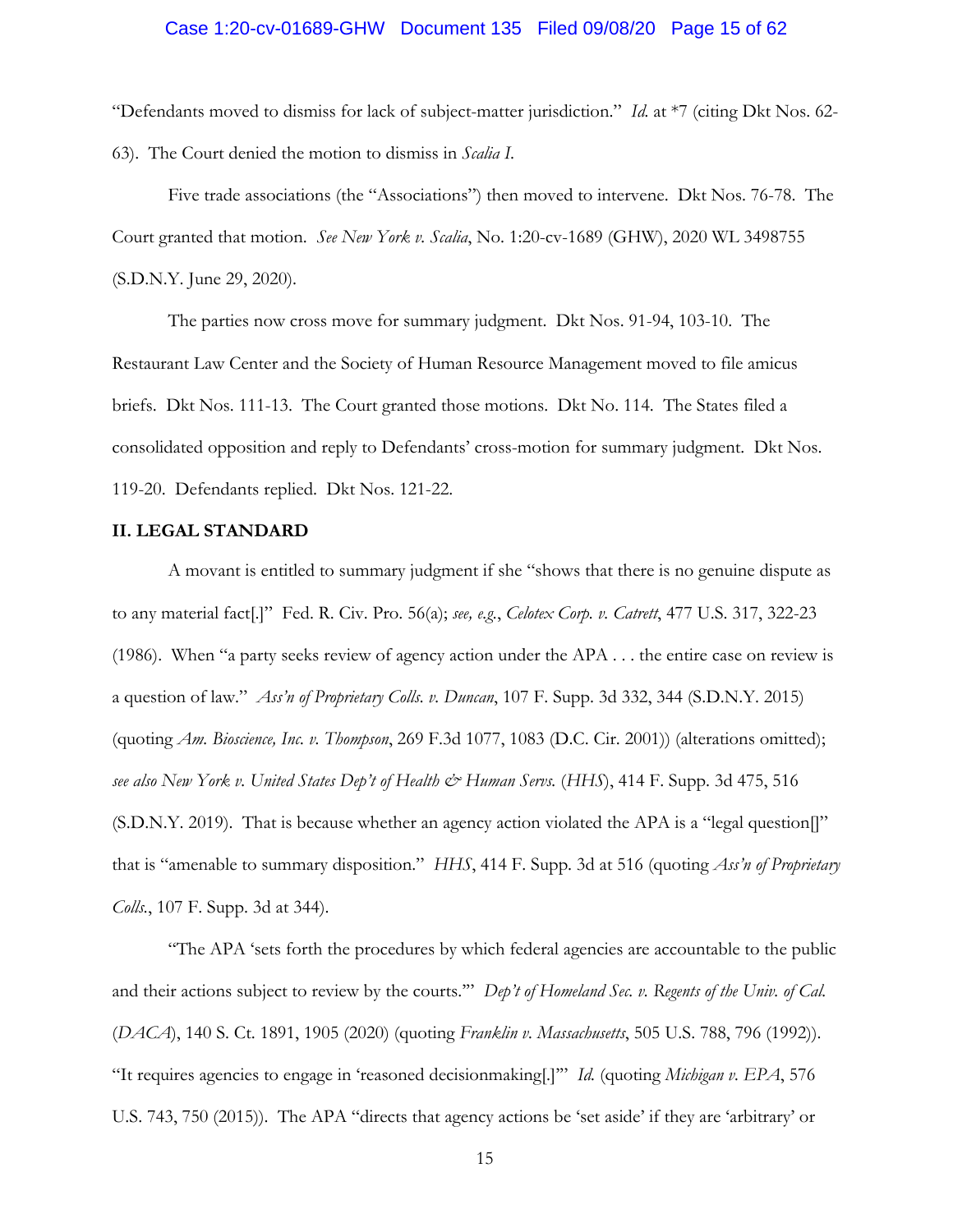#### Case 1:20-cv-01689-GHW Document 135 Filed 09/08/20 Page 16 of 62

'capricious.'" *Id.* (quoting 5 U.S.C. § 706(2)(A)); *see also Citizens to Preserve Overton Park, Inc. v. Volpe*, 401 U.S. 402, 414 (1971) ("[A]gency action must be set aside if the action was 'arbitrary, capricious, an abuse of discretion, or otherwise not in accordance with law[.]'" (quoting 5 U.S.C. § 706(2)(A))).

"The agency 'must examine the relevant data and articulate a satisfactory explanation for its action including a rational connection between the facts found and the choice made.'" *Encino Motorcars, LLC v. Navarro* (*Encino I*), 136 S. Ct. 2117, 2125 (2016) (quoting *Motor Vehicle Mfrs. Ass'n of United States, Inc. v. State Farm Mut. Auto. Ins. Co.*, 463 U.S. 29, 43 (1983)). "This requirement allows courts to assess whether the agency has promulgated an arbitrary and capricious rule by 'entirely failing to consider an important aspect of the problem or offering an explanation for its decision that runs counter to the evidence before it." Little Sisters of the Poor Saints Peter & Paul Home v. *Pennsylvania*, 140 S. Ct. 2367, 2383-84 (2020) (quoting *State Farm*, 463 U.S. at 43) (brackets omitted). Reviewing courts must also consider whether the agency's decision "is so implausible that it could not be ascribed to a difference in view or the product of agency expertise." *Nat'l Ass'n of Home Builders v. Defs. of Wildlife*, 551 U.S. 644, 658 (2007) (quoting *State Farm*, 463 U.S. at 43).

Courts reviewing agency action under the APA apply a "narrow standard of review[.]" *DACA*, 140 S. Ct. at 1905. A court must not "substitute its judgment for that of the agency[.]" *Id.* (quoting *FCC v. Fox Television Stations, Inc.* (*Fox*), 556 U.S. 502, 513 (2009)) (ellipsis omitted). Review is limited to "whether the decision was 'based on a consideration of the relevant factors and whether there has been a clear error of judgment.'" *Id.* (quoting *Overton Park*, 401 U.S. at 416). And a court "should 'uphold a decision of less than ideal clarity if the agency's path may reasonably be discerned.'" *Fox*, 556 U.S. at 513-14 (quoting *Bowman Transp., Inc. v. Arkansas-Best Freight Sys., Inc.*, 419 U.S. 281, 286 (1974)).

"Generally, a court 'reviewing an agency decision is confined to the administrative record compiled by the agency when it made the decision.'" *HHS*, 414 F. Supp. 3d at 517 (quoting *Nat'l Audubon Soc'y v. Hoffman*, 132 F.3d 7, 14 (2d Cir. 1997)); *see also Fla. Power & Light Co. v. Lorion*, 470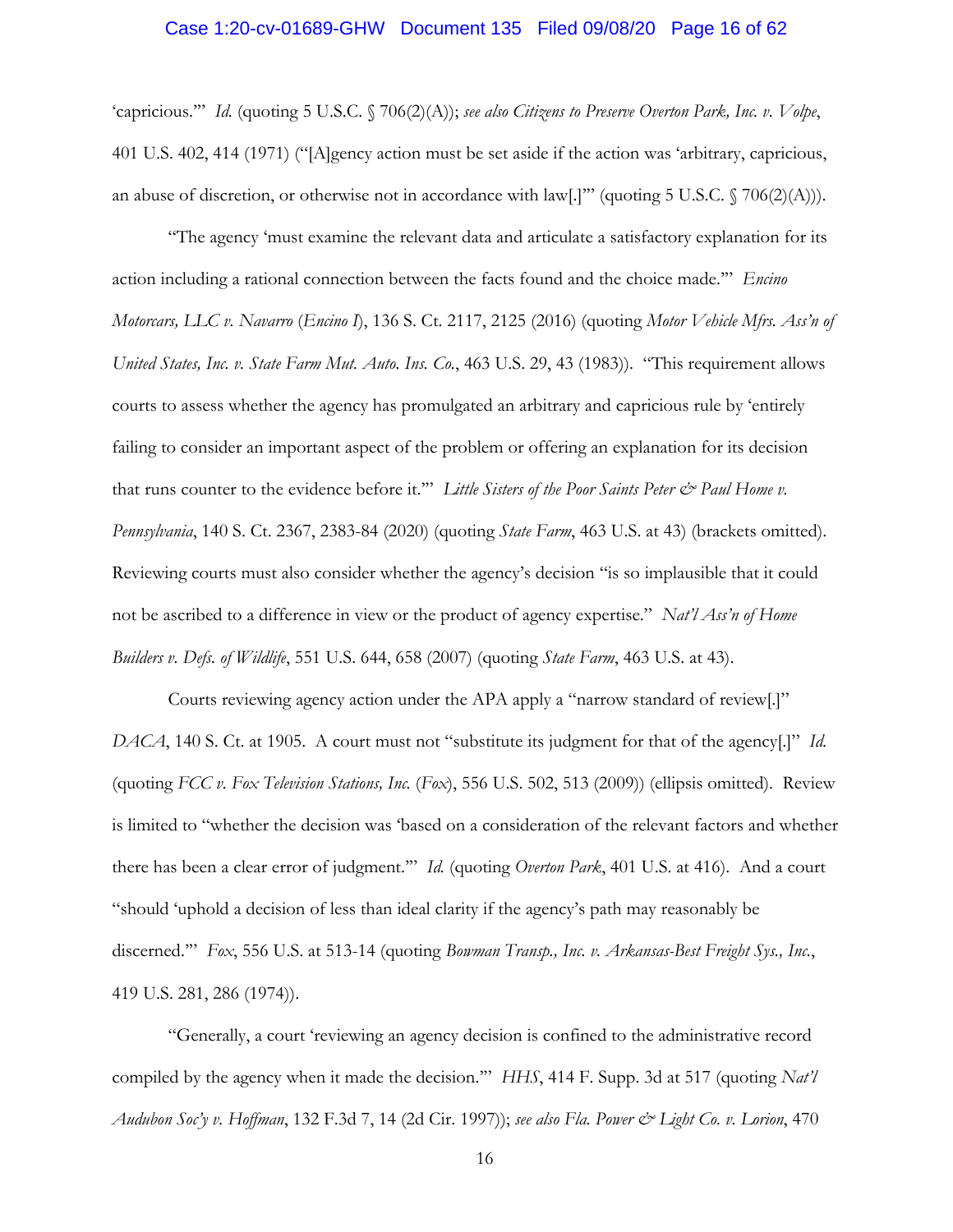### Case 1:20-cv-01689-GHW Document 135 Filed 09/08/20 Page 17 of 62

U.S. 729, 743-44 (1985). A district court assesses only "whether or not as a matter of law the evidence in the administrative record permitted the agency to make the decision it did." *HHS*, 414 F. Supp. 3d at 517 (quoting *Roberts v. United States*, 883 F. Supp. 2d 56, 62 (D.D.C. 2012)). There is an exception to this rule for evidence that establishes a plaintiff's standing under Article III, which is discussed below.

#### **III. DISCUSSION**

#### **A. Threshold Issues**

#### **1. Standing**

The Court begins, as it must, with jurisdiction. *Scalia I* held the States had plausibly alleged that they had standing because they alleged that "the Final Rule will reduce their tax revenue and increase their administrative and enforcement costs." 2020 WL 2857207, at \*1.<sup>6</sup> But "[e]ach element [of standing] must be supported in the same way as any other matter on which the plaintiff bears the burden of proof, *i.e.*, with the manner and degree of evidence required at the successive stages of the litigation." *Susan B. Anthony List v. Driehaus*, 573 U.S. 149, 158 (2014) (quoting *Lujan v. Defs. of Wildlife*, 504 U.S. 555, 561 (1992)); *see also New York v. United States Dep't of Commerce* (*Census I*), 351 F. Supp. 3d 502, 573 (S.D.N.Y.), *aff'd in part, rev'd in part and remanded sub nom. Dep't of Commerce v. New York* (*Census II*), 139 S. Ct. 2551 (2019).

Because the case is now on summary judgment, the Court must examine the evidence put forward by the States to see if they have established, and not merely alleged, standing. "[A]lthough judicial review of agency action is typically confined to the administrative record, where there is insufficient evidence of standing in the record because the question was not before the agency, plaintiffs may submit extra-record evidence to establish standing." *WildEarth Guardians v. Zinke*, 368

<sup>6</sup> The Court described the legal standard for a plaintiff to establish Article III standing in *Scalia I*. 2020 WL 2857207, at \*7-8.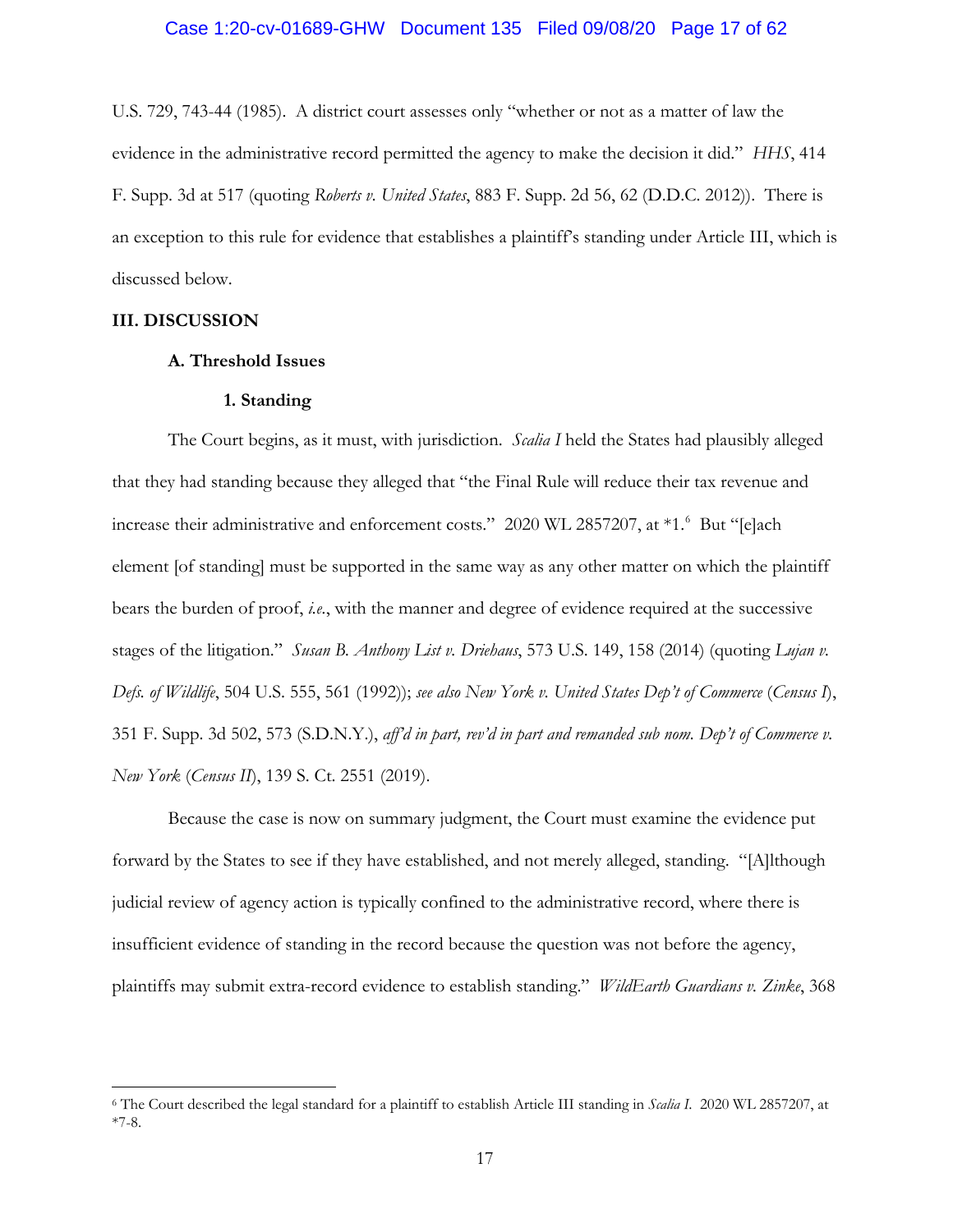F. Supp. 3d 41, 61 (D.D.C. 2019) (citing *Sierra Club v. EPA*, 292 F.3d 895, 899 (D.C. Cir. 2002)); *see also Census I*, 351 F. Supp. 3d at 572-73 & n.30.

#### **a. Administrative Costs**

The States have established that the Final Rule will increase their administrative costs. The Final Rule itself acknowledges that it "will impose direct costs on private businesses and state and local government entities by requiring them to review the new regulation." 85 Fed. Reg. at 2851. The States have submitted evidence to show the Final Rule's administrative burden on them. For example, Colorado estimates that the Final Rule will cause it to spend "several hundred hours of staff time for (1) temporary and permanent rulemaking" on the Colorado state law FLSA analogue; "(2) additional analysis and investigations of joint employment matters; (3) new guidance for employers and employees; and (4) new training of staff members on the Final Rule." 56.1 ¶ 22 (citing Declaration of Scott Moss, Dkt No. 68-2, ¶ 8). The District of Columbia notes that it will "review and revise its analysis of joint employment," "retract current guidance that incorporates prior FLSA jurisprudence," implement new guidance, train its employees to enforce the new guidance, and generally "undertake efforts to educate the public about the newly distinct analyses for joint employment under the District law and federal law[.]" *Id.* ¶¶ 24-25 (quoting Declaration of Unique Morris-Hughes, Dkt No. 68-4, ¶¶ 14, 16-17).

Minnesota will "develop guidance and conduct an outreach and education campaign" to "educate both employers and employees about the difference between the application of the joint employer doctrine under Minnesota and federal law[.]" *Id.* ¶ 28 (quoting Declaration of Nicole Blissenbach, Dkt No. 68-9, ¶¶ 15-16). Rhode Island will need to "revis[e]" its "guidance on joint employment" because of the Final Rule. *Id.* ¶ 32 (quoting Declaration of Joseph Degnan ("Degnan Dec."), Dkt No. 68-13, [16]. "Updating the guidance will" be costly because Rhode Island must "research[], draft[], approv[e], and publish[] new guidance." *Id.* (quoting Degnan Dec.  $\P$  17. The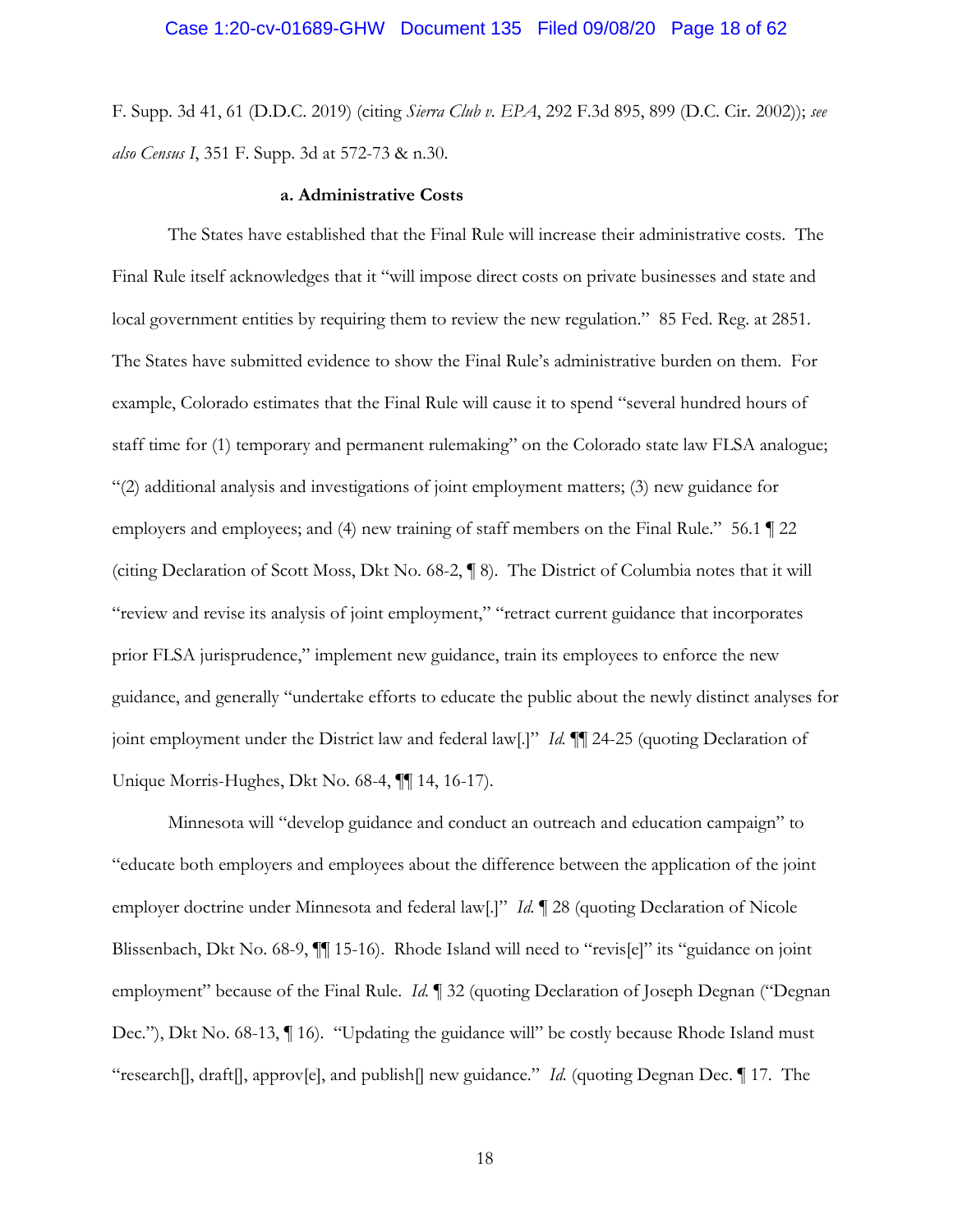#### Case 1:20-cv-01689-GHW Document 135 Filed 09/08/20 Page 19 of 62

same is true for Virginia and Washington. *Id.* ¶¶ 33-34 (quoting Declaration of C. Ray Davenport, Dkt No. 68-15, ¶ 14; Declaration of Margaret Leland ("Leland Dec."), Dkt No. 68-16, ¶¶ 19-20).

This undisputed evidence is adequate to establish constitutional standing. "Monetary expenditures to mitigate and recover from harms that could have been prevented absent an agency action are precisely the kind of 'pocketbook' injury that constitute an injury to a proprietary interest for standing purposes." *Scalia I*, 2020 WL 2857207, at \*11 (quoting *New York v. United States Dep't of Labor* (*DOL*), 363 F. Supp. 3d 109, 126 (D.D.C. 2019)) (brackets omitted); *see also Air All. Houston v. EPA*, 906 F.3d 1049, 1059-60 (D.C. Cir. 2018). Indeed, "governmental administrative costs caused by changes in federal policy" can be "cognizable injuries." *Scalia I*, 2020 WL 2857207, at \*11 (quoting *City & Cnty. of San Francisco v. U.S. Citizenship & Immigration Servs.* (*USCIS*), 408 F. Supp. 3d 1057, 1123 (N.D. Cal. 2019)) (brackets omitted). So "the States have standing based on the Final Rule's direct imposition of an increased regulatory burden on them." *Scalia I*, 2020 WL 2857207, at \*11 (quoting *DOL*, 363 F. Supp. 3d at 126) (brackets omitted).<sup>7</sup> The Court need not examine the rest of the evidence submitted by the States because this evidence is enough to show that at least one State has Article III standing. *See Census II*, 139 S. Ct. at 2565 ("For a legal dispute to qualify as a genuine case or controversy, at least one plaintiff must have standing to sue.").

The Department challenges the States' evidence as "vague, speculative, and conclusory." *See generally* 56.1. But ironically, the Department's denials are vague and conclusory. "Conclusory allegations or denials . . . are not evidence and cannot by themselves create a genuine issue of material fact where none would otherwise exist." *FTC v. Moses*, 913 F.3d 297, 305 (2d Cir. 2019) (quoting *Fletcher v. Atex, Inc.*, 68 F.3d 1451, 1456 (2d Cir. 1995)) (brackets omitted). Thus, the

<sup>7</sup> *See, e.g.*, *Massachusetts v. United States Dep't of Health & Human Servs.*, 923 F.3d 209, 222 (1st Cir. 2019) ("We hold that the Commonwealth has demonstrated Article III standing for its substantive claim based on an imminent fiscal injury that is fairly traceable to the federal regulations and redressable by a favorable decision."); *Texas v. United States*, 945 F.3d 355, 386 (5th Cir. 2019), *cert. granted sub nom. California v. Texas*, 140 S. Ct. 1262 (2020) ("[W]e [have] held that the state of Texas had standing to challenge the federal government's DAPA program because it stood to 'have a major effect on the states' fisc.'" (quoting *Texas v. United States* (*DAPA*), 809 F.3d 134, 152 (5th Cir. 2015), *aff'd by an equally divided Court sub nom. United States v. Texas*, 136 S. Ct. 2271 (2016)).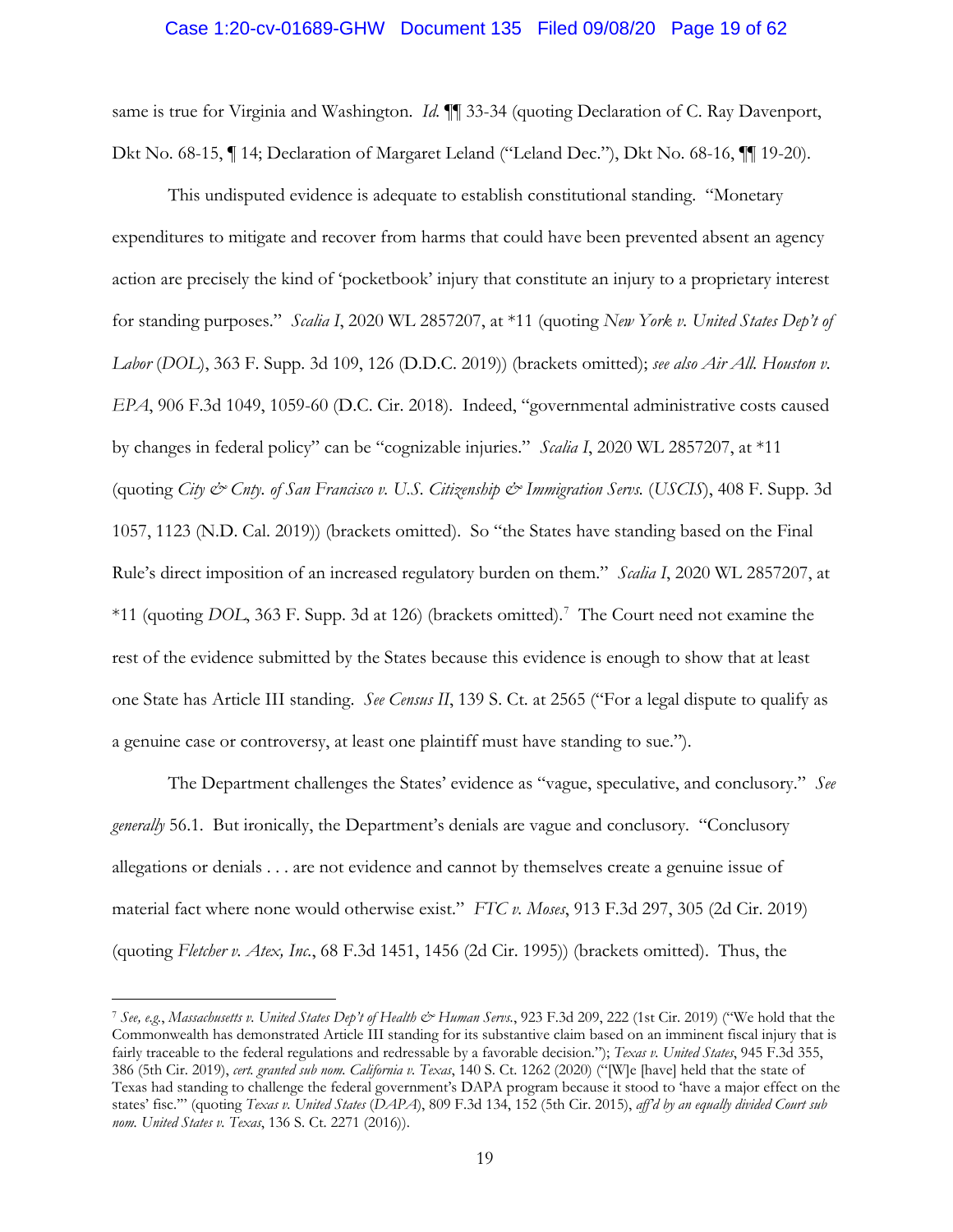## Case 1:20-cv-01689-GHW Document 135 Filed 09/08/20 Page 20 of 62

Department's bald assertions that the States' evidence is "vague, speculative, and conclusory" does not create an issue of fact about the States' standing. In any event, the States have offered specific evidence that the Final Rule will increase their administrative costs. *See, e.g.*, Leland Dec. ¶¶ 21-22 (estimating that Washington will spend about \$500,000 because of the Final Rule). Thus, the States have standing to challenge the Final Rule because it will increase their administrative costs.<sup>8</sup>

The Associations renew the argument that the States' increased administrative costs are "self-inflicted." *Clapper v. Amnesty Int'l USA*, 568 U.S. 398, 418 (2013). *Scalia I* rejected that argument, reasoning that "[t]he States have plausibly alleged that they will incur administrative costs by reviewing current guidance on joint employer liability and either retracting or issuing new or revised guidance." 2020 WL 2857207, at \*11. "[T]hese increased administrative costs are 'predictable, likely, and imminent.'" *Id.* (quoting *USCIS*, 408 F. Supp. 3d at 1124); *see also Cal. v. Azar*, 911 F.3d 558, 573-74 (9th Cir. 2018), *cert. denied sub nom. Little Sisters of the Poor Jeanne Jugan Residence v. Cal.*, 139 S. Ct. 2716 (2019) (holding that States' injuries were not self-inflicted). The States have provided evidentiary support for those allegations, so the Court adheres to its conclusion in *Scalia I*.

*Oneida Indian Nation v. United States DOI* is not to the contrary. 789 F. App'x 271 (2d Cir. 2019). The Associations argue that in *Oneida*, "the Second Circuit . . . held on analogous facts that standing is not available to plaintiffs who claim only a 'hypothetical future harm.'" Memorandum of Law in Support of Cross Motion for Summary Judgment ("Associations' Mem."), Dkt No. 107, at 22 (quoting *Oneida*, 789 F. App'x at 276). The facts of *Oneida*—a non-precedential summary order are not even remotely "analogous" to the facts here. *Oneida* involved an Indian tribe's "petition[ to] the Trademark Trial and Appeal Board of the United States Patent and Trademark Office." 789 F.

<sup>8</sup> The Final Rule itself touts increased uniformity as one of its benefits. *See* 85 Fed. Reg. at 2823. It makes sense that the States would need to incur administrative costs, such as issuing new guidance, to realize this benefit. So the Final Rule itself contemplates that the States will expend administrative resources to respond to its promulgation.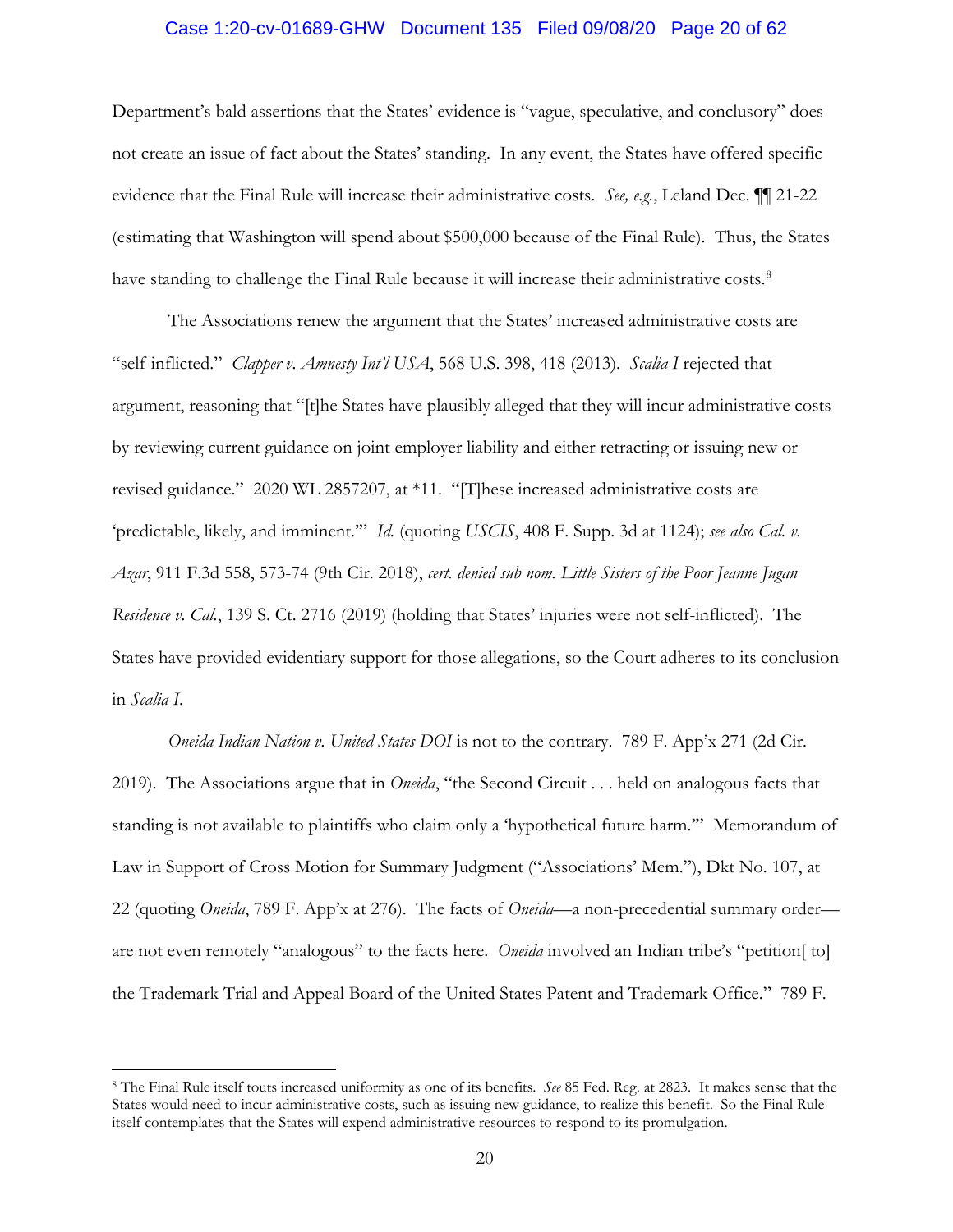### Case 1:20-cv-01689-GHW Document 135 Filed 09/08/20 Page 21 of 62

App'x at 274. The issue was whether the name of one Indian tribe was confusingly similar to the name of a different tribe. *See id.* In that context, *Oneida* held that "[i]ncurring costs in anticipation of potential future harm that is not concrete or imminent is insufficient to create an injury that will confer standing." *Id.* at 276 (citing *Amnesty Int'l*, 568 U.S. at 416). That is an unremarkable proposition. But the Associations' argument that this statement is relevant here because *Oneida* is factually "analogous" to this case is unconvincing.

The Associations also fail to distinguish the cases cited in *Scalia I*. The Associations note that *DOL* was decided on a motion to dismiss. Associations' Mem. at 22 n.25. True enough. But they fail to explain why that distinction is relevant. The Associations do not argue that the States' evidence does not support the allegations in their complaint. Nor could they. To be sure, Defendants dispute the legal significance of the States' evidence. But that is a rehash of Defendants' prior argument that the States' injuries are self-inflicted. It has nothing to do with the different legal standards applicable on a motion to dismiss and on summary judgment.

The Associations also note that *USCIS* held that while some States and counties had "submitted evidence of cognizable, irreparable costs," other States' evidence was "vague or speculative[.]" 408 F. Supp. 3d at 1124. But the States' evidence is neither vague nor speculative. Indeed, the increase in their administrative costs caused by the Final Rule is "predictable, likely, and imminent" and is probably occurring already. *Id.* The Associations' attempts to distinguish *DOL* and *USCIS* are unpersuasive, so the States have standing because the Final Rule will increase their administrative costs.

# **b. Enforcement Costs**

The States have also shown that the Final Rule will increase their enforcement costs for state-level analogues of the FLSA. The Final Rule narrows the standard for joint employer liability under the FLSA. But many States will continue to enforce a broader standard for joint employer liability under analogous state laws. So to maintain the same level of protection for their workers,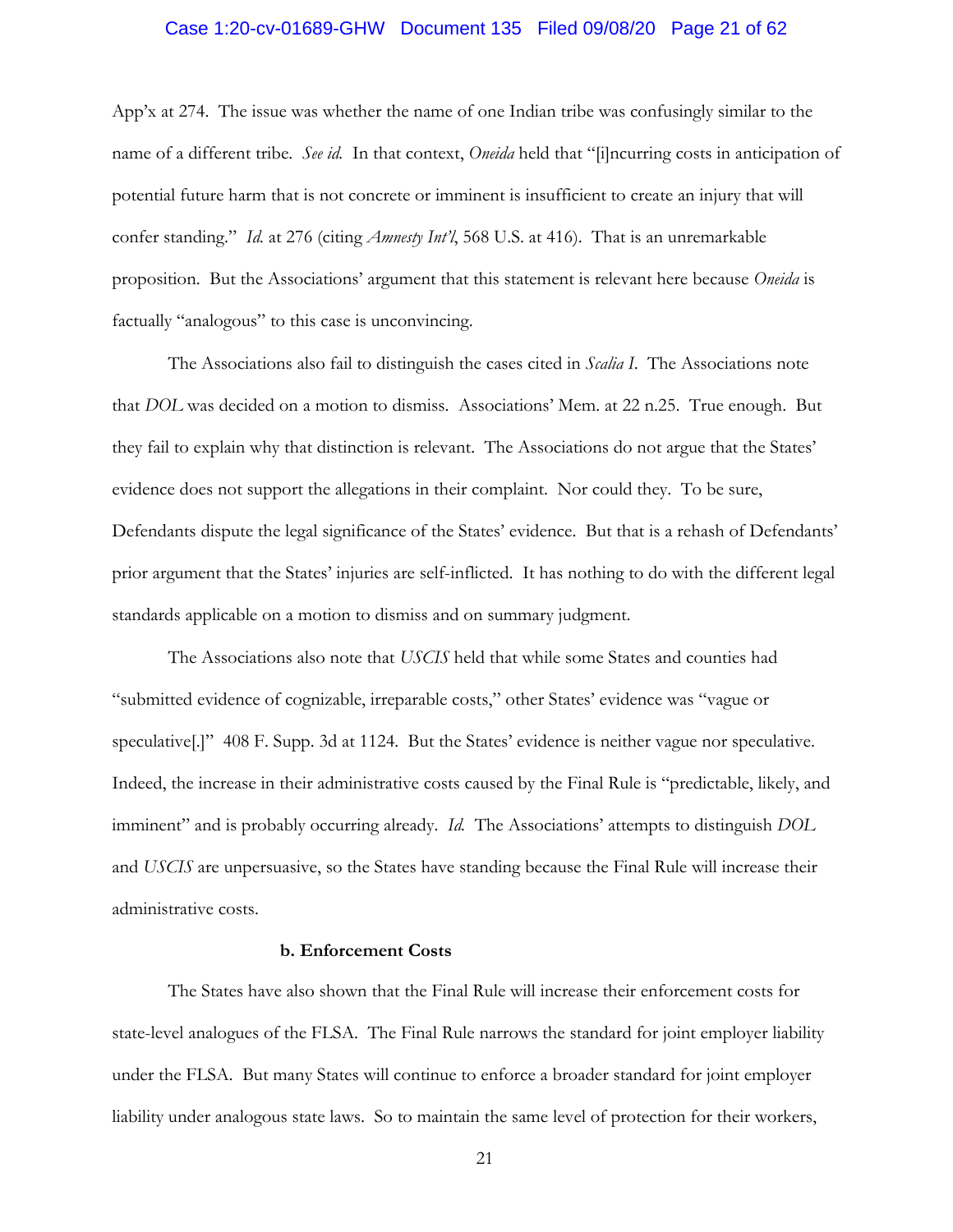#### Case 1:20-cv-01689-GHW Document 135 Filed 09/08/20 Page 22 of 62

the States must increase the resources they devote to state-level analogues of the FLSA. For example, "Massachusetts will be required to allocate 'additional resources for enforcement of the state's wage and hour laws to ensure workers receive their earned wages.'" 56.1 ¶ 39 (quoting Declaration of Heather Rowe, Dkt No. 68-7, ¶ 10) (ellipsis omitted). "Michigan will have to fill in the gap in federal enforcement created by the Final Rule" to "ensure the current level of protections." *Id.* ¶ 40 (quoting Declaration of Sean Egan, Dkt No. 68-8, ¶ 23). To compensate for the decline in federal enforcement, "Vermont would have to 'increase its claim examiner staffing by approximately 50%.'" *Id.* ¶ 45 (quoting Declaration of Dirk Anderson, Dkt No. 68-14, ¶ 9). "Washington estimates spending \$460,000-575,000 in hiring costs to address additional complaints and investigations that Washington will have to undertake because of the Final Rule." *Id.* ¶ 46 (citing Leland Dec. ¶¶ 21-22).

The States' increased enforcement costs are not self-inflicted. That is because the States' decision to devote increased resources to enforce state laws to protect their workers is a reasonable response to the Final Rule. A predictable effect of the Final Rule is that fewer employees will be able to recover back wages legally owed to them under the FLSA. Faced with that predictable effect, the States must increase their enforcement of state-level FLSA analogues to ensure the same level of protection for their workers. Thus, the Final Rule puts the States to a "forced choice": They can permit their workers to suffer a decreased level of protection or they can increase the resources they devote to enforce state-level analogues of the FLSA. *Texas v. United States*, 787 F.3d 733, 749 (5th Cir. 2015). "By forcing the" States "to make this . . . choice, the" Final Rule "results in a constitutional injury sufficient to establish standing[.]" *Cnty. of Santa Clara v. Trump*, 250 F. Supp. 3d 497, 538 (N.D. Cal. 2017). Thus, the States have standing to challenge the Final Rule because it will increase their enforcement costs.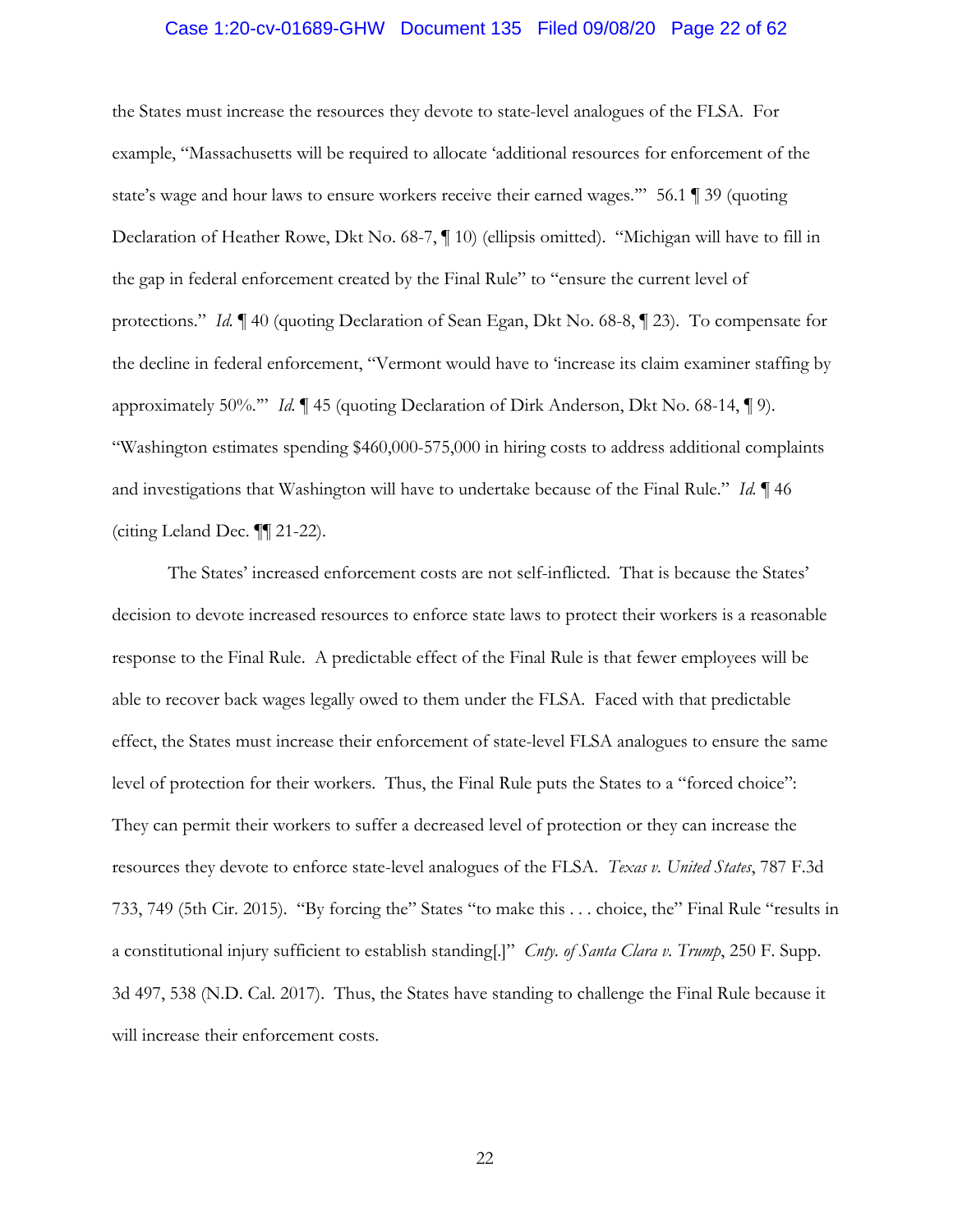#### **c. Tax Revenue**

The Court does not decide whether the States' evidence that the Final Rule will decrease their tax revenue is another ground on which they have established constitutional standing. The States have presented evidence that the Final Rule will reduce their tax revenue. *See* 56.1 ¶¶ 4-20 (citing exhibits to the Declaration of Fiona Kaye, Dkt No. 68). The States "will lose tax revenue as a result of decreased collections of judgments due to the Final Rule, including judgments for unpaid wages and unpaid workers' compensation as the Rule reduces the number of businesses" that qualify as joint employers under the FLSA. *Id.* ¶ 5 (citing Declaration of Heidi Shierholz ("Shierholz Dec."), Dkt No. 68-1, ¶¶ 6, 15, 18, 19, 23, 27). The States' expert, Dr. Shierholz, contends that each State will see an average decrease of about \$20 million in its income tax revenue because of the Final Rule. Shierholz Dec. ¶¶ 18-19.9

But the Associations have presented evidence that the opposite is true—that the Final Rule will *increase* the States' tax revenue. *See* Declaration of Ronald Bird ("Bird Dec."), Dkt No. 110-7, ¶ 8 (arguing that the Final Rule promotes "clarity and certainty" which will "foster job growth . . . increase jobs and, accordingly, the taxable wage base" in the States). This evidence may create an issue of fact about the effect of the Final Rule on the States' tax revenues.

The Court cannot resolve disputed issues of fact on a motion for summary judgment. *See Pub. Citizen, Inc. v. Trump*, 361 F. Supp. 3d 60, 64 (D.D.C. 2019) ("To carry the more onerous burden applicable on summary judgment, Plaintiffs must show that there is no genuine dispute of material fact regarding their standing to sue."). Thus, if this were the only ground on which the States argued

<sup>9</sup> Dr. Shierholz also states that it is "likely that many low-wage workers who suffer a loss of wages due to wage theft and workplace fissuring[] may be forced to rely even more heavily on public assistance programs[,]<sup>7</sup> raising the States' "spending on safety net programs[.]" *Id.* ¶ 21. That undisputed evidence is perhaps another ground on which the States have established standing. *See, e.g.*, *Pennsylvania v. President United States*, 930 F.3d 543, 562 (3d Cir. 2019), *rev'd and remanded sub nom. on other grounds Little Sisters*, 140 S. Ct. at 2367 ("[T]he States will suffer a concrete financial injury from the increased use of state-funded services."); *DAPA*, 809 F.3d at 155 (holding that Texas showed injury in fact "by demonstrating that it would incur significant costs in issuing driver's licenses to DAPA beneficiaries"). The Court does not decide whether this is an independent ground on which the States have established standing because the States have established standing on other grounds.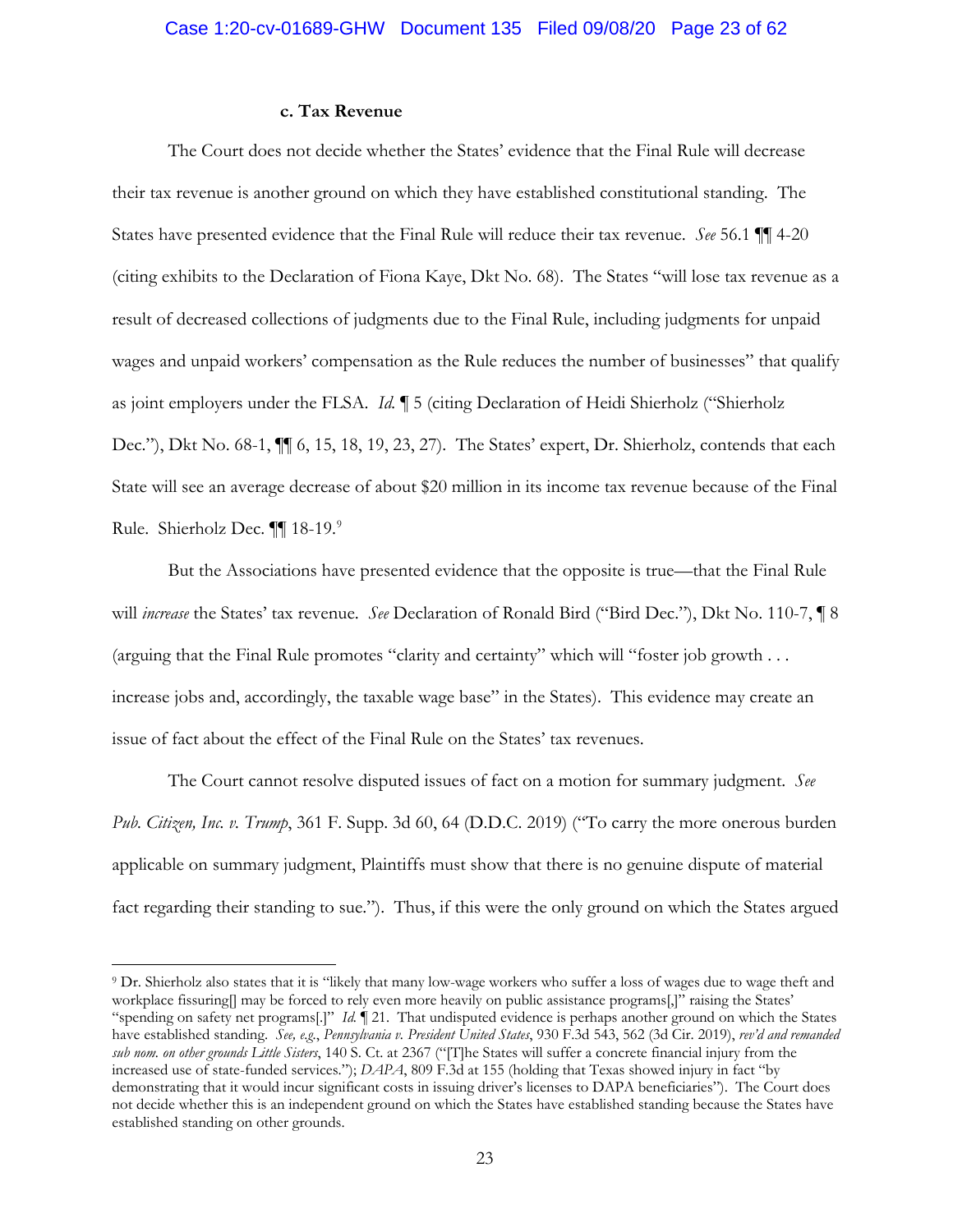## Case 1:20-cv-01689-GHW Document 135 Filed 09/08/20 Page 24 of 62

they had standing, the Court might need to hold a trial to resolve the issue. *See Census I*, 351 F. Supp. 3d at 572-73 ("Defendants now concede that trial was necessary to resolve the issue of standing.").

But the Associations' evidence may not create a disputed issue of fact. For one, the "evidence" that the Final Rule will increase the States' tax revenue is paper thin. Dr. Bird, the Associations' expert, contended that "the clarity and certainty contained in the Final Rule is more likely to foster job growth, and thus increase jobs and, accordingly, the taxable wage base in states." Bird Dec. ¶ 8. That sentence is the full extent of Dr. Bird's analysis of the issue. "The object of [summary judgment] is not to replace conclusory allegations of the complaint or answer with conclusory allegations of an affidavit." *Lujan*, 497 U.S. at 888 (citing *Anderson v. Liberty Lobby, Inc.*, 477 U.S. 242, 249 (1986)). As against the detailed evidence submitted by the States, Dr. Bird's statement may be a conclusory assertion that is inadequate at summary judgment.

Even accepting Dr. Bird's assertion would not necessarily defeat the States' standing based on decreased tax revenue. That is because even if the Final Rule increases certain State revenue streams through enhanced "clarity and certainty," it might also decrease other revenue streams. Bird Dec. ¶ 8. The Associations point to the States' "taxable wage base" in the aggregate. *Id.* But the States collect multiple different taxes on workers' wages. Dr. Shierholz distinguishes between state income taxes and taxes on wages to fund workers' compensation funds and unemployment insurance. *See* Shierholz Dec. ¶¶ 18-28. These taxes have different bases, so the revenue derived from each could move independently from the others. So, for example, a State might see its income tax receipts increase because of increased economic growth while contributions to its workers' compensation fund simultaneously decrease because the Final Rule imposes a narrower standard for joint employer liability.

The distinction between different revenue streams is important because "[t]he fact that an injury may be outweighed by other benefits does not negate standing." *New York v. United States*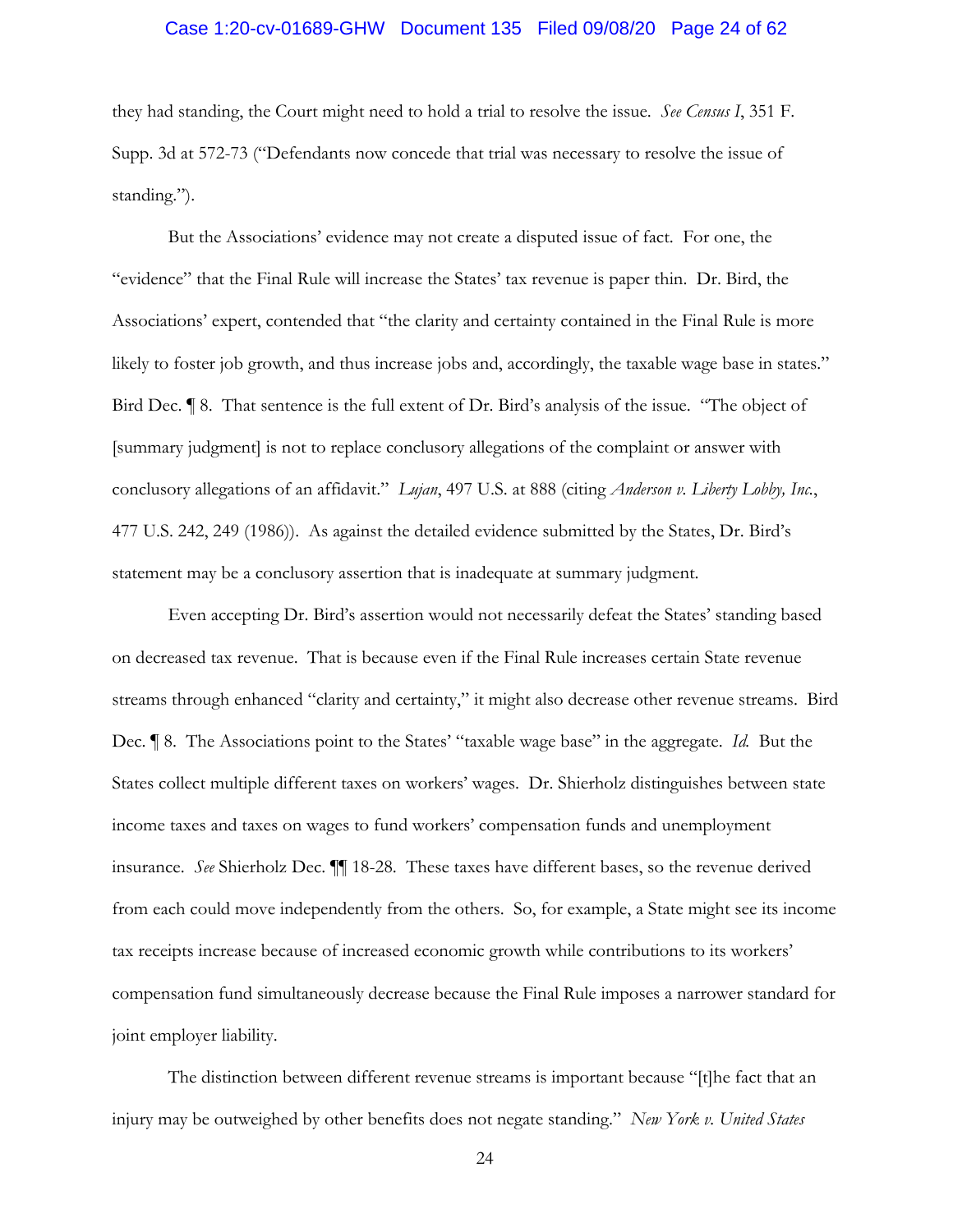#### Case 1:20-cv-01689-GHW Document 135 Filed 09/08/20 Page 25 of 62

*Dep't of Homeland Sec.* (*DHS*), 969 F.3d 42, 60 (2d Cir. 2020) (quoting *Denney v. Deutsche Bank AG*, 443 F.3d 253, 265 (2d Cir. 2006)) (alterations omitted). The "standing analysis is not an accounting exercise." *DAPA*, 809 F.3d at 156 (quoting *Nat'l Collegiate Athletic Ass'n v. Governor of New Jersey*, 730 F.3d 208, 223 (3d Cir. 2013), *abrogated on other grounds by Murphy v. Nat'l Collegiate Athletic Ass'n*, 138 S. Ct. 1461 (2018)); *see also Census I*, 351 F. Supp. 3d at 609. So even if the Final Rule increases certain tax revenue streams—indeed, even if the Final Rule increases state tax revenue overall—that would not necessarily defeat the States' standing based on decreased tax revenues. 10 For instance, an increase in a State's income tax revenue would not necessarily offset a decrease in contributions to its unemployment insurance fund for standing purposes. Because Dr. Bird did not distinguish between these different revenue streams, his declaration arguably does not create a disputed issue of fact on this issue.

The Second Circuit's decision in *XY Planning Network, LLC v. United States Securities*  $\mathcal{O}^*$ *Exchange Commission* does not preclude the States from establishing standing based on decreased tax revenue. 963 F.3d 244 (2d Cir. 2020). There, the Second Circuit held that a group of States did not have standing to challenge a regulation that "impose[d] a new 'best-interest obligation' on brokerdealers." *Id.* at 248. *XY Planning* reasoned that "[a] 'fairly direct link'" between a federal regulation and state tax revenue "is required because 'the unavoidable economic repercussions of virtually all federal policies suggest . . . that impairment of state tax revenues should not, in general, be recognized as sufficient injury in fact to support state standing.'" *Id.* at 252 (quoting *Pennsylvania v. Kleppe*, 533 F.2d 668, 672 (D.C. Cir. 1976)) (ellipsis omitted). The Circuit held that "[t]he ultimate annual pool of taxable capital gains in a state is driven by countless variables, from the performance of the broader economy to the composition of individual investor portfolios in the state." *Id.* at 253.

<sup>&</sup>lt;sup>10</sup> There might also be a temporal mismatch between the decrease in tax revenue predicted by Dr. Shierholz and the increase predicted by Dr. Bird. Even if the Final Rule would eventually juice economic growth to the point that the States' tax revenue increased, it might also be true that the Final Rule would decrease State tax revenues in the short run. If true, the long-run increase would not necessarily offset the short-run decrease.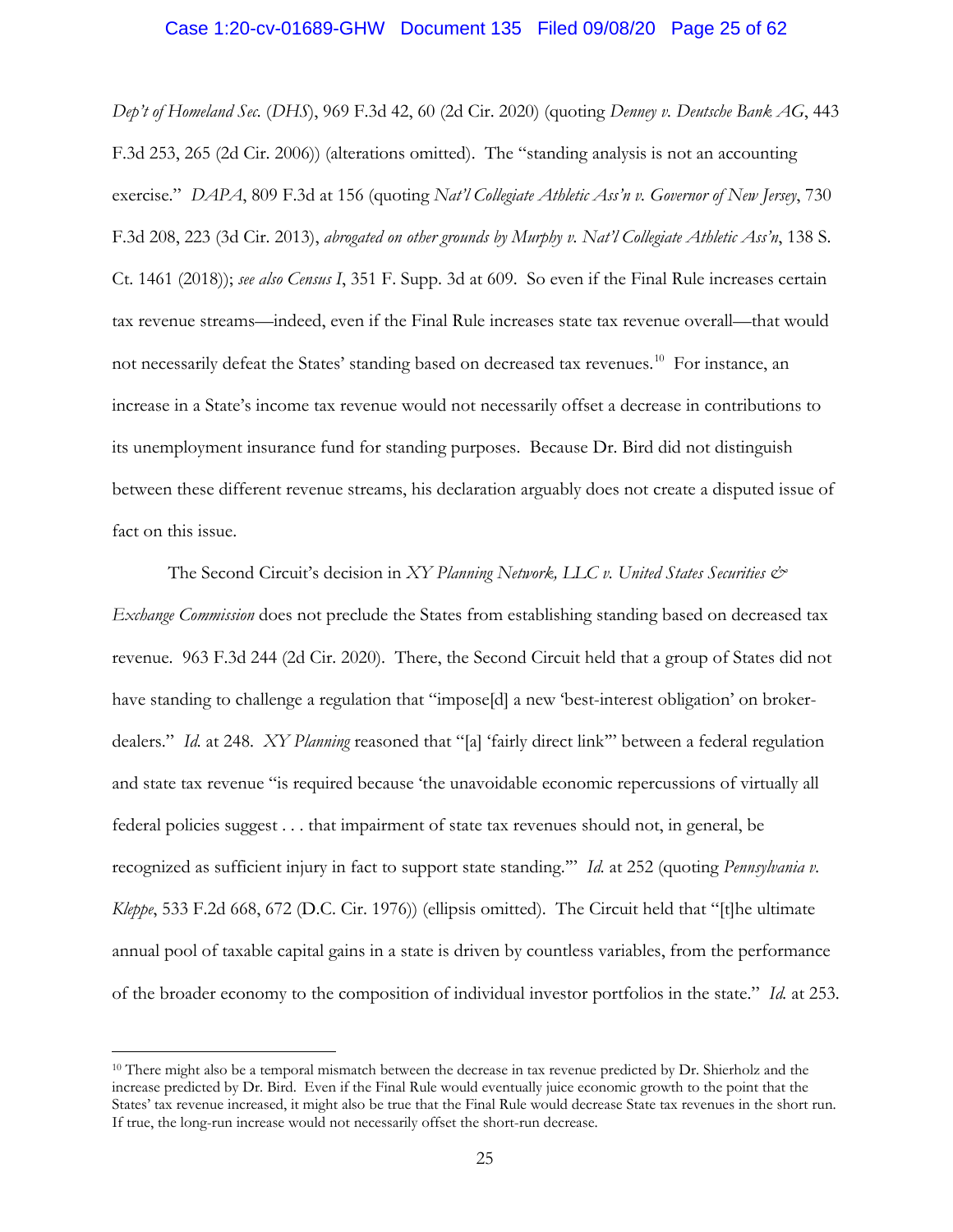## Case 1:20-cv-01689-GHW Document 135 Filed 09/08/20 Page 26 of 62

Thus, the States did not have standing because their "theory of injury rest[ed] too heavily on 'conclusory statements and speculative economic data' concerning the long-term effects of [the new regulation] on state budgets[.]" *Id.* (quoting *Wyoming v. U.S. Dep't of Interior*, 674 F.3d 1220, 1232 (10th Cir. 2012)).

This case is distinguishable from *XY Planning* because the States' theory of injury here is less conjectural and hypothetical than was the States' theory in that case. "The States' theory for why the Final Rule will limit their tax revenue is simple. The States collect taxes on wages paid to employees in their states. And the States allege that the Final Rule will reduce aggregate wages paid to employees in their jurisdictions." *Scalia I*, 2020 WL 2857207, at \*9 (citations omitted); *see also New York v. Mnuchin*, 408 F. Supp. 3d 399, 409-10 (S.D.N.Y. 2019). Indeed, "[t]he Department itself concede[d] that" the Final Rule "'may reduce the number of businesses currently found to be joint employers' and 'may reduce the amount of back wages that employees are able to collect when their employer does not comply with the Act and, for example, their employer is or becomes insolvent.'" *Scalia I*, 2020 WL 2857207, at \*9 (quoting 85 Fed. Reg. at 2853). For that reason, the Court held that "the States ha[d] identified a specific revenue stream that they plausibly link directly to the Final Rule." *Id.* Because the link between the Final Rule and a reduction in the States' tax revenue is more direct than in *XY Planning*, that case does not defeat the States' standing to challenge the Final Rule based on decreased tax revenue. But the Court need not resolve whether the States' evidence is adequate to establish standing on this ground because the States have shown that they have standing on other grounds.<sup>11</sup>

#### **2. Ripeness**

This case is ripe. The Associations argue the opposite, albeit in a two-sentence paragraph. Associations' Mem. at 17. "Ripeness reflects constitutional considerations that implicate 'Article III

<sup>11</sup> The Court also need not address whether the States have *parens patriae* standing. *See Scalia I*, 2020 WL 2857207, at \*12- 13 (declining to decide that issue).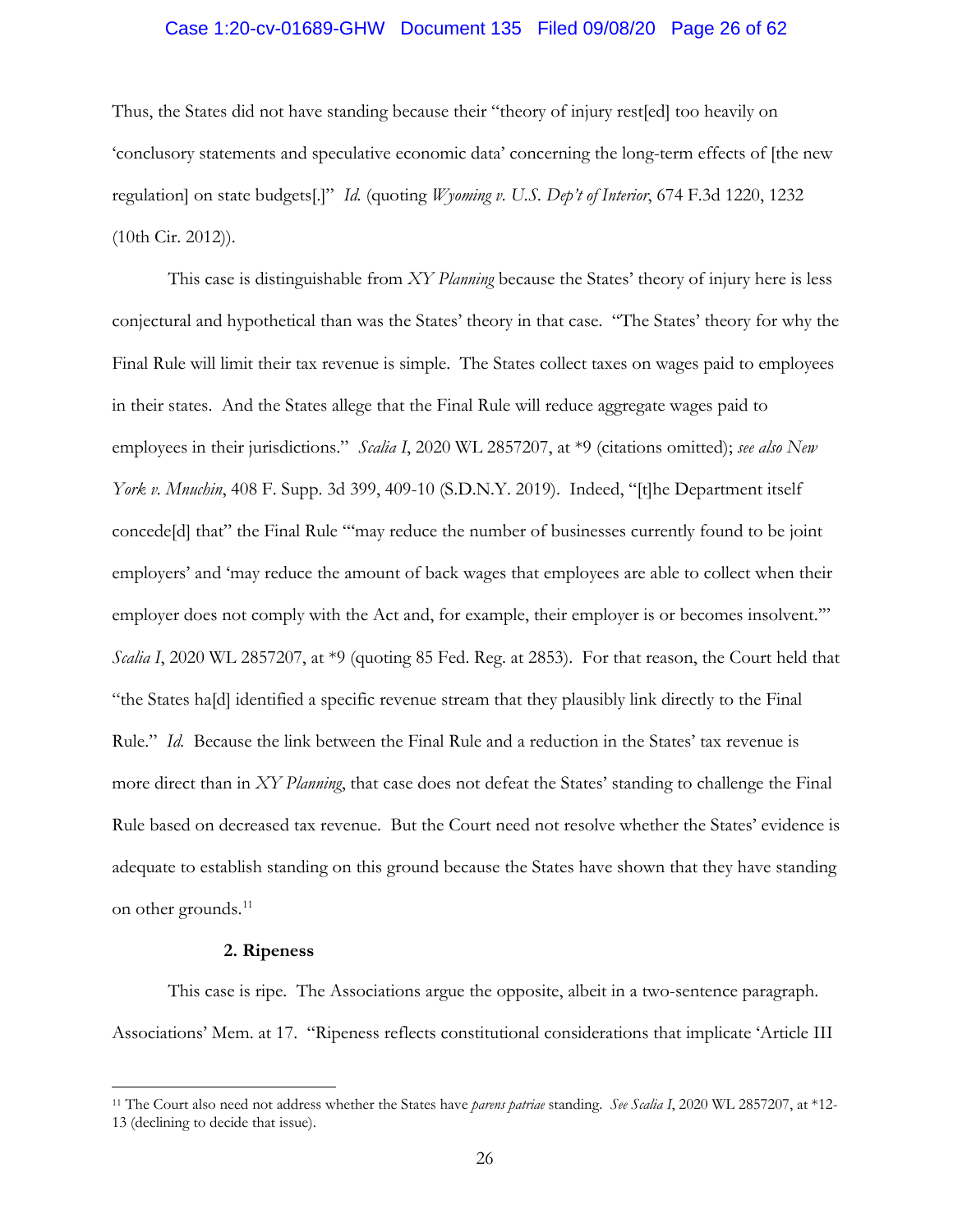## Case 1:20-cv-01689-GHW Document 135 Filed 09/08/20 Page 27 of 62

limitations on judicial power,' as well as 'prudential reasons for refusing to exercise jurisdiction.'" *Stolt-Nielsen S.A. v. AnimalFeeds Int'l Corp.*, 559 U.S. 662, 670 n.2 (2010) (quoting *Reno v. Catholic Soc. Servs., Inc.*, 509 U.S. 43, 57 & n.18 (1993)); *see also Suitum v. Tahoe Reg'l Planning Agency*, 520 U.S. 725, 733 n.7 (1997) (distinguishing between cases that are unripe because they do not "properly present[] a genuine 'case or controversy' sufficient to satisfy Article III" and those that merely "fail[] to satisfy [the] prudential ripeness requirements").

The prudential ripeness "doctrine 'is designed to  $\dots$  avoid[ $\dots$  premature adjudication[.]" *Census I*, 351 F. Supp. 3d at 626 (quoting *Ohio Forestry Ass'n, Inc. v. Sierra Club*, 523 U.S. 726, 732 (1998)); *see also Abbott Labs. v. Gardner*, 387 U.S. 136, 148-49 (1967), *abrogated on other grounds by Califano v. Sanders*, 430 U.S. 99 (1977). It "prevent[s] the courts . . . from entangling themselves in abstract disagreements over administrative policies[.]" *Census I*, 351 F. Supp. 3d at 626 (quoting *Ohio Forestry*, 523 U.S. at 732-33). And it "protect[s] the agencies from judicial interference until an administrative decision has been formalized and its effects felt in a concrete way by the challenging parties." *Id.* (quoting *Ohio Forestry*, 523 U.S. at 733).

To evaluate a claim's ripeness for judicial review . . . a court must consider three factors: "(1) whether delayed review would cause hardship to the plaintiffs; (2) whether judicial intervention would inappropriately interfere with further administrative action; and (3) whether the courts would benefit from further factual development of the issues presented."

*Id.* (quoting *Ohio Forestry*, 523 U.S. at 733).

The States have satisfied the three prudential ripeness requirements. The Final Rule is in effect, so any delay in review would cause hardship to the States. Because the Final Rule is final, judicial intervention would not interfere with any ongoing administrative action. And there can be no further factual development because the Court must decide whether the Final Rule is valid based on the administrative record.

The States have also satisfied the jurisdictional ripeness requirements. "The jurisdictional, or 'constitutional,' ripeness inquiry 'essentially mirrors that governing Article III standing[.]'" *Id.* at 628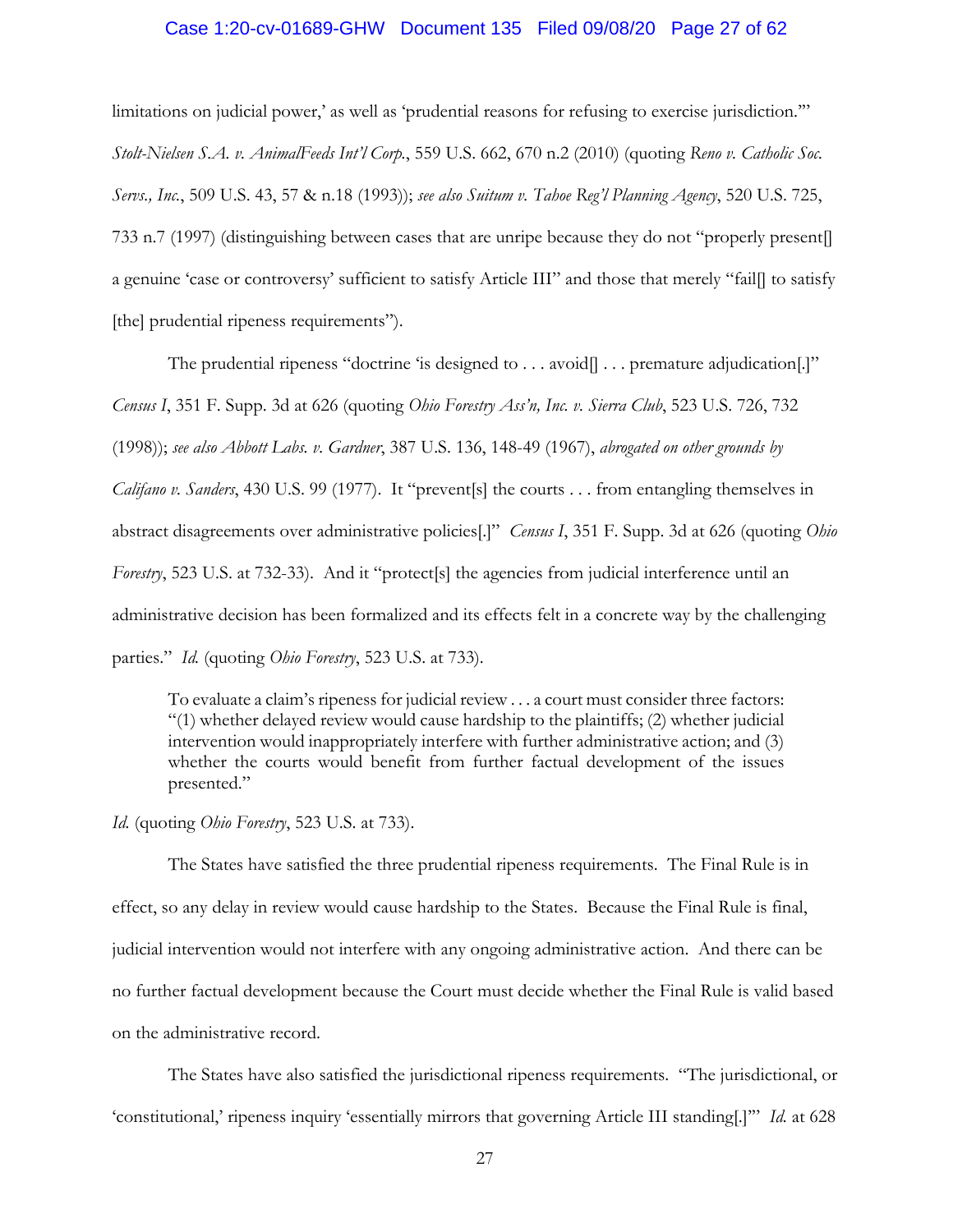## Case 1:20-cv-01689-GHW Document 135 Filed 09/08/20 Page 28 of 62

(quoting *United States v. Santana*, 761 F. Supp. 2d 131, 138 (S.D.N.Y. 2011)). It "asks whether the question presents a 'genuine case or controversy."" *Id.* Because the States have standing, this case satisfies Article III's requirements. The case is both prudentially and jurisdictionally ripe.

## **3. Zone of Interests**

The Associations also argue that the States' claims are not within the zone of interests protected by the FLSA and the APA. The zone-of-interests test asks "whether the interest sought to be protected by the complainant is arguably within the zone of interests to be protected or regulated by the statute or constitutional guarantee in question." *Scalia I*, 2020 WL 2857207, at \*13 (quoting *Ass'n of Data Processing Serv. Orgs., Inc. v. Camp*, 397 U.S. 150, 153 (1970)).

The Associations argue that the States have failed to identify rights "falling within the zone of interests encompassed by the FLSA, as channeled through the APA." Associations' Mem. at 23. Not so.

Because the States collect taxes on wages, the States' interest in protecting their tax base perfectly coincides with their interest in ensuring workers in their jurisdictions are compensated fairly. And that interest in protecting workers is exactly the sort of interest that the FLSA was enacted to protect. So the States' interest in protecting their tax base—and their precisely overlapping interest in ensuring that workers in their jurisdictions receive their wages—falls squarely within the "zone of interests to be protected or regulated by the" FLSA.

*Scalia I*, 2020 WL 2857207, at \*14 (quoting *Match-E-Be-Nash-She-Wish Band of Pottawatomi Indians v. Patchak*, 567 U.S. 209, 224 (2012)). That the States are suing under the APA bolsters this conclusion because "'Congress's evident intent when enacting the APA' was 'to make agency action presumptively reviewable.'" *Id.* (quoting *Patchak*, 567 U.S. at 225).

The States have also satisfied the zone-of-interests test because they have established that they will suffer "secondary economic injuries" under the Final Rule. *Id.* The States have shown that "the Final Rule will reduce their tax revenue and increase their administrative and enforcement costs." *Id.* And "'[c]laims of financial injury,' including 'lost tax revenue and extra municipal expenses satisfy the "cause-of-action" (or "prudential standing") requirement.'" *Id.* (quoting *Bank of*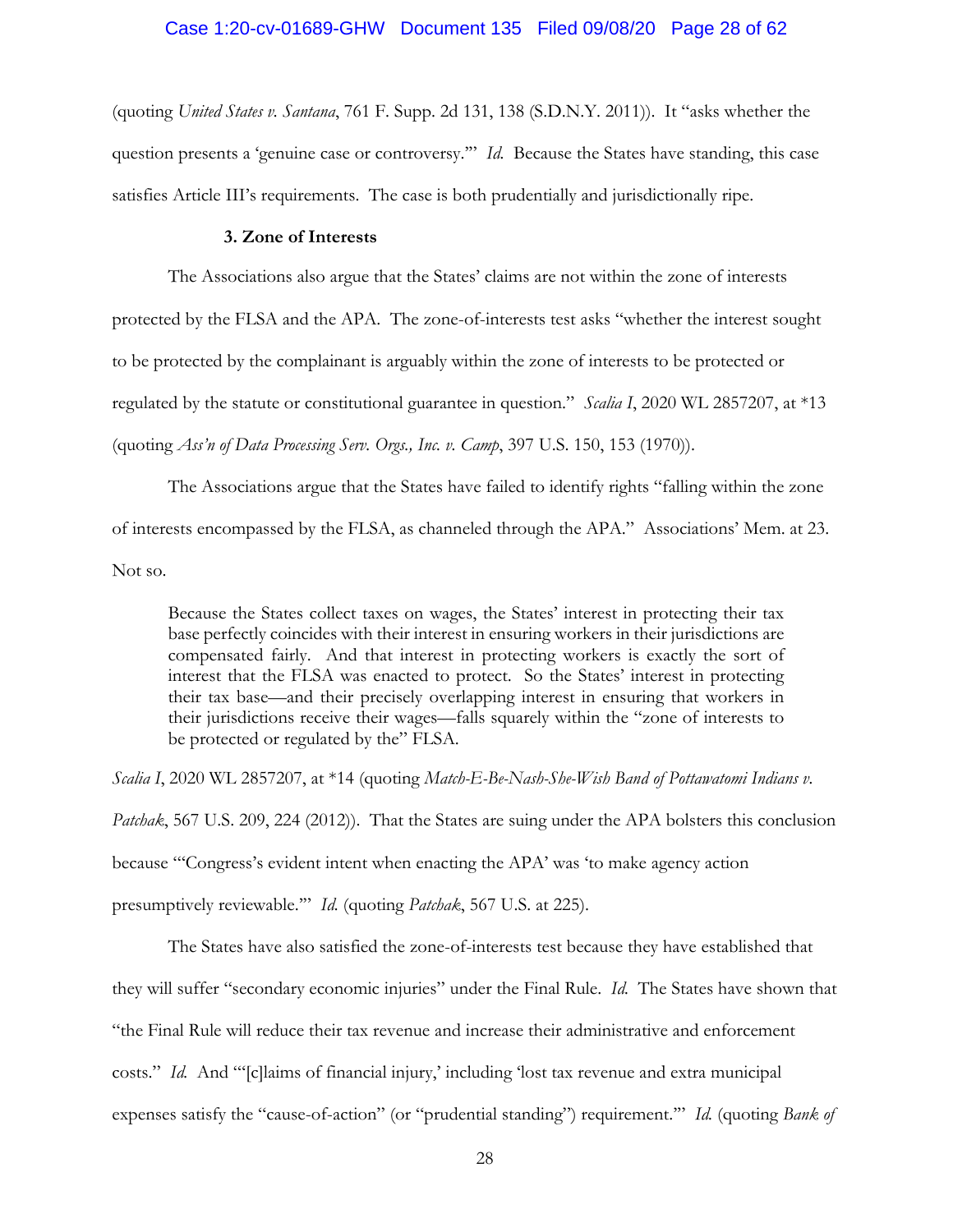*Am. Corp. v. City of Miami, Fla.*, 137 S. Ct. 1296, 1303 (2017)) (alterations omitted). The Associations ignore *Scalia I*'s holding that the States satisfied the zone-of-interests test based on secondary economic injuries. The States' claims satisfy the zone-of-interests test.

#### **B. Contrary to Law12**

The Final Rule conflicts with the FLSA. The Final Rule has two major flaws. First, the Department relied on the FLSA's definition of "employer" as the sole textual basis for joint employment liability. Second, the Department distinguished the test for whether an entity is an "employer" from the test for whether the entity is a "joint employer." Both those decisions contradict the text of the FLSA, prior Department interpretations of the FLSA and the MSPA, and caselaw from the Supreme Court and lower courts.

#### **1. Section 3(d) as the Sole Textual Basis for Joint Employer Liability**

The Final Rule contradicts the text of the FLSA. The Final Rule is an "interpretive rule." *Perez v. Mortg. Bankers Ass'n*, 575 U.S. 92, 97 (2015). Interpretive rules "are 'issued by an agency to advise the public of the agency's construction of the statutes and rules which it administers.'" *Id.* (quoting *Shalala v. Guernsey Mem'l Hosp.*, 514 U.S. 87, 99 (1995)). As the Department acknowledged, "[i]t is axiomatic that any Department interpretation of the FLSA must begin with the text of the statute, following well-settled principles of statutory construction by 'reading the whole statutory text, considering the purpose and context of the statute, and consulting any precedents or authorities that inform the analysis.'" 84 Fed. Reg. at 14047 (quoting *Kasten v. Saint-Gobain Performance Plastics* 

<sup>&</sup>lt;sup>12</sup> In the complaint, the States argue that the Final Rule is "not in accordance with law" and is "arbitrary and capricious" as separate causes of action. *See* Compl. ¶¶ 187-97. "Courts sometimes analyze the APA issue of whether a Rule is 'not in accordance with law' distinctly from the APA issue of whether it is 'arbitrary and capricious,' and sometimes combine these inquiries." *HHS*, 414 F. Supp. 3d at 535 n.38 (citing *Henley v. FDA*, 77 F.3d 616, 621 (2d Cir. 1996); *FCC v. NextWave Pers. Commc'ns Inc.*, 537 U.S. 293, 304 (2003); *Nat. Res. Def. Council v. U.S. EPA*, 808 F.3d 556, 580-84 (2d Cir. 2015)). The Court chooses to analyze these questions separately. *See DHS*, 969 F.3d at 63-86 (considering these inquiries separately and concluding that a rule was "contrary to the [Immigration and Nationality Act]" and was "arbitrary and capricious").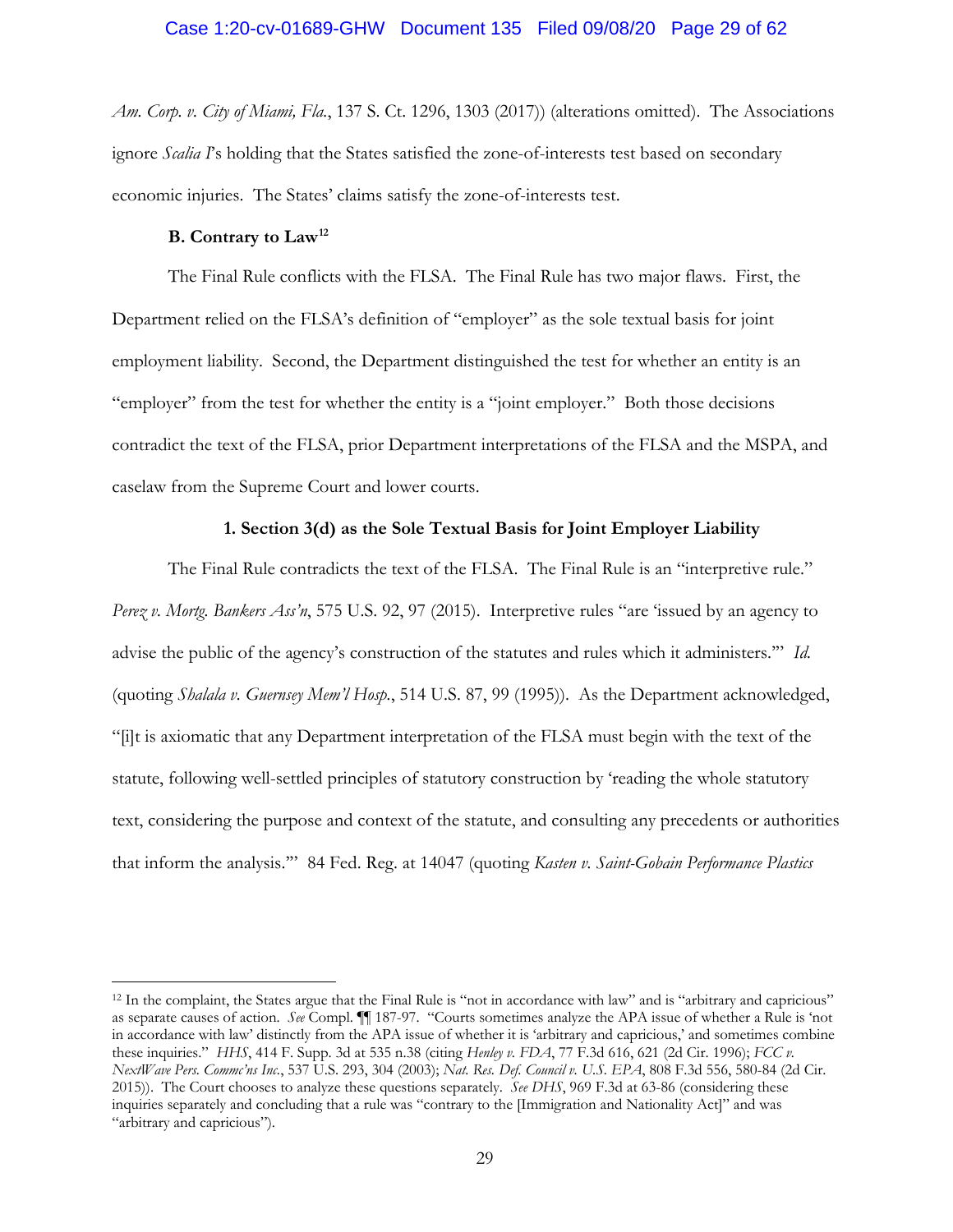*Corp.*, 563 U.S. 1, 7 (2011)); *see also Merit Mgmt. Grp., LP v. FTI Consulting, Inc.*, 138 S. Ct. 883, 893 (2018) (holding that statutory interpretation "begins with the text" of the statute).

#### **a. Statutory Definitions**

Start with the statutory definitions. In section  $3(d)$ , the FLSA defines an employer to "include[] any person acting directly or indirectly in the interest of an employer in relation to an employee[.]" 29 U.S.C. § 203(d). The FLSA defines "employee" to "mean[] any individual employed by an employer" and "employ" to "include[] to suffer or permit to work." *Id.*  $\S$  203(e)(1), (g).

The Final Rule adopts its test for joint employment based solely on the FLSA's definition of "employer." The Department reasoned that section 3(d) is the "sole textual basis for determining joint employer status" under the FLSA. 85 Fed. Reg. at 2825 (capitalization altered). The Department thus determined that the FLSA's definition of "employ" and "employee" are irrelevant to the joint employment analysis. *See id.* The Department's "statutory interpretation separat[es] sections 3(e) and (g) from section 3(d)." *Id.* at 2827.

This interpretation stumbles out of the starting gate. The first problem is that FLSA's definition of "employer" includes its definition of "employee." An employer "includes any person acting directly or indirectly in the interest of an employer in relation to an *employee*[.]" 29 U.S.C. § 203(d) (emphasis added). And the definition of "employee," in turn, includes the FLSA's definition of "employ." An employee is "any individual *employed* by an employer." *Id.* § 203(e)(1) (emphasis added). So all three definitions are relevant to determining joint employer status under the FLSA.

In other words, the FLSA's definition of "employer" cannot be read untethered from its related definitions of "employee" and "employ." That is why courts have looked to all three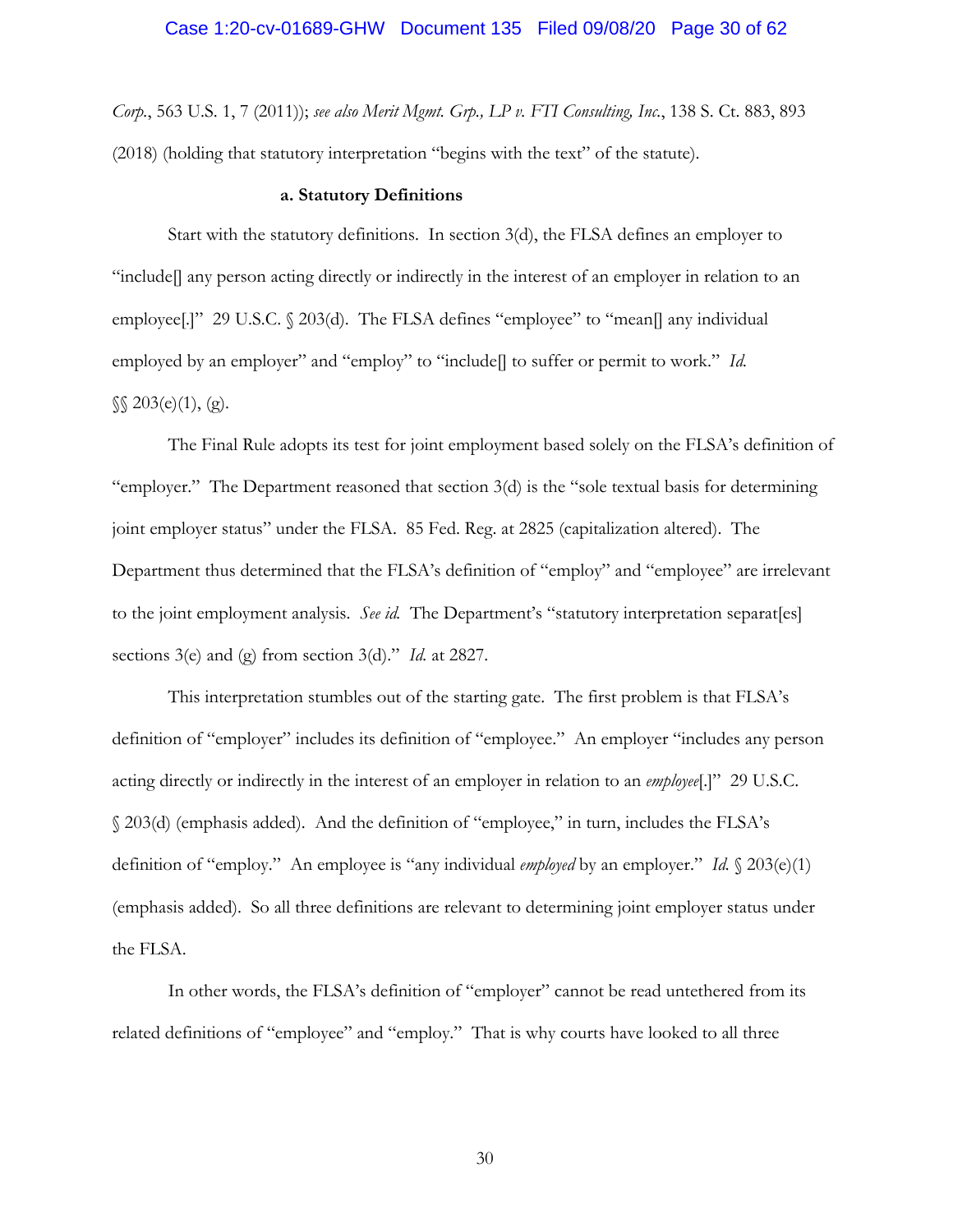## Case 1:20-cv-01689-GHW Document 135 Filed 09/08/20 Page 31 of 62

definitions to determine whether an entity qualifies as a joint employer.13 *See, e.g.*, *Barfield v. N.Y.C. Health & Hosps. Corp.*, 537 F.3d 132, 140-42 (2d Cir. 2008) (citing all three definitions in joint employer analysis and holding that "[i]n identifying the persons or entities who qualify as 'employers' subject to this provision, the statutory definitions sweep broadly").<sup>14</sup>

The Department recognized the principle that the three definitions are interrelated in the NPRM. There, the Department wrote that "[s]ections  $3(d)$ ,  $3(e)(1)$ , and  $3(g)$  work in harmony." 84 Fed. Reg at 14051. But the Department then reasoned that "3(e)(1) and 3(g) determine whether there is an employment relationship between the potential employer and the worker for a specific set of hours worked, and 3(d) alone determines another person's joint liability for those hours worked." 84 Fed. Reg. at 14050. This does not make sense because section 3(d) defines employer based on sections  $3(e)(1)$  and  $3(g)$ .

## **b. Primary vs. Joint Employers**

There is another problem, too: The Final Rule applies different tests for "primary" and "joint" employment. Under the Final Rule, "sections  $3(e)$  and  $3(g)$  determine whether an individual worker is an employee under the [FLSA]." 85 Fed. Reg. at 2827. If the worker is an employee, she has an employer. Call this employer the "primary employer." The Department reasoned that section "3(d) alone determines" if an employee has a joint employer. *Id.* at 2825 (quoting 84 Fed. Reg. at 14050). So, again, the Department's "interpretation separat[es] sections 3(e) and (g) from section 3(d)[.]" *Id.* at 2827.

<sup>&</sup>lt;sup>13</sup> This opinion calls a putative employer an "entity" for brevity. "A joint employer may be an individual, partnership, association, corporation, business trust, legal representative, public agency, or any organized group of persons, excluding any labor organization (other than when acting as an employer) or anyone acting in the capacity of officer or agent of such a labor organization." 29 C.F.R. § 791.2(d)(1) (citing 29 U.S.C. §§ 203(a), 203(d)).

<sup>14</sup> *See also Baystate*, 163 F.3d at 675 (citing all three definitions in joint employer analysis and holding that the "remedial purposes of the FLSA require courts to define '"employer" more broadly than the term would be interpreted in traditional common law applications"' (quoting *Dole v. Elliott Travel & Tours, Inc.*, 942 F.2d 962, 965 (6th Cir. 1991)); *Torres-Lopez v. May*, 111 F.3d 633, 638 (9th Cir. 1997) (citing all three definitions in joint employer analysis and holding that "[t]he FLSA broadly defines the 'employer-employee relationships' subject to its reach" (quoting *Rutherford*, 331 U.S. at 728) (brackets omitted)).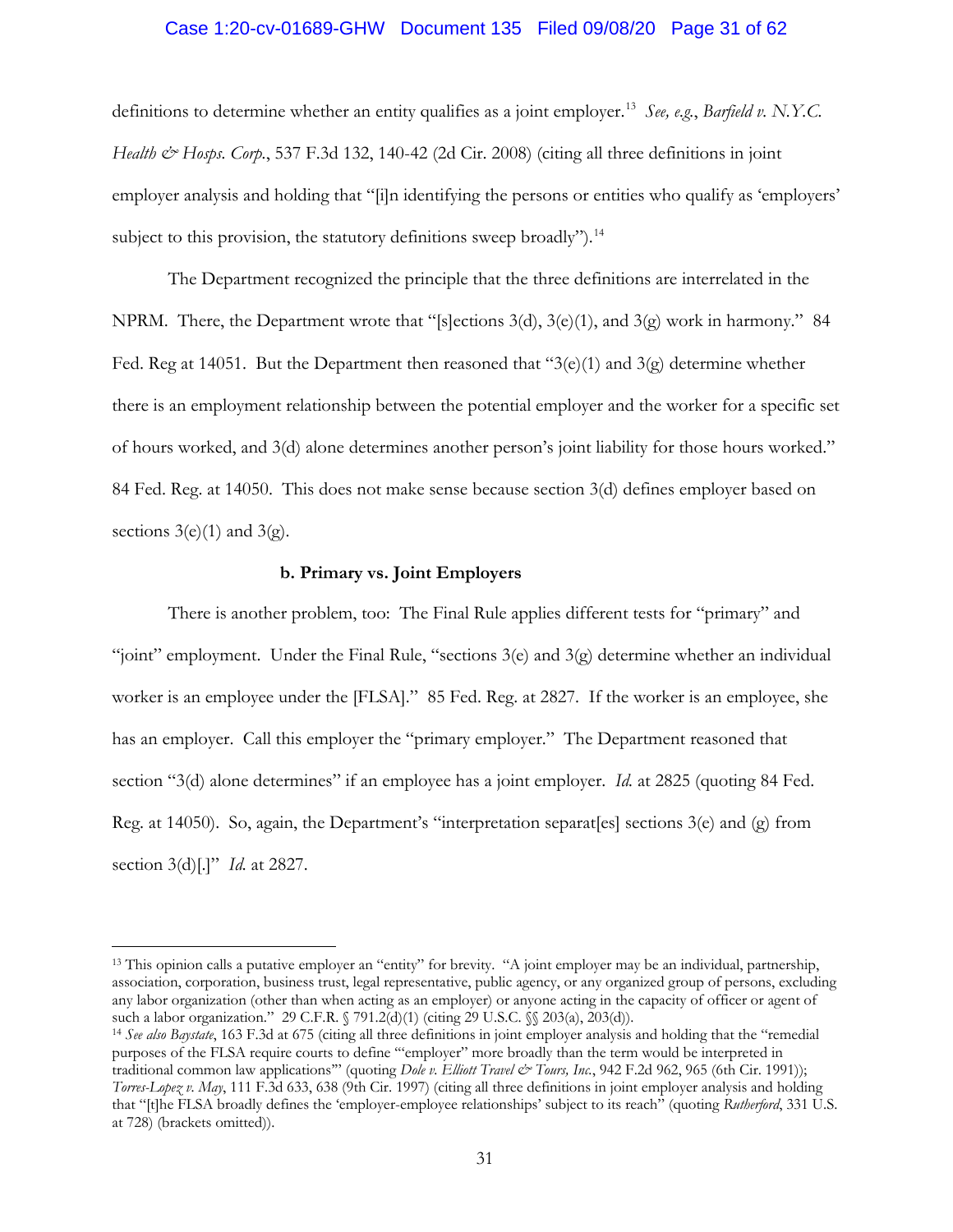## Case 1:20-cv-01689-GHW Document 135 Filed 09/08/20 Page 32 of 62

At the outset, this argument is strange because it implies that the FLSA's definition of "employer" is irrelevant to whether an entity qualifies as a primary employer. "[W]hether one entity is a worker's 'employer' under the FLSA" is the same inquiry, "framed in reverse[,]" as "whether an individual is an entity's 'employee.'" *Salinas*, 848 F.3d at 139. So asking "whether an individual worker is an employee under the Act," *id.*, is equivalent to asking whether an entity qualifies as an employer. In the Department's view, only the FLSA's definitions of "employ" and "employee" are relevant to whether an entity is an employer. That is odd.

Setting that oddity aside, the FLSA's text also does not support the Department's interpretation. The FLSA does not separately define a "joint employer." Joint employment arises because multiple entities may simultaneously satisfy the FLSA's definition of "employer." In other words, an employee has joint employers when she has multiple employers for the same set of hours worked. *See, e.g.*, *Falk*, 414 U.S. at 195 (holding that two employers were joint employers "under the statutory definition").

There is thus no independent test for joint employment under the FLSA. An entity is an employer if it meets the FLSA's definition. It is a joint employer if it meets the definition and another entity also meets the definition. *See* Keith Cunningham-Parmeter, *From Amazon to Uber: Defining Employment in the Modern Economy*, 96 B.U. L. Rev. 1673, 1700-01 (2016) ("[T]he FLSA can hold multiple businesses liable as 'joint employers,' as long as each firm satisfies the statute's employment definition." (citation omitted)). For this reason, the Department's decision to "separat[e] sections  $3(e)$  and (g) from section  $3(d)$ " runs aground on the FLSA's text. 85 Fed. Reg. at 2827.

Consider an example. Imagine an employee works for a staffing agency. The staffing agency is the employee's employer. Then imagine that a corporation hires the staffing agency to provide temporary employees. The staffing agency hires out the employee to the corporation. Assume that the corporation also meets the FLSA's definition of employer. Both the staffing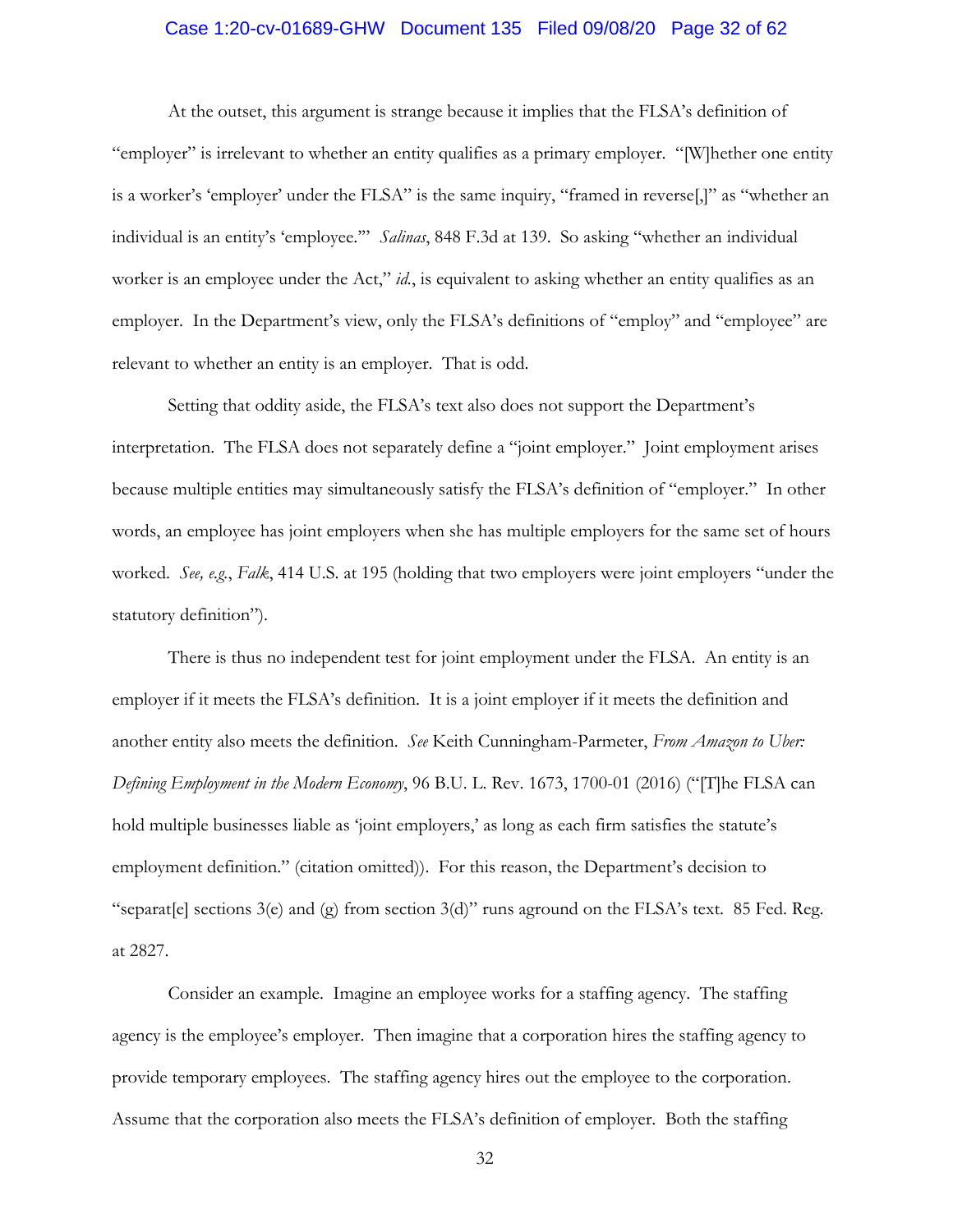### Case 1:20-cv-01689-GHW Document 135 Filed 09/08/20 Page 33 of 62

agency and the corporation become joint employers. The staffing agency was the employee's "employer." Now it is her "joint employer." Why? Because the corporation has also become the employee's employer. Now assume that the corporation hires the employee full time. The staffing agency stops qualifying as the employee's employer. The corporation was the employee's "joint employer." Now it is just her "employer." Why? Only because the staffing agency is no longer her employer. Put simply, the tests for primary and joint employment must be the same.<sup>15</sup>

The Department's two tests create interpretive riddles. Imagine that it is unclear which entity is an employee's primary employer and which is her joint employer. To which entity should we apply which test? What if both putative employers argue that the other employer is the primary employer? What if both employers qualify as a primary employer but neither qualifies as a joint employer? The Final Rule assumes that it will always be obvious which entity is the primary employer. But the Department did not explain why that would be true.

The MSPA Regulations also undermine the Department's two-tests approach. Those regulations explain that "[t]he definition of the term 'employ'" under the MSPA "includes the [FLSA's] joint employment principles." 29 C.F.R. § 500.20(h)(5). And "[t]he term joint employment means a condition in which a single individual" is "an employee to two or more persons at the same time." *Id.* The MSPA Regulations do not contemplate independent tests for primary and joint employment. Thus, the Final Rule contradicts the Department's past understanding.

<sup>&</sup>lt;sup>15</sup> This does not mean that the employment analysis must (or should) evaluate a worker's employment relationships in isolation. Take the standard for joint employment under the MSPA. Before the Department promulgated the Final Rule, that test tracked the test for joint employment under the FLSA. *See* 29 C.F.R. § 500.20(h)(5)(i). Under the MSPA, the standard is whether the worker economically depends on a putative employer. *Id.* § 500(h)(5)(iii).

Now return to the example outlined above. Imagine that the worker's paychecks come from the staffing agency. That fact is relevant to whether the worker economically depends on the corporation. So a court should consider the worker's employment relationship with the staffing agency in evaluating whether the corporation is her employer. But the test for whether the corporation is the employee's employer remains whether the worker is economically dependent on the corporation.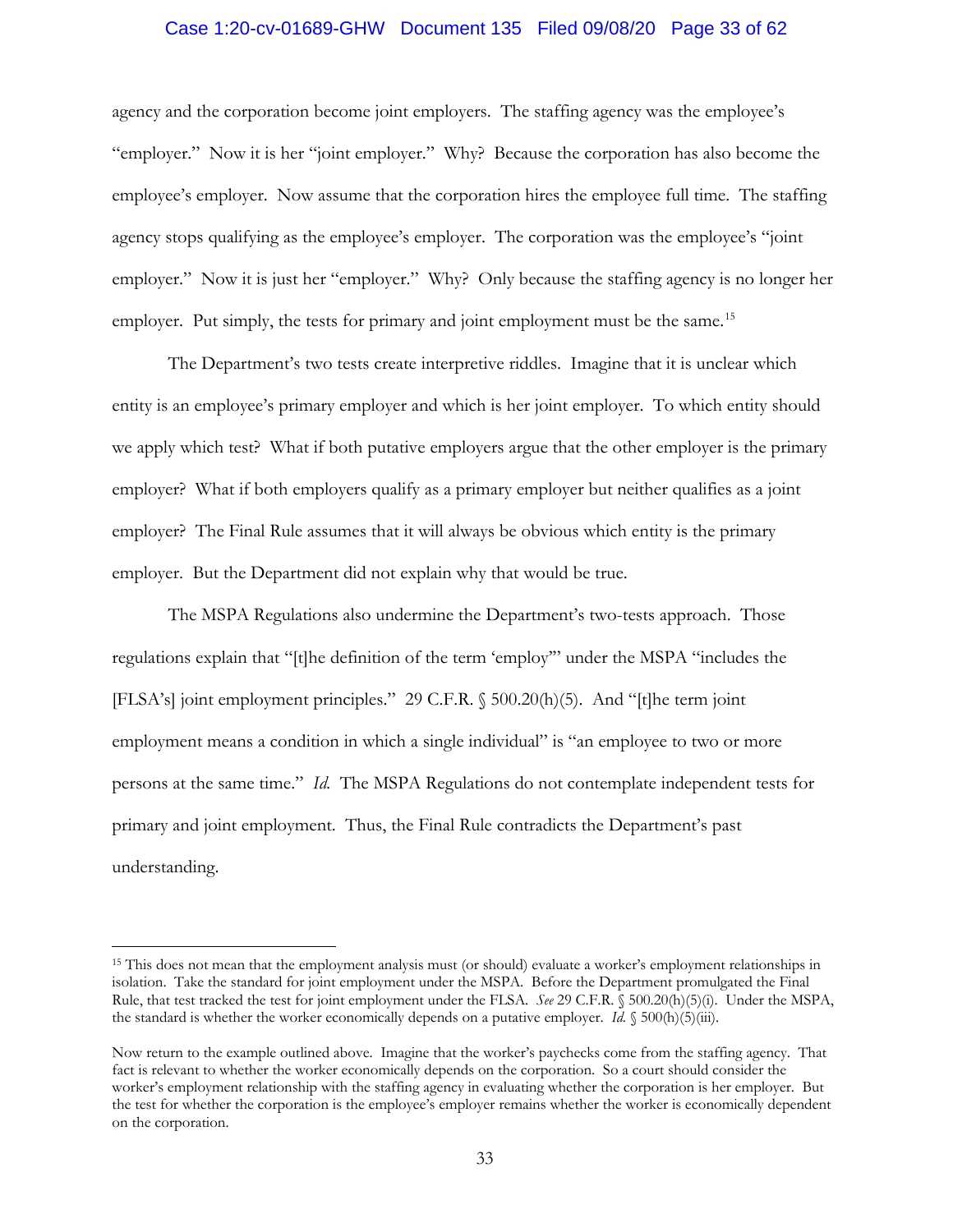## Case 1:20-cv-01689-GHW Document 135 Filed 09/08/20 Page 34 of 62

That inconsistency was not necessarily fatal to the Department's position because "[a]gencies are free to change their existing policies as long as they provide a reasoned explanation for the change." *Encino I*, 136 S. Ct. at 2125 (citing *Nat'l Cable & Telecomms. Ass'n v. Brand X Internet Servs.*, 545 U.S. 967, 981-982 (2005); *Chevron U.S.A., Inc. v. Nat. Res. Def. Council, Inc.*, 467 U.S. 837, 863-64 (1984)). But "the agency must at least 'display awareness that it is changing position' and 'show that there are good reasons for the new policy.'" *Id.* (quoting *Fox*, 556 U.S. at 515). The Final Rule does not do so. Indeed, the Department failed to address the MSPA Regulations—even though it acknowledged a comment that highlighted the disconnect between those regulations and the Final Rule. *See* 85 Fed. Reg. at 2833. The Department did not respond to the comment. That does not satisfy the requirement that the Department "provide a reasoned explanation for" its departure from the understanding reflected in the MSPA Regulations. *Encino I*, 136 S. Ct. at 2125 (citations omitted).

#### **c. "Includes" vs. "Means"**

The Department also disregarded that the FLSA introduces its definition of "employer" with the verb "includes." Recall that the FLSA says that the term "employer *includes* any person acting directly or indirectly in the interest of an employer in relation to an employee[.]" 29 U.S.C.  $\Diamond$  203(d) (emphasis added). As the Supreme Court reasoned about a different provision of the FLSA, "the definition is introduced with the verb 'includes' instead of 'means.' This word choice is significant because it makes clear that the examples enumerated in the text are intended to be illustrative, not exhaustive." *Christopher v. SmithKline Beecham Corp.*, 567 U.S. 142, 162 (2012) (citation omitted). When a "statutory definition declares what [a term] 'includes[,]" it is more capacious "than whe[n] the definition declares what a term 'means.'" *Id.* (quoting *Burgess v. United States*, 553 U.S. 124, 131 n.3 (2008)) (some alterations omitted). "Indeed, Congress used the narrower word 'means' in other provisions of the FLSA when it wanted to cabin a definition to a specific list of enumerated items."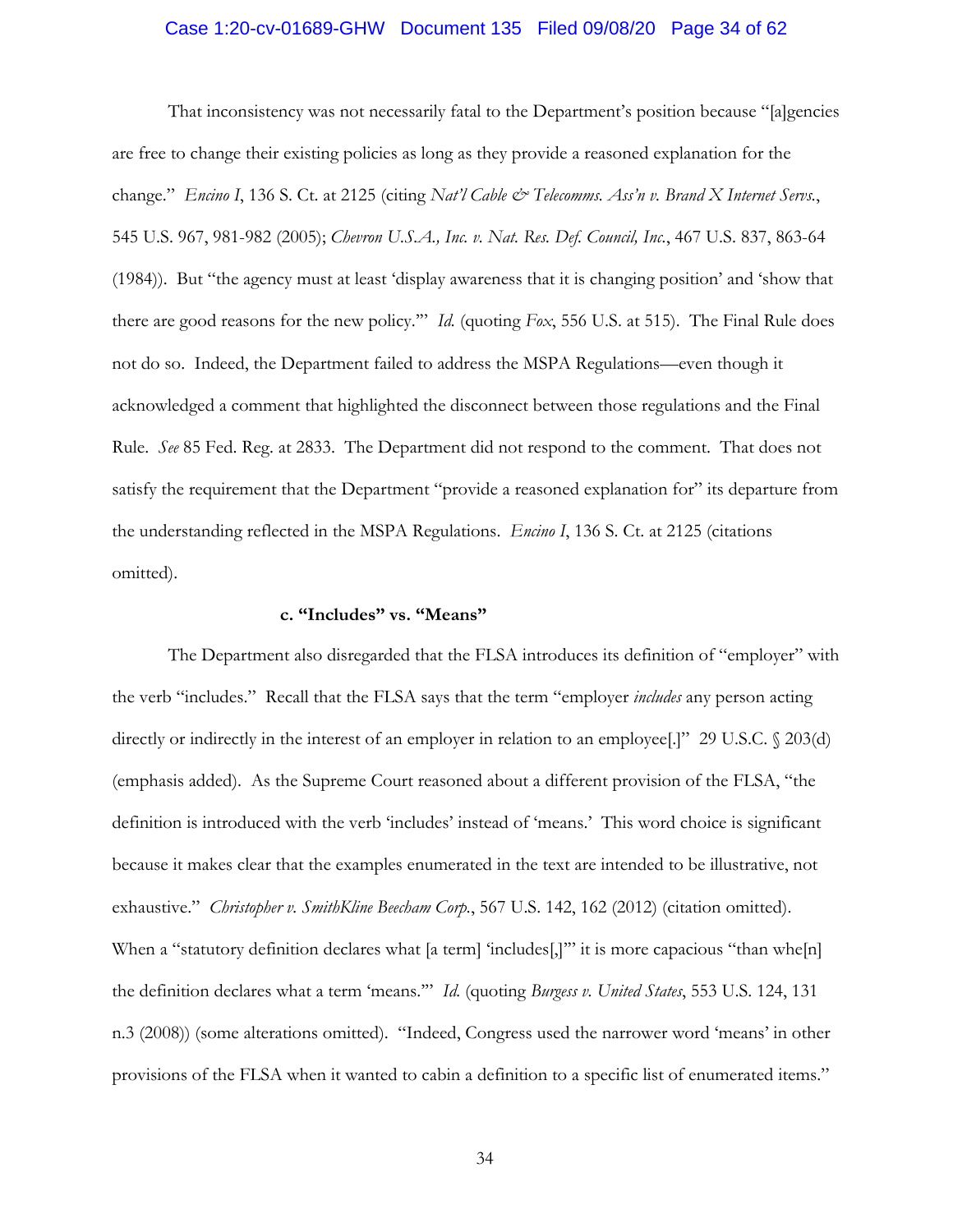*Id.* (citing 29 U.S.C. § 203(a)); *see also* 29 U.S.C. § 203(e)(1) ("[T]he term 'employee' *means* any individual employed by an employer." (emphasis added)).

The Final Rule ignores the congressional choice to use "includes" in section 3(d). By introducing the definition of employer with "includes," Congress clarified that it is *sufficient* for employer status if an entity "act[s] directly or indirectly in the interest of an employer in relation to an employee." 29 U.S.C. § 203(d). But the Final Rule converts this into a *necessary* condition: A second employer "is the employee's joint employer *only* if that person is acting directly or indirectly in the interest of the employer in relation to the employee." 29 C.F.R.  $\sqrt{}$  791.2(a)(1) (citing 29 U.S.C. § 203(d)) (emphasis added). That cannot be right because the FLSA's definition of employer is "illustrative, not exhaustive." *Christopher*, 567 U.S. at 162.

With this background, consider again why the Department argued that section 3(d) is the sole textual basis for joint employer liability. The Final Rule reasons that section 3(d) "contemplates an employment relationship between an employer and an employee, [and] another person who may be an employer[,] too[.]" 85 Fed. Reg. at 2827. On the other hand, section 3(e) "focuses on the individual's status as an employee . . . under the [FLSA]." *Id.* But in a joint employment scenario, "the individual's status as an employee is unquestioned." *Id.* Thus, "among the Act's definitions, only . . . section 3(d) contemplates" joint employment, according to the Department. *Id.*

The Department failed to recognize that the FLSA's definition of "employer" is illustrative. The Final Rule argues that section 3(d) "makes sense only if there is an employer and employee with an existing employment relationship[.]" *Id.* If the FLSA's definition of "employer" were exhaustive, that argument might be defensible. But the definition is not exhaustive. It clarifies that an entity can be an employer even if the employee is also in an employment relationship with a different employer. In other words, it clarifies that the FLSA recognizes joint employment. And that is all the definition does. The Department's interpretation thus overreads section 3(d).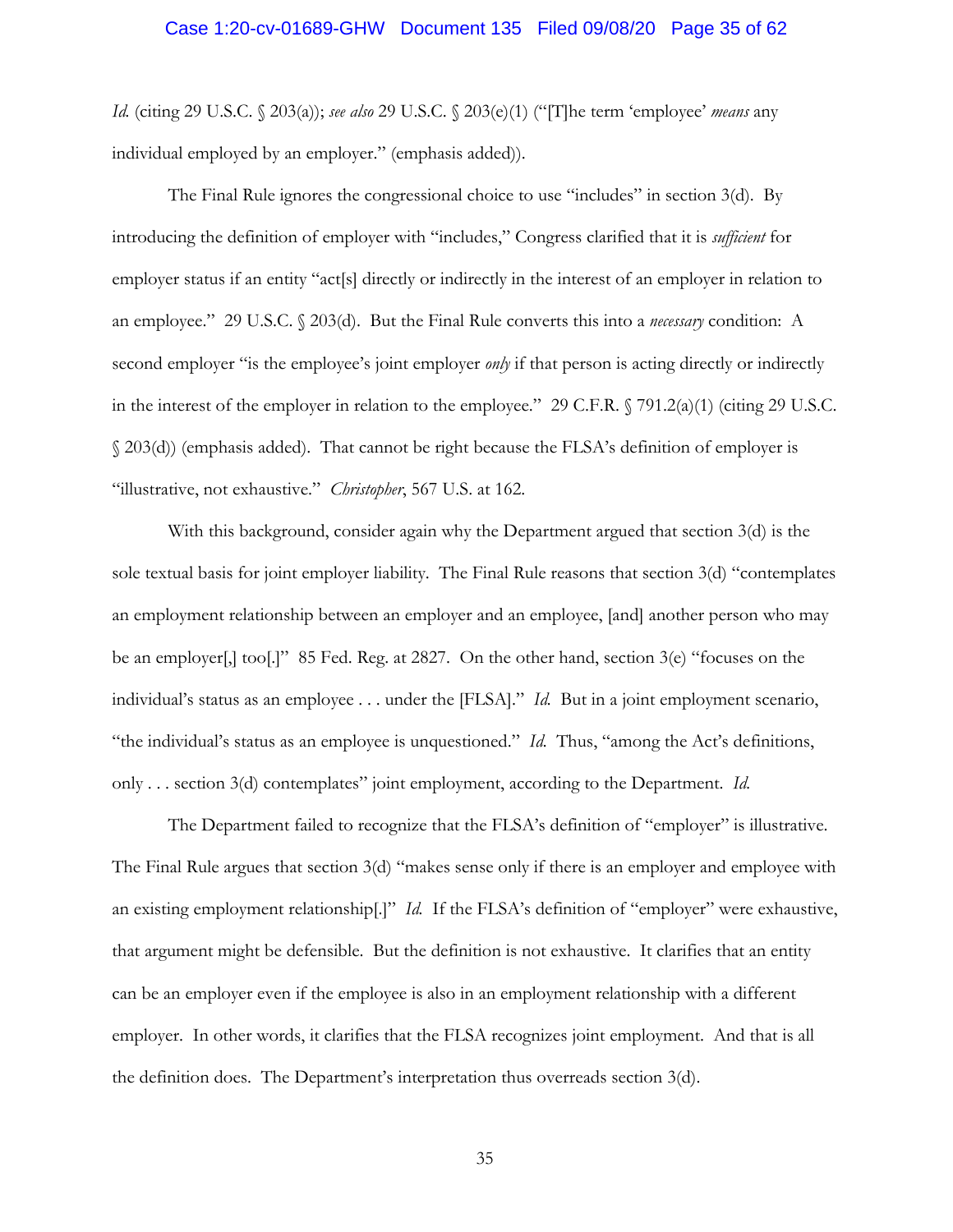# **d. The "Suffer or Permit To Work" Standard**

The FLSA's definition of "employ" must be relevant to the joint employer inquiry. Recall that the FLSA says that "'[e]mploy' includes to suffer or permit to work." 29 U.S.C.  $\Omega$  203(g). The history of this definition informs its meaning. When a statutory term "is . . . transplanted from another legal source, whether the common law or other legislation, it brings the old soil with it." *Hall v. Hall*, 138 S. Ct. 1118, 1128 (2018) (quoting Felix Frankfurter, *Some Reflections on the Reading of Statutes*, 47 Colum. L. Rev. 527, 537 (1947)); *see also New York v. Nat'l Highway Traffic Safety Admin.*, No. 19-2395-AG, 2020 WL 5103860, at \*7 (2d Cir. Aug. 31, 2020) (slip op.) (quoting Frankfurter, *Some Reflections on the Reading of Statutes*, 47 Colum. L. Rev. at 537). So the source of the "suffer or permit to work" standard clarifies its meaning.

The Supreme Court has recognized that "[t]he 'suffer or permit to work' standard" in the FLSA's definition of employ "derives from state child-labor laws designed to reach businesses that used middlemen to illegally hire and supervise children." *Antenor*, 88 F.3d at 929 n.5 (citing *Rutherford*, 331 U.S. at 728 n.7; *People ex rel. Price v. Sheffield Farms-Slawson-Decker Co.*, 225 N.Y. 25, 29- 30 (1918) (Cardozo, J.)); *see also Darden*, 503 U.S. at 326. 16 This is a joint employment scenario. All agreed that the "middlemen" who directly employed children were their employers. The only question was whether businesses that "used" middlemen were also (joint) employers.<sup>17</sup>

<sup>16</sup> The Department explained the provenance of the "suffer or permit to work" standard in its brief in *Rutherford*. *See* Brief for the Administrator in *Rutherford Food Corp. v. McComb*, 1947 WL 43939, at \*27. "The words 'suffer or permit to work' were . . . designed to comprehend . . . [the] relationship[s] which" entities had used to "avoid[]" being classified as employers. *Id.* "This language was not new, and" Congress knew about its "broad scope." *Id.* Congress adopted the "suffer or permit to work" standard "verbatim from [State] child labor statutes" and "from the proposed Uniform Child Labor Law." *Id.*. *See also* Cunningham-Parmeter, *From Amazon to Uber*, 96 B.U. L. Rev. at 1694 ("[There is] a nearcontinuous line of judicial authority that broadly construed the 'suffer or permit' terminology prior to the FLSA's passage. . . . [B]y placing the same wording in the nation's wage and hour law, Congress repudiated more restrictive common law definitions of employment and instead embraced an expansive vision of employer-employee relationships." (footnote and citations omitted)). *See generally* Bruce Goldstein et al., *Enforcing Fair Labor Standards in the Modern American Sweatshop: Rediscovering the Statutory Definition of Employment*, 46 UCLA L. Rev. 983, 1015-1103 (1999) (documenting the

<sup>&</sup>lt;sup>17</sup> See Cunningham-Parmeter, *From Amazon to Uber*, 96 B.U. L. Rev. at 1711 ("Just as child labor laws defined employment broadly to prevent businesses from claiming ignorance of unlawful practices, the FLSA extends liability to employers that control working conditions but look the other way when violations occur.").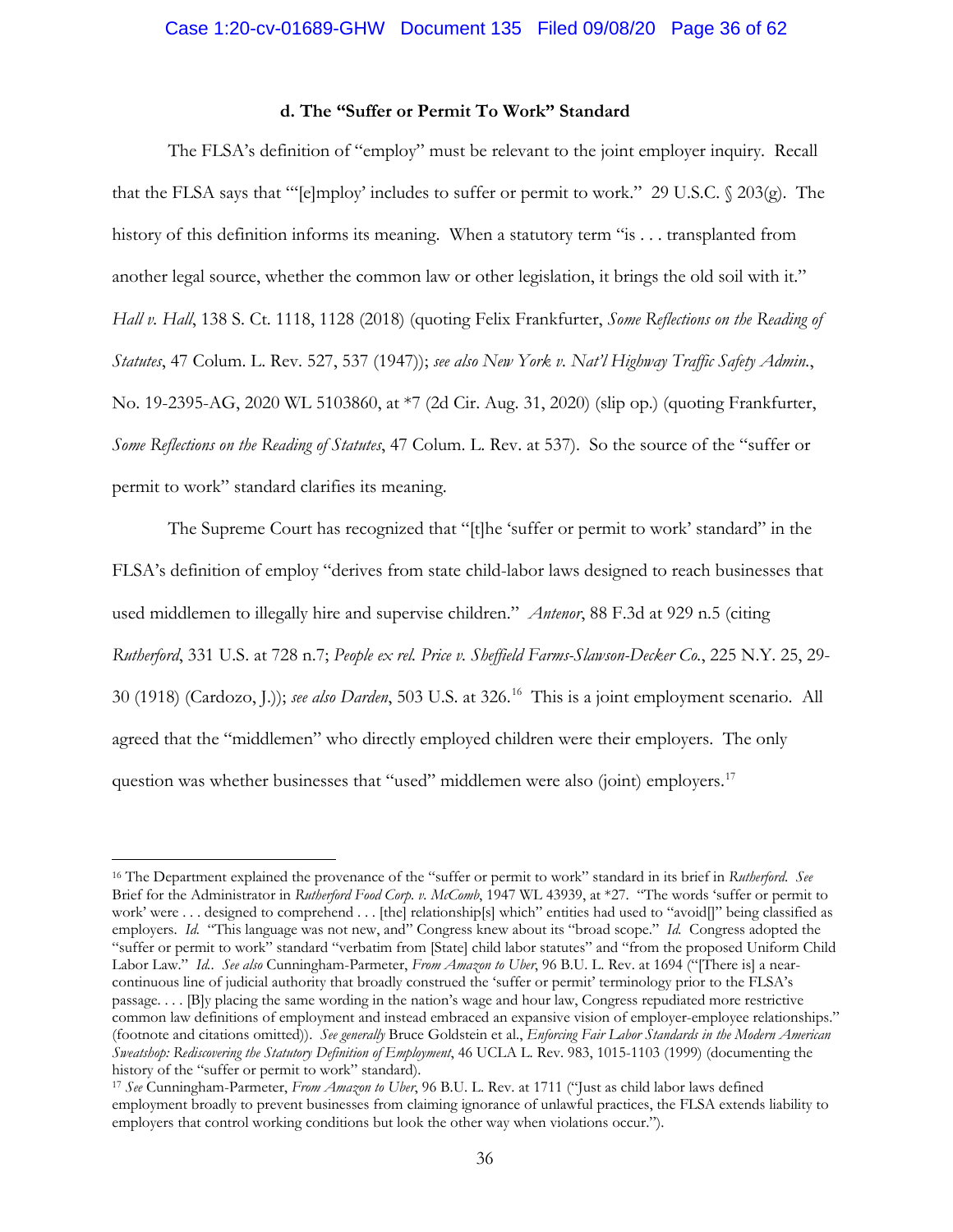### Case 1:20-cv-01689-GHW Document 135 Filed 09/08/20 Page 37 of 62

The Final Rule ignores this history. The Department noted that some courts had rejected its four-factor test as irreconcilable "with the broad 'suffer or permit' standard[.]" 85 Fed. Reg. at 2831 n.58. But "[b]ecause . . . the Department believe[d] that section  $3(d)$ , not section  $3(g)$ , is the touchstone for joint employer status," it disagreed. *Id.* That reasoning ignores the source of the "suffer or permit to work" standard.

Consider also that Congress adopted section  $3(g)$  to "disrupt the nation's 'sweating' system[.]" Cunningham-Parmeter, *From Amazon to Uber*, 96 B.U. L. Rev. at 1693 (citations omitted). "Under this scheme, . . . clothing manufacturers contracted with sweatshops to produce their wares." *Id.* The "sweatshops exposed workers to oppressive working conditions[.]" *Id.* The manufacturers "distanced themselves from these" practices to "protect[] their brands from reputational harm." *Id.* In the FLSA, Congress "extend[ed] liability to parties that 'permitted' wage violations" to target these abusive practices. *Id.*18 This, too, is a joint employer scenario. All agreed that the sweatshops employed the workers. The only question was whether the manufacturer was also their (joint) employer. Thus, a key purpose of section  $3(g)$  was to expand joint employer liability.

The Final Rule flouts this purpose. The Department concluded that section  $3(g)$  was irrelevant to a joint employment analysis. But Congress adopted section  $3\textcircled g}$  to expand joint employer liability. So, by ignoring section  $3(g)$ , the Final Rule defies congressional intent.

The FLSA's legislative history confirms this conclusion. "[A] central theme . . . of the FLSA's legislative history" was congressional intent "to cover businesses [that] allow work to be done on their behalf and" have the power to "prevent wage and hour abuses, regardless of indirect

<sup>18</sup> *See also* Goldstein, *Enforcing Fair Labor Standards*, 46 UCLA L. Rev. at 984 ("Reformers who promoted the 'suffer or permit' standard sought to ameliorate abuses of the 'sweating system.' The 'sweater' was the labor intermediary who 'sweated' a profit out of his workers by depressing their wages[.] Factory owners benefited and workers suffered from ruthless competition among these labor contractors. The reformers sought to impose responsibility on the parties with the economic power to improve working conditions, i.e., the manufacturers hiring contractors. One of the reformers' tools was the 'suffer or permit' standard.").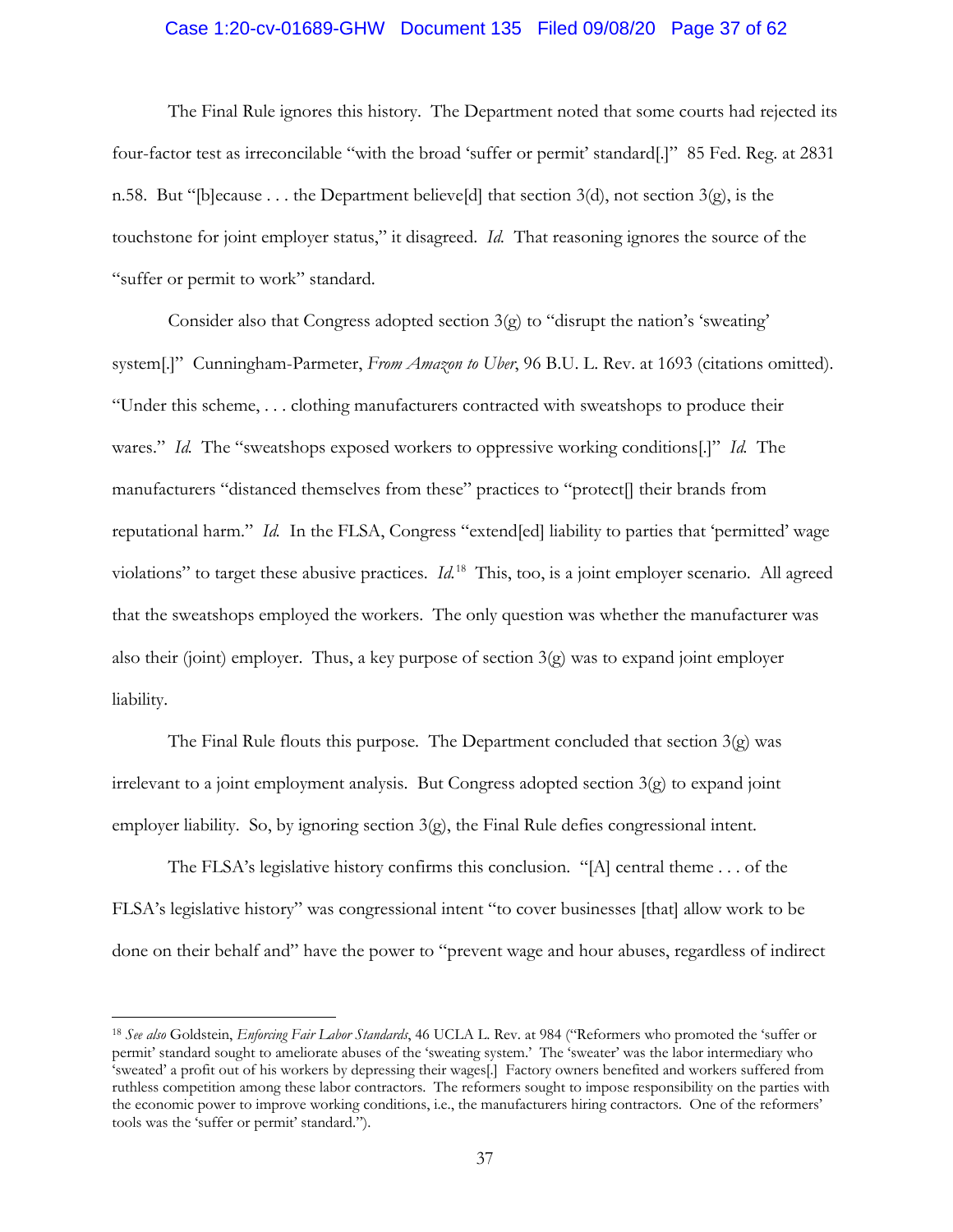### Case 1:20-cv-01689-GHW Document 135 Filed 09/08/20 Page 38 of 62

business relationships and business formalities." Kati L. Griffith, *The Fair Labor Standards Act at 80: Everything Old Is New Again*, 104 Cornell L. Rev. 557, 571 (2019). This legislative history reinforces the conclusion that Congress adopted section 3(g) to broaden the scope of joint employer liability. So the Department should have considered that provision.

With this background, it becomes clear that an entity is an "employer" under the FLSA if it "suffers or permits" an employee to work. 29 U.S.C. § 203(g). The FLSA's definitions of "employer" and "employee" are "circular or vacuous[.]" Goldstein, *Enforcing Fair Labor Standards*, 46 UCLA L. Rev. at 1005. The term "employer includes any person acting directly or indirectly in the interest of an *employer* in relation to an employee[.]" 29 U.S.C. § 203(d) (emphasis added). This "definition" "relies on the very word it seeks to define[.]" *Irizarry v. Catsimatidis*, 722 F.3d 99, 103 (2d Cir. 2013). And "[t]he statute nowhere defines 'employer' in the first instance." *Id.* The definition of "employee" is no more useful. An employee is "any individual employed by an employer." 29 U.S.C.  $\Diamond$  203(e)(1). Construing the same definition of "employee" in the Employee Retirement Income Security Act, the Supreme Court commented that the definition "is completely circular and explains nothing." *Darden*, 503 U.S. at 323. The "suffer or permit to work" standard gives "substance and enormous breadth" to these otherwise unhelpful definitions. Goldstein, *Enforcing Fair Labor Standards*, 46 UCLA L. Rev. at 1005. That is why *Rutherford* and other cases since have cited all three definitions in their joint employer analyses. 331 U.S. at 728 n.6; *see, e.g.*, *Salinas*, 848 F.3d at 133. The Department itself noted the relevance of all three definitions in the 2014 and 2016 AIs.

The statutory definition of a joint employer follows from this understanding. An employer is a joint employer if it suffers or permits an employee to work while another employer simultaneously suffers or permits the same employee to work. But the Final Rule says section  $3(g)$  is irrelevant to the joint employer analysis. That contradicts the plain text of the FLSA.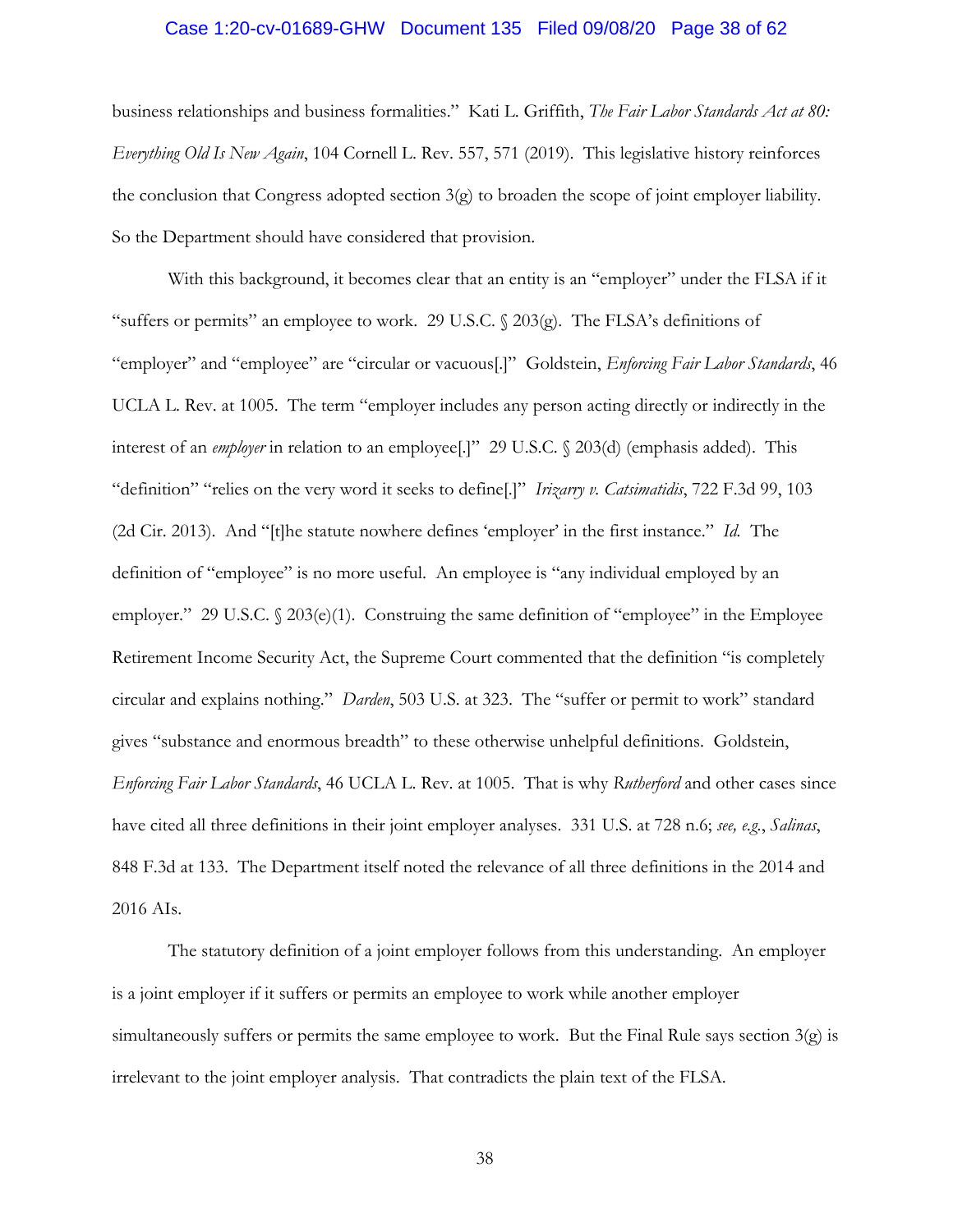## Case 1:20-cv-01689-GHW Document 135 Filed 09/08/20 Page 39 of 62

Return to section  $3(d)$ . "[T]he words of a statute must be read in their context and with a view to their place in the overall statutory scheme." *Parker Drilling Mgmt. Servs. v. Newton*, 139 S. Ct. 1881, 1888 (2019) (quoting *Roberts v. Sea-Land Servs., Inc.*, 566 U.S. 93, 101 (2012)). Indeed, the Department acknowledged that the FLSA's definitions of "employer," "employee," and "employ" "work in harmony." 84 Fed. Reg at 14051. So the sweeping definition of employ in section  $3(g)$ informs the interpretation of section 3(d).

Read alongside section  $3(g)$ , the most persuasive interpretation of section  $3(d)$  is that it buttresses the "suffer or permit to work" standard. Recall that under the FLSA, an "'[e]mployer' includes any person acting directly *or indirectly* in the interest of an employer in relation to an employee[.]" 29 U.S.C. § 203(d) (emphasis added). This definition clarifies that an entity acting only "indirectly" is an employer. *Id.* That fits with the text, history, and purpose of the "suffer or permit to work" standard. Recall also that section 3(d) is illustrative and not exhaustive. This is why: The FLSA applies to indirect employers that suffer or permit employees to work. The FLSA's definition of "employer" does not narrow the scope of joint employer liability, as the Final Rule argues. To the contrary, section 3(d) bolsters section 3(g) by removing any doubt that even indirect employers are liable for FLSA violations. Because the Department failed to read the FLSA's definition of "employer" in light of its definition of "employ," its interpretation of section 3(d) conflicts with the statutory text.

#### **e. The MSPA**

The MSPA confirms this conclusion. Congress imported the MSPA's definition of employ from the FLSA. *See* 29 U.S.C. § 1802(5). The Department explained that "[t]he definition of the term employ includes the joint employment principles applicable under the [FLSA]." 29 C.F.R. § 500.20(h)(5). Indeed, "Congress[] incorporat[ed]" the FLSA's definition of "employ" in the MSPA to "adopt] the FLSA joint employer doctrine" into the MSPA. *Id.* § 500.20(h)(5)(ii) (quoting legislative history of the MSPA).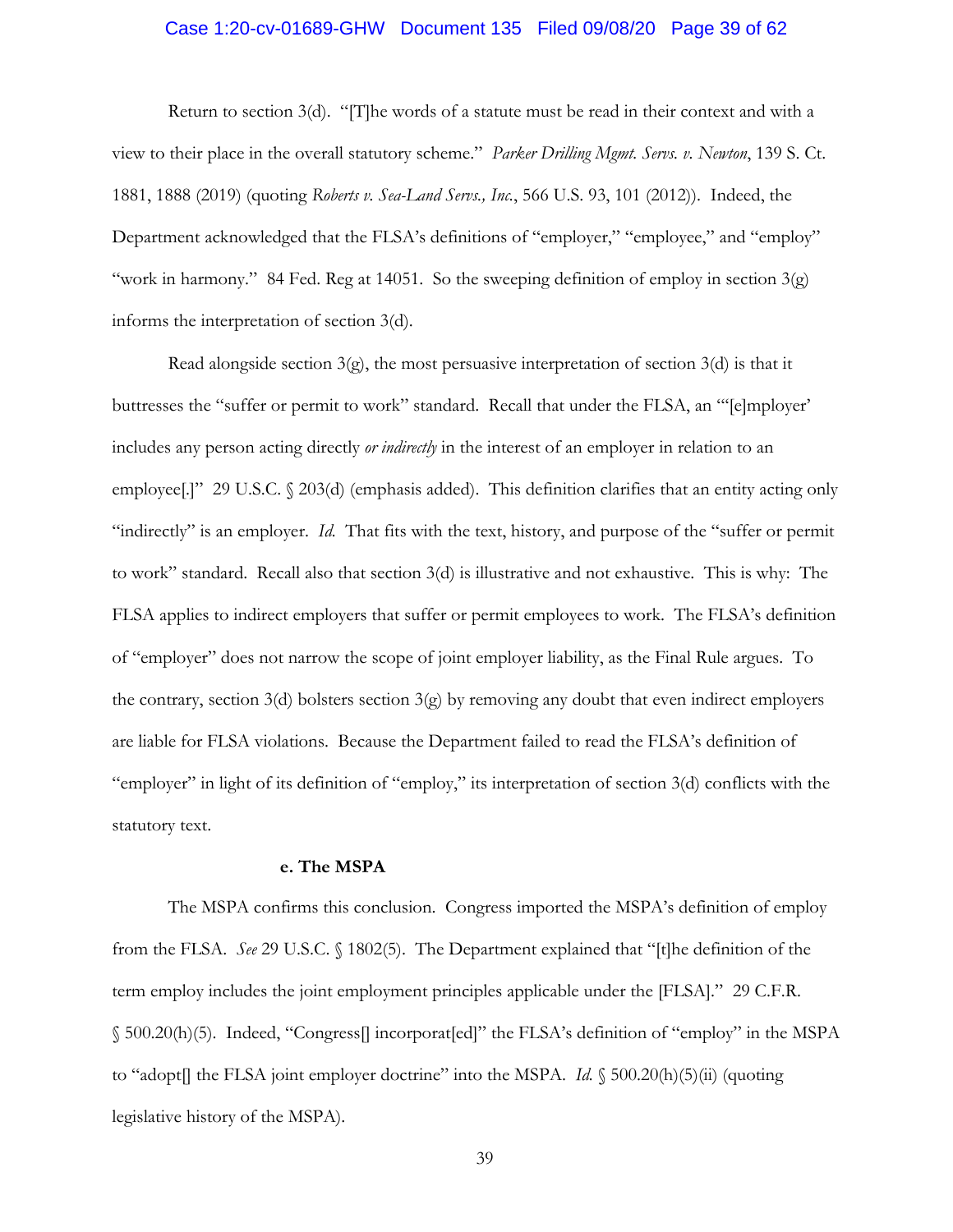#### Case 1:20-cv-01689-GHW Document 135 Filed 09/08/20 Page 40 of 62

But the MSPA does not define "employer." So the MSPA imports joint employment principles from the FLSA by adopting its definition of "employ," not "employer." It follows that the FLSA's definition of "employ" in section 3(g) is the textual basis for joint employment doctrine under the FLSA. If the FLSA's definition of "employer" in section 3(d) were the sole textual basis for joint employment doctrine, there would be a textual analogue to section 3(d) in the MSPA. Because there is not, the "suffer or permit to work" standard is the textual basis for joint employer doctrine in both the FLSA and the MSPA. The Department's contrary conclusion contradicts congressional intent.

#### **f. FLSA Caselaw**

The Final Rule argues that the Supreme Court's decisions in *Rutherford* and *Falk* and the Ninth Circuit's decision in *Bonnette* support its interpretation. *See* 85 Fed. Reg. at 2827. The Department is mistaken.

Rather than support the Department's interpretation, *Rutherford* undermines it. In *Rutherford*, a meatpacking company contracted with a meat boner. 331 U.S. at 725. The "head boner" hired boners "to be his employees" in the company's slaughterhouse. *Id.* The Department argued that *Rutherford* was about whether the boners were employees or independent contractors. That is misleading. In *Rutherford*, it was undisputed that the "boners were, first and foremost, employed by" the head boner. *Zheng*, 355 F.3d at 70. So true, the question was whether the boners were the company's employees or independent contractors. But because the Supreme Court held that the boners were the company's employees, the company was the boners' joint employer. *See id.* ("In *Rutherford*, the Supreme Court held that a slaughterhouse jointly employed workers who de-boned meat on its premises, [even though] a boning supervisor . . . directly controlled the terms and conditions of the meat boners' employment."). Thus, "*Rutherford* was a joint employment case[.]"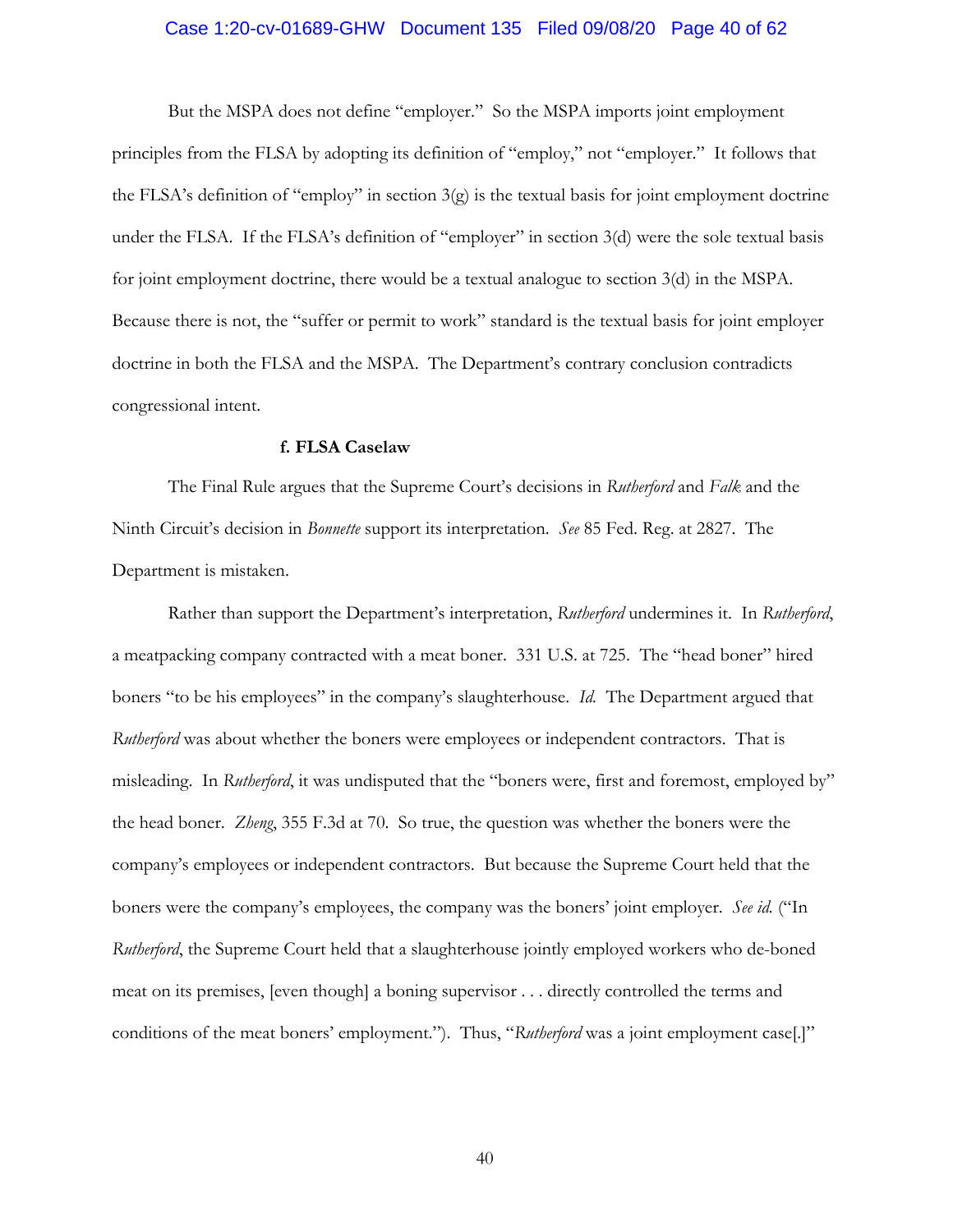*Id.*; *see also, e.g.*, *Layton v. DHL Exp. (USA), Inc.*, 686 F.3d 1172, 1180 (11th Cir. 2012) (citing

*Rutherford* as a joint employment case); *Torres-Lopez*, 111 F.3d at 640 (same).<sup>19</sup>

In accord with the weight of circuit authority other than *Salinas*, the Court does not agree that "employee-independent contractor inquiry" is "separate" from the "joint employment inquiry[.]" *Id.* Fundamentally, these inquiries seek to answer the same question: Whether a worker and an entity have formed an employment relationship.

Take the example of a worker working for a subcontractor. Assume that the subcontractor employs the worker as an employee. Now imagine that the worker argues that the primary contractor is also her employer. *Salinas* says that there are two questions here. The first is whether the worker is the contractor's employee or an independent contractor. The second is whether the contractor is the employee's joint employer. But the answer to both questions is the same. If the worker is the primary contractor's employee (and not an independent contractor), the contractor is her joint employer because the subcontractor is also her employer. It cannot be true that the worker *is* the primary contractor's employee and that the primary contractor is *not* her joint employer. And conversely, it cannot be true that the worker is *not* the primary contractor's employee (and is thus an independent contractor) but that the primary contractor *is* her joint employer. That is because the two supposedly separate tests track the same thing: Whether the worker is the primary contractor's employee.

Now return to *Rutherford*. *Salinas* held that "*Rutherford Food* embraced economic dependency as a vehicle for distinguishing employees from independent contractors—not for determining whether two entities jointly employ a putative employee for purposes of the FLSA." *Id.* But as noted above, "*Rutherford* was a joint employment case" because "the boners were, first and foremost, employed by the boning supervisor who had entered into a contract with the slaughterhouse." *Zheng*, 355 F.3d at 70. So it was precisely *because* the boners were the slaughterhouse's employees that the slaughterhouse was their joint employer.

*Salinas* reached a contrary conclusion based on the Department's former joint employment regulations. Recall that those regulations said that two employers were joint employers if they were "'not completely disassociated' with respect to establishing the terms and conditions of a worker's employment." *Salinas*, 848 F.3d at 138 (quoting former 29 C.F.R. § 791.2(a)). Keying off the "not completely disassociated" standard, *Salinas* held that other circuits have "improper[ly] focus[ed] on the relationship between a putative joint employer and a worker, rather than the relationship between putative joint employers." *Id.* at 139. But the joint employer inquiry asks whether two employers are sufficiently associated with respect to a given set of hours worked by an employee. If the worker works a set of hours that benefits multiple businesses, the question is whether each business suffers or permits the employee to work for that set of hours. Thus, the Court believes the joint employer inquiry should focus on the employee's relationship with each putative employer.

The "not completely disassociated" test makes sense because the degree of association between two employers is relevant to this inquiry. If two employers are "completely disassociated," they cannot simultaneously suffer or permit an employee to work for the same set of hours. Thus, the degree of association between two employers is a proxy for whether both employers simultaneously suffered or permitted the employee to work.

But the ultimate inquiry is whether the worker and the business have formed an employment relationship. *See, e.g.*, *Torres-Lopez*, 111 F.3d at 641 ("The issue is not whether a farmworker is *more* dependent upon the farm labor contractor or the grower. Rather, the inquiry must focus on the economic reality of the particular relationship between the farmworker and the alleged joint employer." (citation omitted)); *see also* Goldstein, *Enforcing Fair Labor Standards*, 46 UCLA L. Rev. at 1132 ("The multiplicity of employers, rather than their jointness, is the key. Indeed, the confusion that courts have created in trying to analyze jointness suggests that the doctrine is misleadingly named and would be better

<sup>19</sup> The Court respectfully disagrees with the *Salinas* court's conclusion that *Rutherford* was not a joint employment case. In adopting that view, the Fourth Circuit held that it is wrong to "view joint employment as a question of economic dependency." 848 F.3d at 139. According to *Salinas*, a test that "focus[es] on whether 'as a matter of economic reality, the individual is dependent' on a putative joint employer . . . reflects a failure to distinguish the joint employment inquiry from the separate, employee-independent contractor inquiry." *Id.* at 138 (quoting *Layton*, 686 F.3d at 1175). *Salinas* recognized that it was breaking with other circuits that have held that economic dependence is the touchstone of joint employer liability. *See id.* (citing *Torres-Lopez*, 111 F.3d at 639-40; *Antenor*, 88 F.3d at 932; *Bonnette*, 704 F.2d at 1469).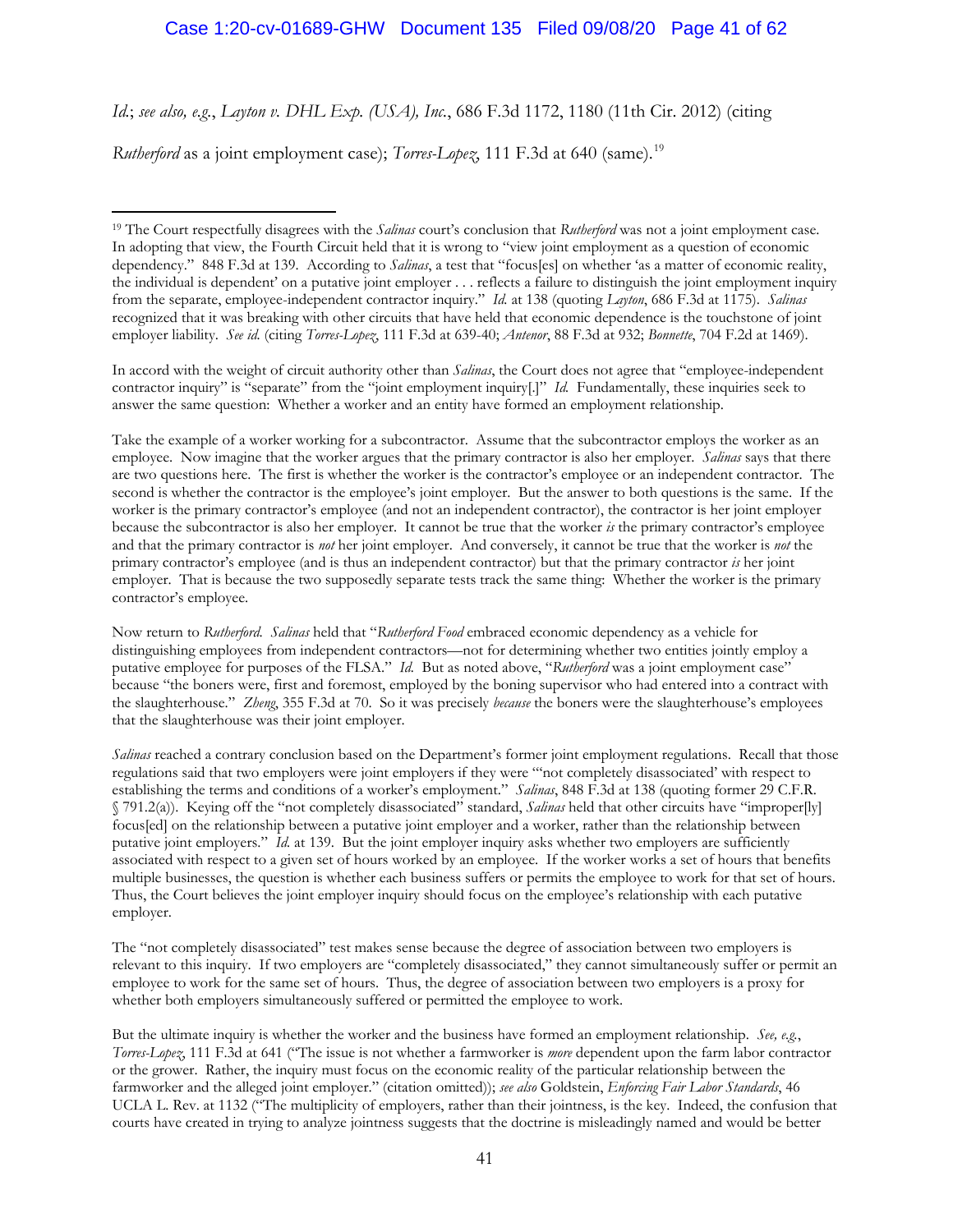### Case 1:20-cv-01689-GHW Document 135 Filed 09/08/20 Page 42 of 62

The Department also selectively quoted *Rutherford* in the Final Rule. The Final Rule reasons that *Rutherford* "relied only on section 3(g)" to "determin[e] the workers' status as employees or independent contractors[.]" 85 Fed. Reg. at 2827. As support, the Department quoted the Supreme Court's statement that "[t]he definition of 'employ' is broad. It evidently derives from the child labor statutes[.]" *Id.* (quoting *Rutherford*, 331 U.S. at 728). But the Department left out the two sentences that directly precede the quoted statement: "There is in the Fair Labor Standards Act no definition that solves problems as to the limits of the *employer-employee* relationship under the Act. Provisions which have some bearing appear in the margin." 331 U.S. at 728 (emphasis added). And in a footnote, the Court quoted the FLSA's definitions of "employ," "employer," and "employee." *See id.* at 728 n.6. Thus, *Rutherford* says that all three definitions "have some bearing" on the "employer-employee relationship" under the FLSA. *Id.* at 728. It does not support the Department's conclusion that section 3(d) is the sole textual basis for joint employer liability.

Nor does *Falk*. *Falk* considered whether "maintenance workers employed at" an apartment complex who were "managed by" the petitioners in that case were "employees of the apartment owner or of the petitioners[.]" *Falk*, 414 U.S. at 195. It was undisputed that the "maintenance workers [were] employees of the building owners." *Id.* But the Supreme Court reasoned that the petitioners were "also an 'employer' of the maintenance workers under [section] 3(d) of the Act[.]" *Id.* After quoting the FLSA's definitions of "employer" and "employee," the Court noted that the FLSA's definition of "employer" is "expansive[.]" *Id.* And the petitioners had extensive "managerial responsibilities at . . . the buildings," so they "substantial[ly] control[led] . . . the terms and conditions" of the maintenance workers' employment. *Id.* For those reasons, the petitioners were the maintenance workers' "'employer'. . . under the statutory definition[.]" *Id.*

renamed the Multiple Employer doctrine or presumption."). That is why the great weight of authority has concluded that economic dependence is relevant both to whether a worker is an employee or an independent contractor and whether two employers are joint employers. Although the presence of two employers may affect how a court applies the standard, the standard itself is the same for both inquiries.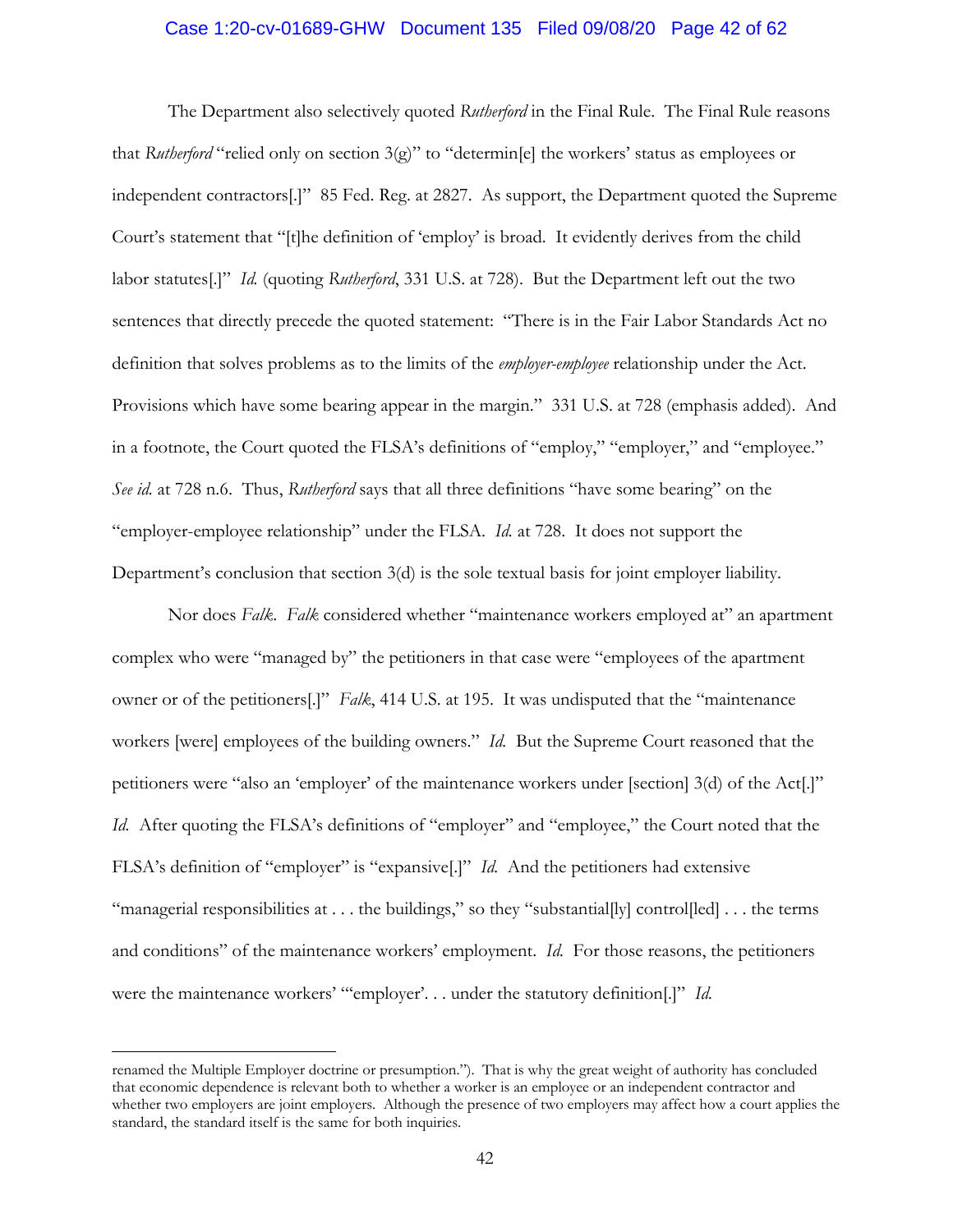## Case 1:20-cv-01689-GHW Document 135 Filed 09/08/20 Page 43 of 62

*Falk* cuts against the Department's argument that section 3(d) is the sole textual basis for joint employer liability. It affirmed that an employee can have more than one employer under the FLSA. *See, e.g.*, *Bonnette*, 704 F.2d at 1469 (citing *Falk* for the proposition that "[t]wo or more employers may jointly employ someone" under the FLSA). It said that the FLSA's definition of "employer" is "expansive[.]" *Falk*, 414 U.S. at 195. And it cited the definition of "employee" to construe the FLSA's definition of "employer." The Department itself acknowledged that the FLSA's definition of "employee" "incorporates the [FLSA]'s definition (in section 3(g)) of 'employ' as including 'to suffer or permit to work.'" 85 Fed. Reg. at 2827. So the Department agreed that the FLSA's definition of "employ" is relevant to its definition of "employee." And *Falk* says that its definition of "employee" is relevant to its definition of "employer." Thus, the FLSA's definition of "employ" must also be relevant to its definition of "employer." For those reasons, *Falk* also undermines the Department's conclusion that section 3(d) is the sole textual basis for joint employer liability.

*Bonnette* likewise does not support the Department's interpretation. True, as the Department argues, *Bonnette* cited only section 3(d)—and so did not cite sections 3(g) or 3(e)—in discussing joint employer liability. 704 F.2d at 1469. But it also held that "[t]he determination of whether an *employer-employee* relationship exists does not depend on 'isolated factors but rather upon the circumstances of the whole activity.'" *Id.* (quoting *Rutherford*, 331 U.S. at 730) (emphasis added). And *Bonnette* noted that the FLSA's definition of "employer" "is not limited by the common law concept" of that term and should be interpreted "expansive[ly]" to "effectuate the FLSA's broad remedial purposes." *Id.* (citation omitted). So *Bonnette* does not support the Department's attempt to separate the FLSA's definition of "employer" from its definitions of "employ" and "employee."

The Department's novel interpretation that the FLSA's definitions of "employ" and "employee" are irrelevant to the joint employer analysis also led it to ignore that the Supreme Court has repeatedly held that the FLSA's definitions are exceedingly broad. *See, e.g.*, *Walling*, 330 U.S. at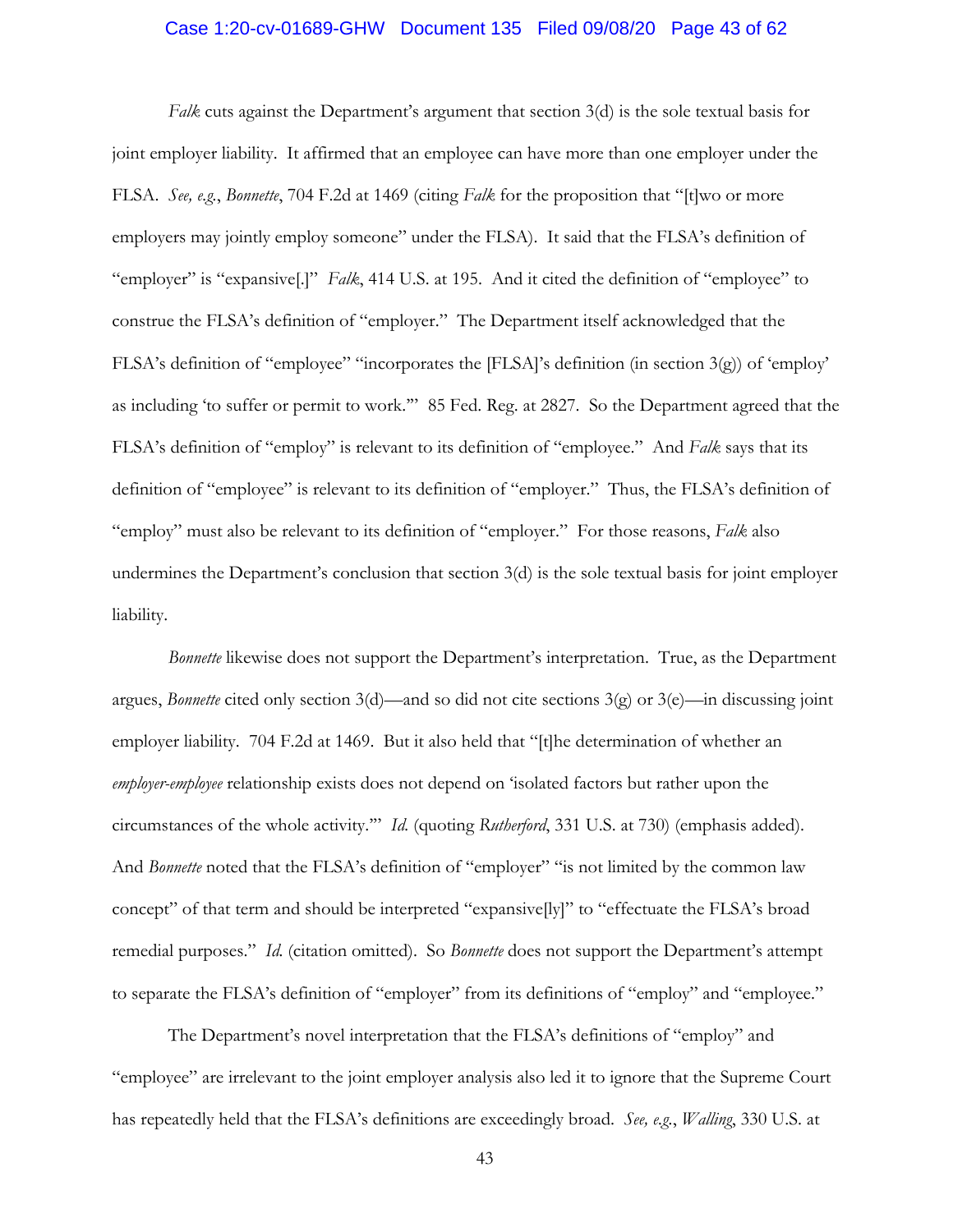### Case 1:20-cv-01689-GHW Document 135 Filed 09/08/20 Page 44 of 62

150-51 (holding that the FLSA's definitions are "comprehensive enough" that they apply "to many persons and working relationships" that did not historically "fall within an employer-employee category"); *Rosenwasser*, 323 U.S. at 363 n.3 (noting that the FLSA's definition of "employee" is "the broadest definition that has ever been included in any one act" (quotation omitted)).

Indeed, the Department relied heavily on its conclusion that sections  $3(e)$  and  $3(g)$  are irrelevant to the joint employer analysis. For example, the Department noted that "[t]he Second and Fourth Circuits rejected the *Bonnette* test" as the exclusive test for joint employer liability "because they did not believe it could be reconciled with the broad 'suffer or permit' [to work] standard[.]" 85 Fed. Reg. at 2831 n.58. The Department rejected those interpretations because, in its view, "section 3(d), not section 3(g), is the touchstone for joint employer status[.]" *Id.* "[A] *Bonnette*-based fourfactor balancing test[,]" the Department reasoned, "is preferable and consistent with the text of that statutory provision." *Id.* Even if it were true that section 3(d) is the sole textual basis for joint employer liability, section 3(g) informs the correct interpretation of section 3(d). And in any event, section 3(d) is not the sole textual basis for joint employer liability. So the Department's explanation for ignoring authority holding that the *Bonnette* factors are "unduly narrow" is unconvincing. *Zheng*, 355 F.3d at 69.

The Final Rule also relies on the Supreme Court's decision in *Encino II*, but that decision cannot bear the weight the Department puts on it. *Encino II* was about an FLSA exemption from the overtime-pay requirement for "'any salesman, partsman, or mechanic primarily engaged in selling or servicing automobiles' at a covered dealership." 138 S. Ct. at 1138 (quoting 29 U.S.C. § 213(b)(10)(A)). The Supreme Court held that "service advisors—employees at car dealerships who consult with customers about their servicing needs and sell them servicing solutions"—fall within this exemption. *Id.* The joint employer doctrine does not rest on an FLSA exemption, so *Encino II* is not directly on point.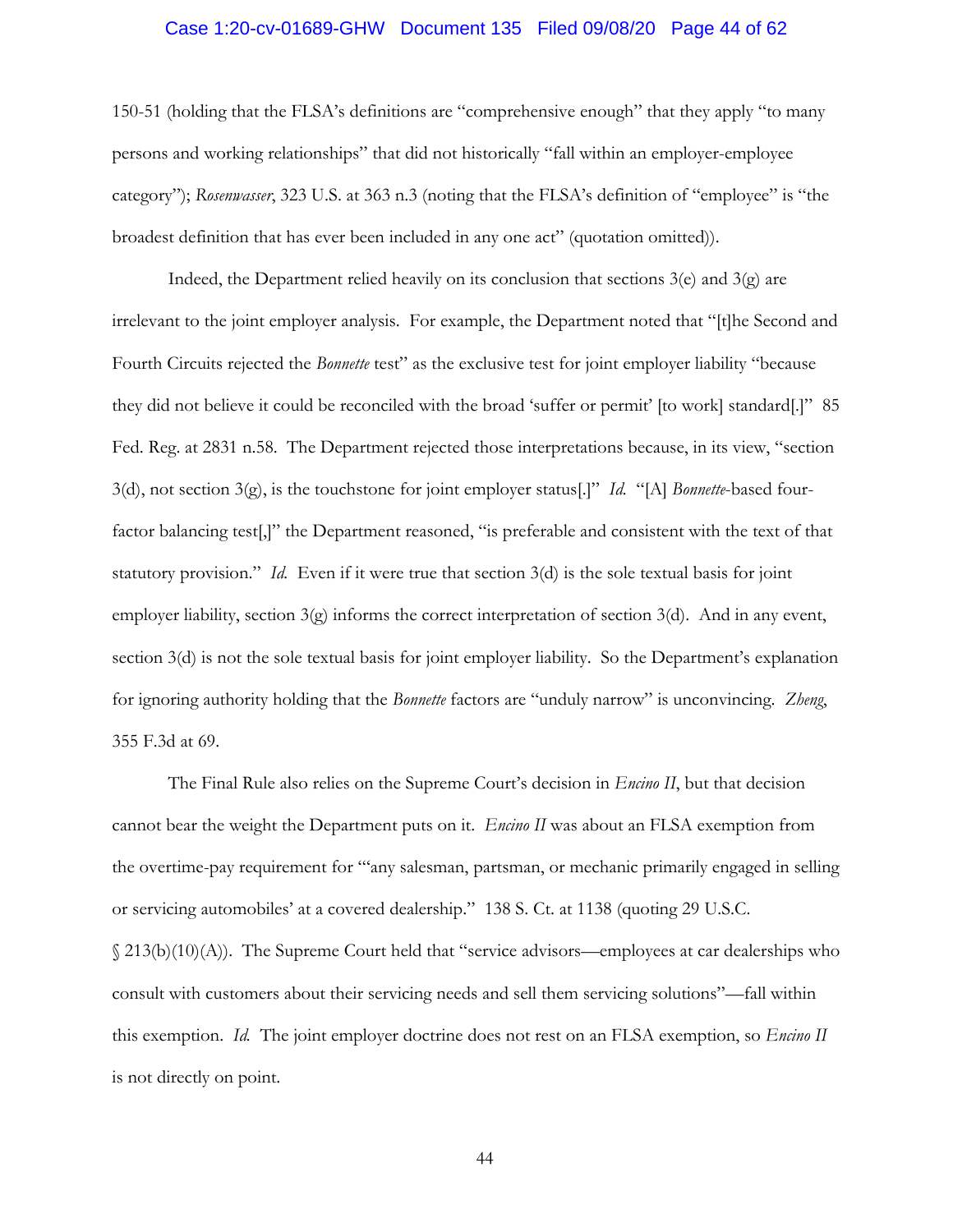#### Case 1:20-cv-01689-GHW Document 135 Filed 09/08/20 Page 45 of 62

The Department relied on *Encino II* because that decision rejected "the principle that exemptions to the FLSA should be construed narrowly." *Id.* at 1142. The Supreme Court reasoned that "[b]ecause the FLSA gives no 'textual indication' that its exemptions should be construed narrowly, there is no reason to give them anything other than a fair (rather than a 'narrow') interpretation." *Id.* (citation and brackets omitted). "The narrow-construction principle relies on the flawed premise that the FLSA 'pursues' its remedial purpose 'at all costs.'" *Id.* (quoting *Am. Express Co. v. Italian Colors Rest.*, 570 U.S. 228, 234 (2013)) (some quotation marks omitted). Relying on *Encino II*, the Department rejected circuit decisions that cited the FLSA's "remedial and humanitarian . . . purpose" in fashioning joint employment tests. 85 Fed. Reg. at 2824 (quoting *Salinas*, 848 F.3d at 140). The Department reasoned that *Encino II* casts doubt on "the continued viability" of the principle that this purpose is a "'useful guidepost for interpreting the FLSA[.]'" *Id.* (quoting *Encino II*, 138 S. Ct. at 1142).

*Encino II* does not support the Department's interpretation. To begin with, the Supreme Court has repeatedly held that the FLSA should be construed "liberally" because "broad coverage is essential to accomplish [its] goal[s.]" *Alamo Found.*, 471 U.S. at 296 (quoting *Mitchell v. Lublin, McGaughy & Assocs.*, 358 U.S. 207, 211 (1959) and citing *Powell v. United States Cartridge Co.*, 339 U.S. 497, 516 (1950)). Although *Encino II* rejected the principle that exemptions to the FLSA "should be construed narrowly," it did not purport to overrule this prior caselaw. 138 S. Ct. at 1142.

Still, it is true that statutory purpose often carries little weight when interpreting a specific provision. For good reason, the Supreme Court has instructed that interpretation begins with the text of a statute. Purpose becomes relevant only if the text is ambiguous. *See, e.g.*, *Nat'l Ass'n of Mfrs. v. DOD*, 138 S. Ct. 617, 631 (2018) (holding that when a statute is "unambiguous," a court's "inquiry begins with the statutory text, and ends there as well" (quoting *BedRoc Ltd., LLC v. United States*, 541 U.S. 176, 183 (2004) (plurality opinion)); see also Markle Ints., L.L.C. v. United States Fish & Wildlife *Serv.*, 848 F.3d 635, 649 (5th Cir. 2017) (Jones, J., dissenting from the denial of rehearing en banc)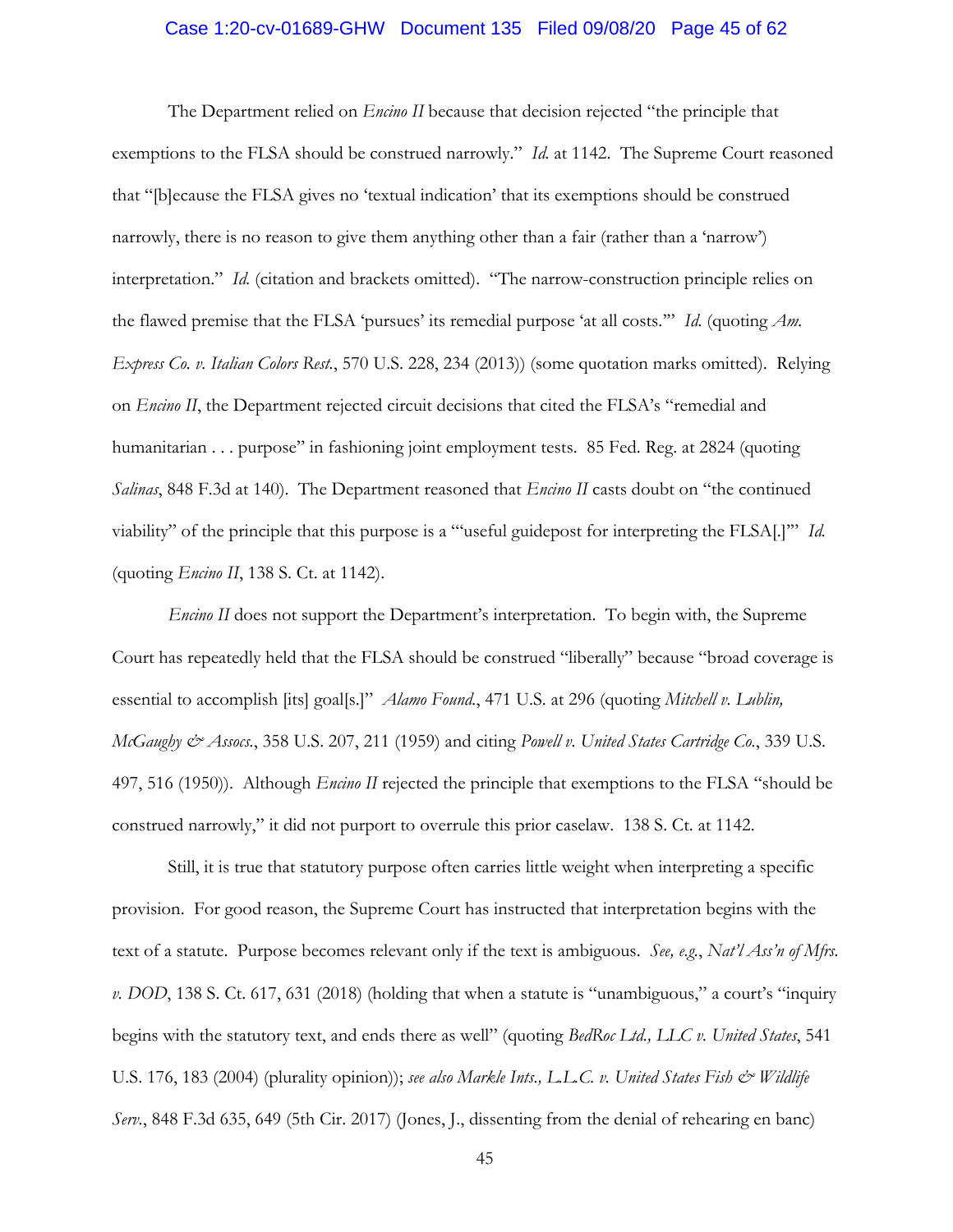## Case 1:20-cv-01689-GHW Document 135 Filed 09/08/20 Page 46 of 62

("As Justice Kagan has recently declared, 'We are all textualists now.'"). So if the States relied exclusively on the FLSA's "remedial and humanitarian . . . purpose," they would face an uphill battle. *Tenn. Coal, Iron & R.R. Co. v. Muscoda Local No. 123*, 321 U.S. 590, 597 (1944). But it is the Department's crabbed interpretation that runs afoul of the FLSA's text. Congress expressed the FLSA's remedial purpose by writing broad definitions in sections 3(d), (e), and (g). The joint employer doctrine must reflect the breadth of those provisions.

*Encino II* is not to the contrary. That decision rejected the principle that the FLSA's exemptions "should be construed narrowly" because that principle is unmoored from the statute's text. 138 S. Ct. at 1142. Thus, *Encino II* follows from the maxim that text drives statutory interpretation. But that maxim cuts against the Department's interpretation because the FLSA's definitions of "employ," "employee," and "employer" are "exceedingly broad." 2014 AI, 2014 WL 2816951, at \*2. So *Encino II* does not support the Department's interpretation; that decision undermines it.

The Department also cited zero cases holding that section 3(d) is the sole textual basis for joint employer liability. Even the Department did not argue that *Rutherford*, *Falk*, or *Bonnette* explicitly adopted the "textual delineation" it now claims to discern "clear[ly]" in the FLSA's text. 85 Fed. Reg. at 2825 (citation omitted). It has been *eight decades* since Congress passed the FLSA and the Department recognized joint employer liability. And the best the Department can do is to draw a negative inference from *Falk* and *Bonnette*. Because those courts did *not* cite sections 3(e)(1) and  $3$ (g), the Department argued that section  $3$ (d) is separable from the FLSA's other statutory definitions.

That is thin gruel. If the Department's interpretation were "clear" (or even permissible), some court would have probably adopted its rationale. But the Department has found not a one. Over eighty years later, this dog has yet to bark. *Cf.* A. Doyle, *Silver Blaze*, in *The Complete Sherlock Holmes* 335 (1927).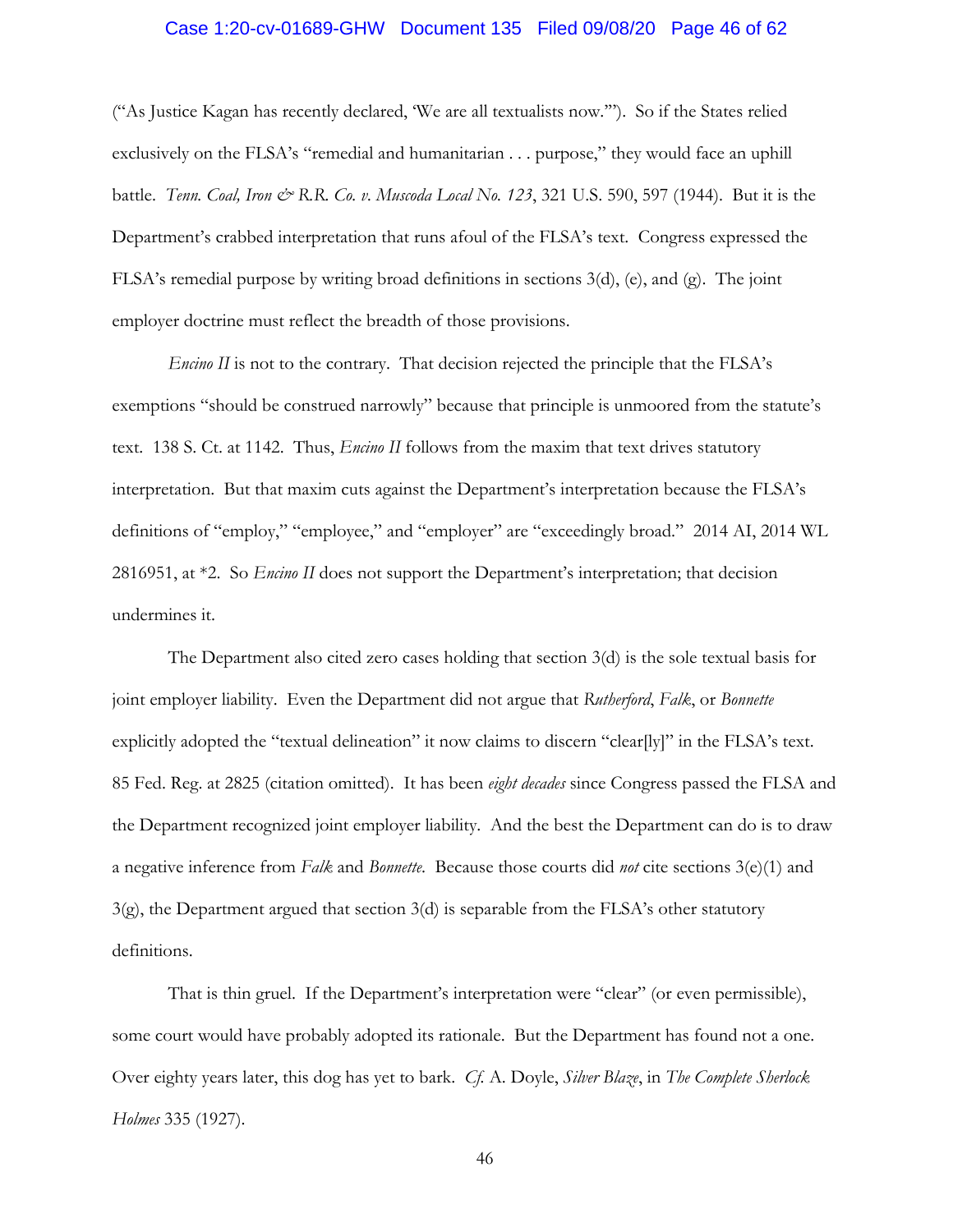## Case 1:20-cv-01689-GHW Document 135 Filed 09/08/20 Page 47 of 62

The Department's novel interpretation that section 3(d) is the sole textual basis for joint employer liability conflicts with the FLSA. That is reason enough to conclude that the Final Rule must be set aside.

#### **2. Control as the Touchstone of Joint Employer Liability**

The Final Rule also has other flaws. For one, the Department's test for joint employer liability is impermissibly narrow. As noted, the Final Rule's test for joint employer liability balances four factors. These are whether a putative joint employer: "(i) hires or fires the employee; (ii) supervises and controls the employee's work schedule or conditions of employment to a substantial degree; (iii) determines the employee's rate and method of payment; and (iv) maintains the employee's employment records." 29 C.F.R. § 791.2(a)(1) (capitalization altered)

These factors are a proxy for control. "[T]o be a joint employer under the [Final Rule], the [putative joint employer] must actually exercise—directly or indirectly—one or more of the four control factors." 85 Fed. Reg. at 2821. Although "the appropriate weight to give each factor will vary depending on the circumstances," an "actual exercise of control" is a prerequisite for joint employer liability under the Final Rule. *Id.* at 2820, 2833-34.

That standard follows the common-law employment standard, which focuses on control. The most important factor in the common-law employment inquiry is whether an entity has the "right to control the manner and means by which the product is accomplished[.]" *Darden*, 503 U.S. at 323; *see also* Restatement (Second) of Agency § 220(1) (1958) (defining "servant" as someone "employed to perform services in the affairs of another and who . . . is subject to the other's control or right to control"). If so, the entity is an employer.

But the FLSA "expressly reject[s] the common-law definition of employment, which is based on limiting concepts of control and supervision." *Antenor*, 88 F.3d at 929 (citations omitted). The FLSA "defines the verb 'employ' expansively to mean 'suffer or permit to work.'" *Darden*, 503 U.S. at 326 (citing 29 U.S.C. §§ 203(e), 203(g)). *Darden* noted this definition's "striking breadth[,]" which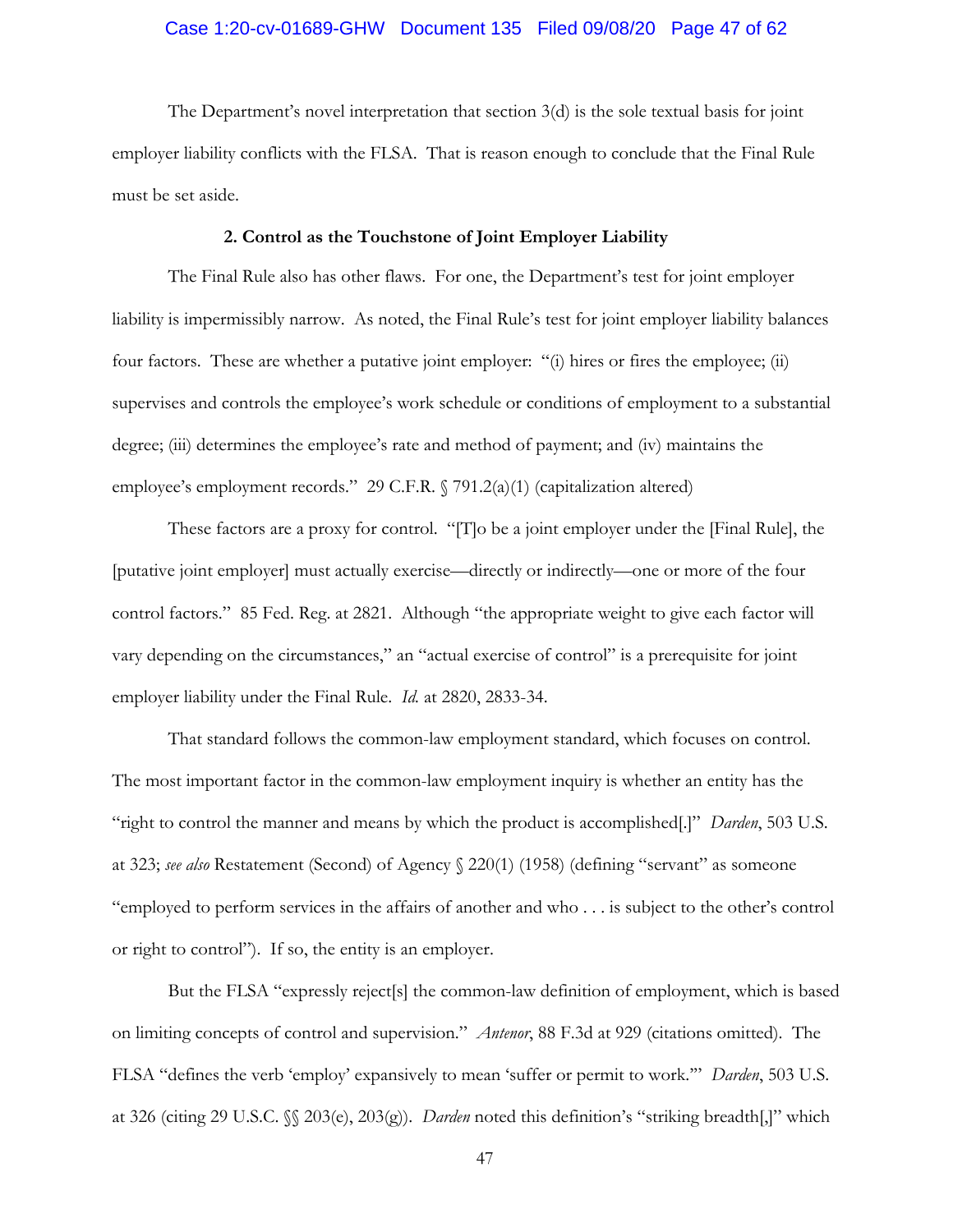## Case 1:20-cv-01689-GHW Document 135 Filed 09/08/20 Page 48 of 62

"stretches the meaning of 'employee' to cover some parties who might not qualify as such under a strict application of traditional agency law principles." *Id.* Even the Final Rule concedes that "the [FLSA]'s definition of 'employ' . . . reject[ed] . . . the common law standard for determining who is an employee[.]" 85 Fed. Reg. at 2827. The FLSA opted instead for a "broader scope of coverage." *Id.* Thus, the FLSA's definition of "employer" is broader than its common law counterpart.<sup>20</sup>

Courts have criticized the *Bonnette* factors as "unduly narrow" because they "focus[] solely on the formal right to control the physical performance of another's work." *Zheng*, 355 F.3d at 69. As noted, the right to control "is central to the common-law employment relationship[.]" *Id.* (citing Restatement of Agency § 220(1) (1933)).<sup>21</sup> So the four *Bonnette* factors may "approximate the common-law test for identifying joint employers." *Id.* And the four factors may be "*sufficient* to establish employer status." *Id.* But a test that requires "a positive finding on those four factors [as] *necessary* to establish an employment relationship" contradicts the FLSA. *Id.*; *see also Salinas*, 848 F.3d at 137 ("*Bonnette*'s reliance on common-law agency principles does not square with Congress's intent that the FLSA's definition of 'employee' encompass a broader swath of workers than would constitute employees at common law.").

To be clear, all agree that the Final Rule's four factors can be *relevant* to the joint employer inquiry. Indeed, the four factors may constitute *sufficient* conditions for joint employer status. But

<sup>20</sup> *See* Goldstein et al., *Enforcing Fair Labor Standards*, 46 U.C.L.A. L. Rev. at 984 ("To employ at common law predominantly meant to engage to work when the engaging party had the right to control the manner in which the work was performed. To permit to work was broader. It did not require the affirmative act of engaging a person to work, but only a decision to allow the work to take place. . . . [T]o suffer to work was broader still. To suffer in this context meant to tolerate or to acquiesce in. It required only that the business owner have the reasonable ability to know that the work was being performed and the power to prevent it. Thus, work performed as a necessary step [to produce] a product was almost always suffered or permitted by the business owner."); *see also Zheng*, 355 F.3d at 69 ("[T]he 'suffer or permit' language in the statute . . . reaches beyond traditional agency law[.]"); *cf. Sec'y of Labor, United States Dep't of Labor v. Lauritzen*, 835 F.2d 1529, 1543 (7th Cir. 1987) (Easterbrook, J., concurring) ("The definition [of employ], written in the passive, sweeps in almost any work done on the employer's premises, potentially any work done for the employer's benefit or with the employer's acquiescence.").

<sup>&</sup>lt;sup>21</sup> Of course, "control" is a vague concept. But "the physical control at issue in suffering someone to work is not common-law control in the sense of standing over her and telling her what to do and how to do it. Rather, it is the much broader control the owner exercises over his business premises and his business that enables him to prevent the work." Goldstein, *Enforcing Fair Labor Standards*, 46 UCLA L. Rev. at 1138.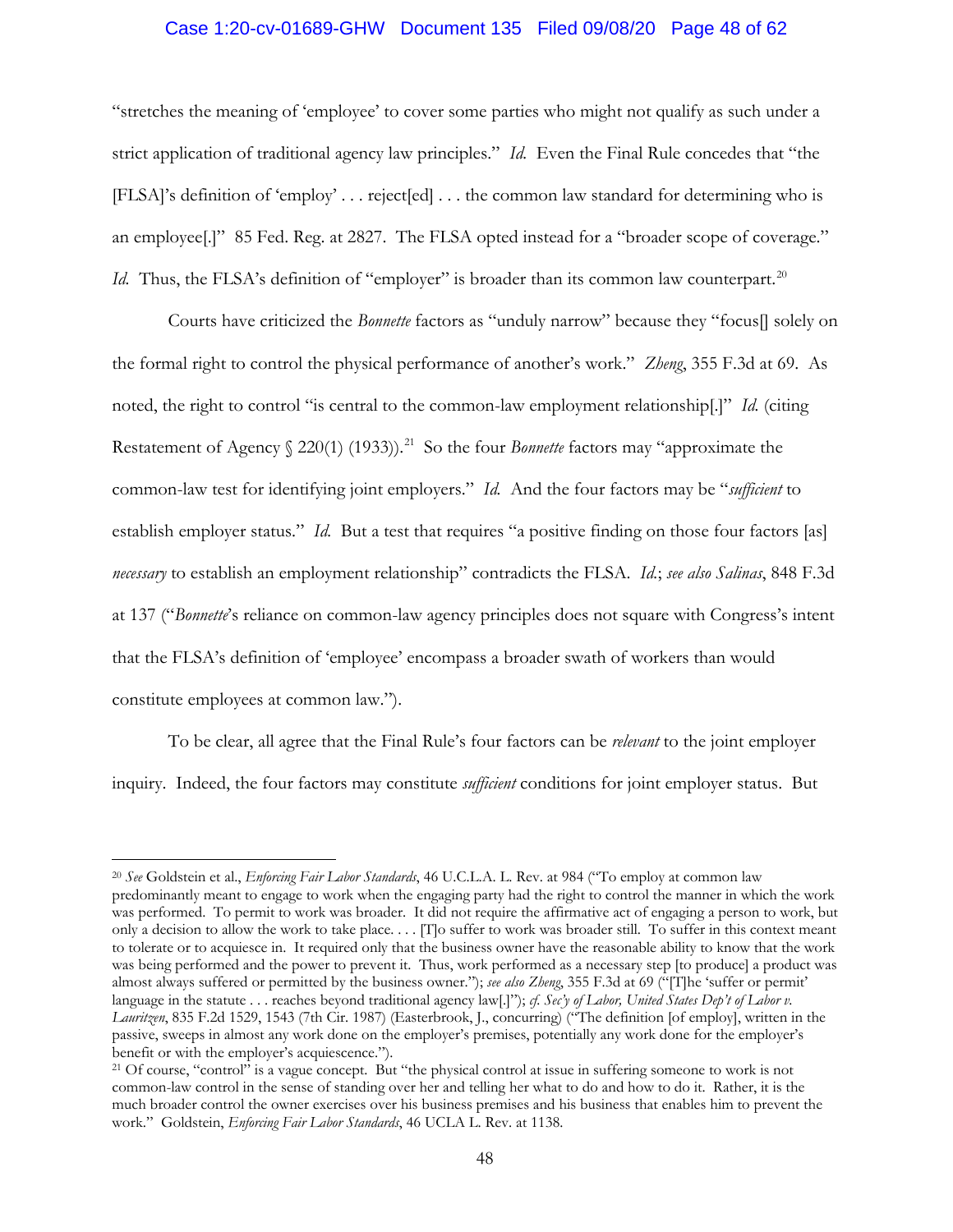## Case 1:20-cv-01689-GHW Document 135 Filed 09/08/20 Page 49 of 62

the Final Rule says that a joint employer "*must* actually exercise—directly or indirectly—one or more of the four control factors." 85 Fed. Reg. at 2821 (emphasis added). In other words, the conclusion that an employer satisfies "one or more of the control factors" is a *necessary* condition for an entity to qualify as a joint employer. *Id*. That conflicts with the FLSA.<sup>22</sup>

The Department did not deny that the Final Rule's test for joint employer liability mirrors the common-law standard. It was "not the Department's intent" for the Final Rule to be "*narrower* than the common law[.]" 85 Fed. Reg. at 2834 (emphasis added).<sup>23</sup> Even if the Final Rule is not narrower than the common law, the Department did not argue that its four-factor test for joint employment is broader than the common law's. And the Department conceded that the FLSA rejects the common-law definition of employment as overly cramped. Thus, the Final Rule is impermissibly narrow.24

That the Final Rule permits "the consideration of additional factors" does not cure the problem because it is limited "to those that indicate control." 85 Fed. Reg. at 2836. "[T]he purpose of the Department's four-factor balancing test" is to "evaluat[e] . . . the potential joint employer['s control] over the employee[.]" *Id.* So other factors are relevant "only if they [indicate] whether the potential joint employer . . . significant[ly] control[s] . . . the terms and conditions of the employee's

<sup>22</sup> The Department's reading of *Falk* also confused necessary and sufficient conditions. It is true that *Falk* found that the petitioners "substantial[ly] control[led] . . . the terms and conditions" of the employees' work. 414 U.S. at 195. In part for that reason, *Falk* concluded that the petitioners were joint employers. *Id.* The Department argued that because *Falk* noted the petitioners' "substantial control," that case supports a control-based test for joint employer liability. *Id.* But the Department failed to distinguish necessary and sufficient conditions. No one disputes that substantial control may be *sufficient* to support joint employer liability, as it was in *Falk*. But *Falk* does not suggest that control is *necessary* for joint employer status, as it is under the Final Rule.

<sup>&</sup>lt;sup>23</sup> It is unclear whether the Final Rule is narrower than the common law. At common law, the joint employer inquiry asks whether the principal "controls *or has the right to control* the physical conduct of the other in the performance of the service." Restatement (Second) of Agency § 2 (1958) (emphasis added). But the Final Rule requires an actual exercise of control. *See* 85 Fed. Reg. at 2821 ("The . . . ability, power, or reserved right to act in relation to the employee may be relevant for determining joint employer status[.] [B]ut such ability, power, or right alone does not demonstrate joint employer status without some actual exercise of control.").

<sup>24</sup> Indeed, the Department's test is even narrower than the *Bonnette* factors, which courts have rejected as "unduly narrow." *Zheng*, 355 F.3d at 69. *Bonnette* held that "the *power* to hire and fire the employees" was relevant to the joint employment analysis. 704 F.2d at 1470 (emphasis added). But the Final Rule requires that the putative employer "[h]ires or fires the employee[.]" 29 C.F.R. § 791.2(a)(1)(i). If *Bonnette*'s four factors are impermissibly narrow, a narrower test is also inadequate.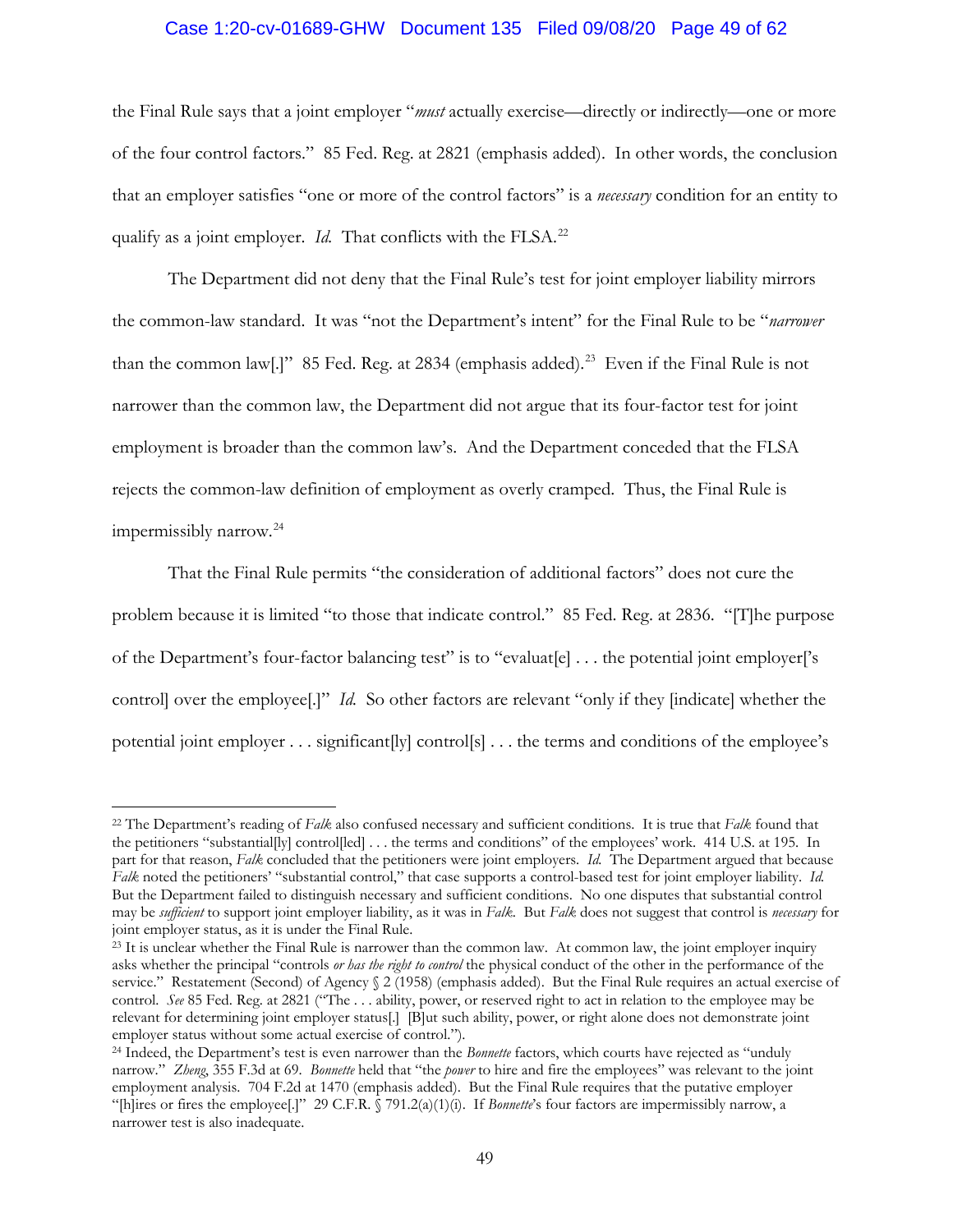## Case 1:20-cv-01689-GHW Document 135 Filed 09/08/20 Page 50 of 62

work." 29 C.F.R. § 791.2(b). Thus, the Final Rule unabashedly adopts a control-based test. That test is unlawfully narrow.

The cases the Department cited do not support its narrow test. Begin with *Bonnette*. Although it enumerated four factors, *Bonnette* did not purport to announce an exhaustive test. To the contrary, *Bonnette* noted that the four factors it enumerated "are not etched in stone[.]" 704 F.2d at 1470. *Bonnette* applied those factors because they were "relevant to th[e] particular situation" presented in that case. *Id.* And *Bonnette* cautioned that courts should not "appl[y]" the factors "blindly" because the joint employer analysis "must be based 'upon the circumstances of the whole activity.'" *Id.* (quoting *Rutherford*, 331 U.S. at 730). So the Department is wrong that "*Bonnette* adopted a similar four-factor test to determine whether a potential joint employer is liable." 85 Fed. Reg. at 2830.

The Final Rule argues "[t]he First and Fifth Circuits apply the *Bonnette* test, which is very close to the Department's proposed test[.]" *Id.* at 2831. Not true. In *Baystate*, the First Circuit held that the FLSA's "remedial purposes . . . require courts to define 'employer' more broadly than" at "common law." 163 F.3d at 675 (quotation omitted). That contradicts the Department's interpretation of the FLSA's definition of "employer." In any event, *Baystate* held that the *Bonnette* factors "provide a useful framework." *Id.* It applied the factors to conclude that multiple entities were joint employers. *Id.* at 675-76. So *Baystate* held that the *Bonnette* factors can be sufficient to establish joint employment. But it did not hold that they are necessary.

The Fifth Circuit case the Department relied on, *Gray v. Powers*, is closer to the mark, but even it does not support the Department's view. 673 F.3d 352, 355-57 (5th Cir. 2012). *Gray* relied on an earlier Fifth Circuit case that cited the four *Bonnette* factors. *See Watson v. Graves*, 909 F.2d 1549, 1553 (5th Cir. 1990). But as the Fifth Circuit later summarized, *Watson* found the *Bonnette* factors were not "dispositive." *Williams v. Henagan*, 595 F.3d 610, 620 (5th Cir. 2010). So "the court turned to the FLSA's twin purposes to maintain a minimum living standard and to reduce unfair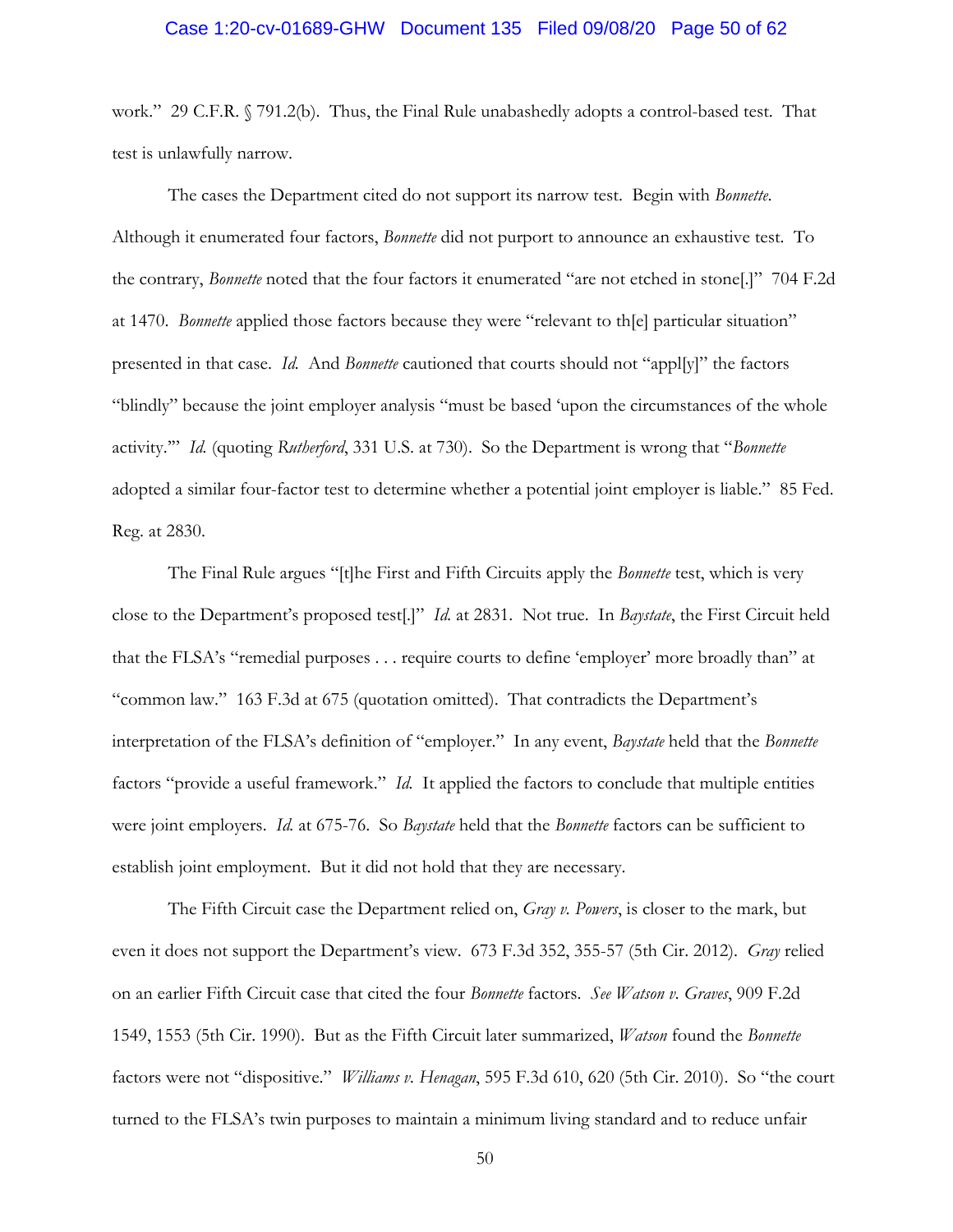#### Case 1:20-cv-01689-GHW Document 135 Filed 09/08/20 Page 51 of 62

competition among firms" and workers. *Id.* at 620-21 (citations omitted). Thus, Fifth Circuit law does not support applying the *Bonnette* factors as the exclusive test for joint employer liability.

The Final Rule argues that the "Third Circuit also applies a similar four-factor test" for joint employer liability. 85 Fed. Reg. at 2831. Again, that is not so. The Third Circuit held that because the FLSA is "unique[,]" a test for "joint employment 'must be based on a consideration of the total employment situation and the economic realities of the work relationship.'" *Enterprise*, 683 F.3d at 469 (quoting *Bonnette*, 704 F.2d at 1470). *Enterprise* enumerated four factors resembling the *Bonnette* factors. *See id.* But the Third Circuit took pains to "emphasize . . . that these factors *do not constitute an exhaustive list* of all potentially relevant facts[] and should not be 'blindly applied.'" *Id.* (quoting *Bonnette*, 704 F.2d at 1469-70). Indeed, the Third Circuit observed that applying the *Bonnette* factors "would only find joint employment where an employer had direct control over the employee[.]" *Id.* "[B]ut the FLSA [also] designates" as joint employers "entities with sufficient *indirect* control[.]" *Id.* That cuts against the Department's position that "an entity must actually exercise—directly or indirectly—one or more of the four control factors" to be a joint employer. 85 Fed. Reg. at 2821. So *Enterprise* also undermines the Department's position.

The Final Rule also claims that "[t]he Seventh Circuit has . . . suggested that joint employment depends on the measure of control exercised over the employee and that the *Bonnette* factors are relevant when assessing control." 85 Fed. Reg. at 2831. Yet again, the Department misread the case it cited. In *Moldenhauer v. Tazewell-Pekin Consol. Commc'ns Ctr.*, the Seventh Circuit laid out a four-factor test for joint employment for the Family and Medical Leave Act. *See* 536 F.3d 640, 644 (7th Cir. 2008). But *Moldenhauer* also "decline[d] to . . . limit [its] review" to those four factors "in this case or subsequent cases." *Id.* "Although these factors are . . . relevant . . . [to] whether an employer-employee relationship exists, it would be foolhardy to suggest that these are the *only* relevant factors, or even the most important." *Id. Moldenhauer* cuts against the Department's interpretation.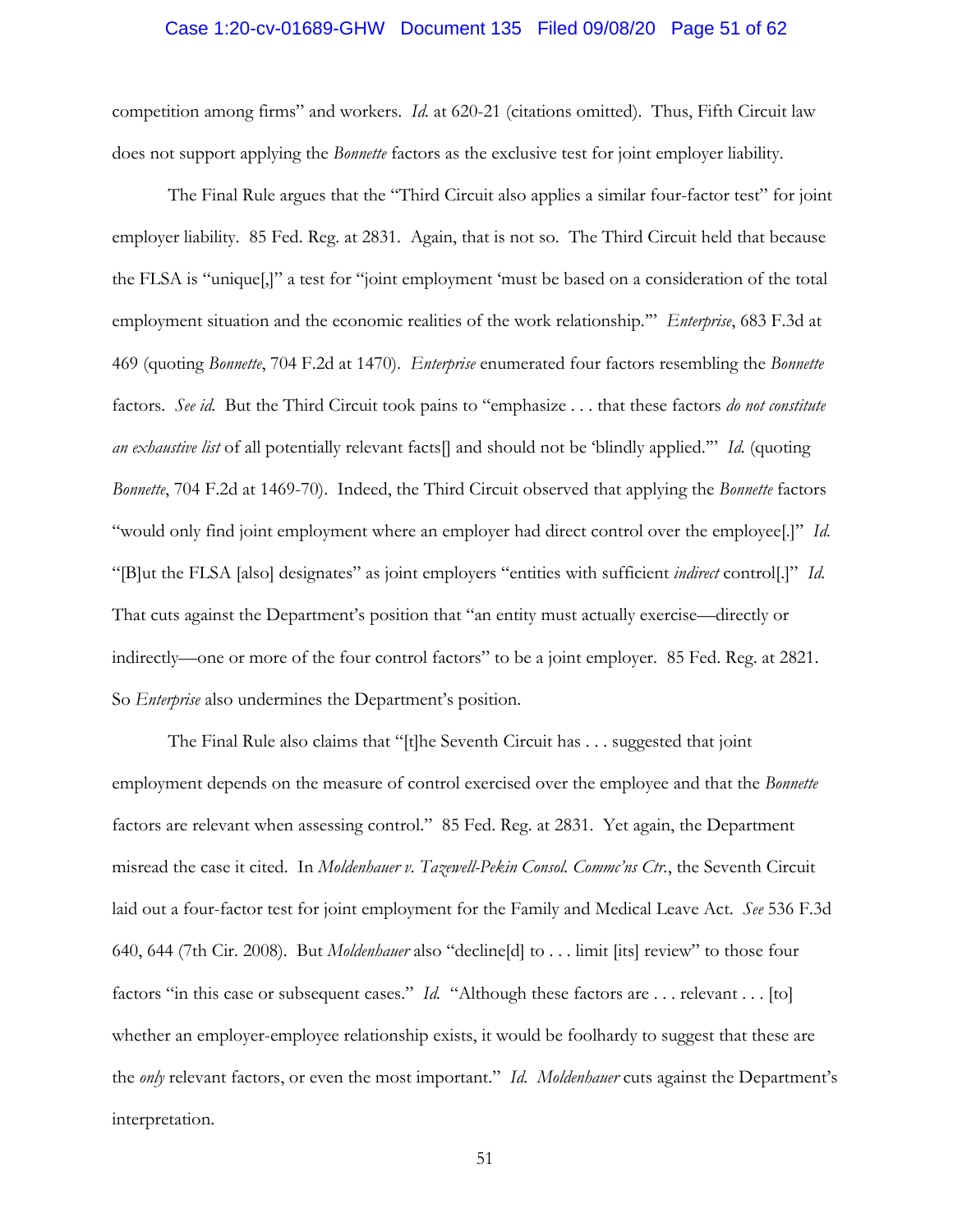## Case 1:20-cv-01689-GHW Document 135 Filed 09/08/20 Page 52 of 62

At bottom, the cases cited by the Department do not support its statutory interpretation separating section 3(d) from sections 3(g) and 3(e) as the sole textual basis for joint employer doctrine. The Final Rule's emphasis on control as the touchstone of joint employer liability flows from that interpretive error. Because a control-based test for joint employer liability is unduly narrow, the Final Rule must be set aside.

#### **3. Prohibition on Considering Additional Factors**

The Final Rule must also be vacated because it unlawfully limits the factors the Department will consider in the joint employer inquiry. The Final Rule says that "[w]hether the employee is economically dependent on the potential joint employer is not relevant" to the joint employer inquiry. 29 C.F.R. § 791.2(c). The Final Rule also gives "[e]xamples of factors that are not relevant because they assess economic dependence[,]" including

(1) whether the employee is in a specialty job or a job that otherwise requires special skill, initiative, judgment, or foresight; (2) whether the employee has the opportunity for profit or loss based on his or her managerial skill; (3) whether the employee invests in equipment or materials required for work or the employment of helpers; and (4) the number of contractual relationships, other than with the employer, that the potential joint employer has entered into to receive similar services.

*Id.* (capitalization altered).

Excluding economic dependence as irrelevant to joint employer status contradicts caselaw and the Department's own views. The Department conceded that "[e]conomic dependence is relevant when applying section 3(g) [to] determin[e] whether a worker is an employee under the [FLSA.]" 85 Fed. Reg. at 2821. But the FLSA does not distinguish between employers and joint employers. Any factor that is relevant to whether an entity is an employer is also relevant to whether the entity is a joint employer. That is why courts have focused on economic dependence as the crux of the joint employment inquiry.25 *See, e.g.*, *Layton*, 686 F.3d at 1178 ("[I]n considering a joint-

<sup>25</sup> Judge Easterbrook has criticized both the "economic dependence" and the related "economic reality" tests as unhelpful: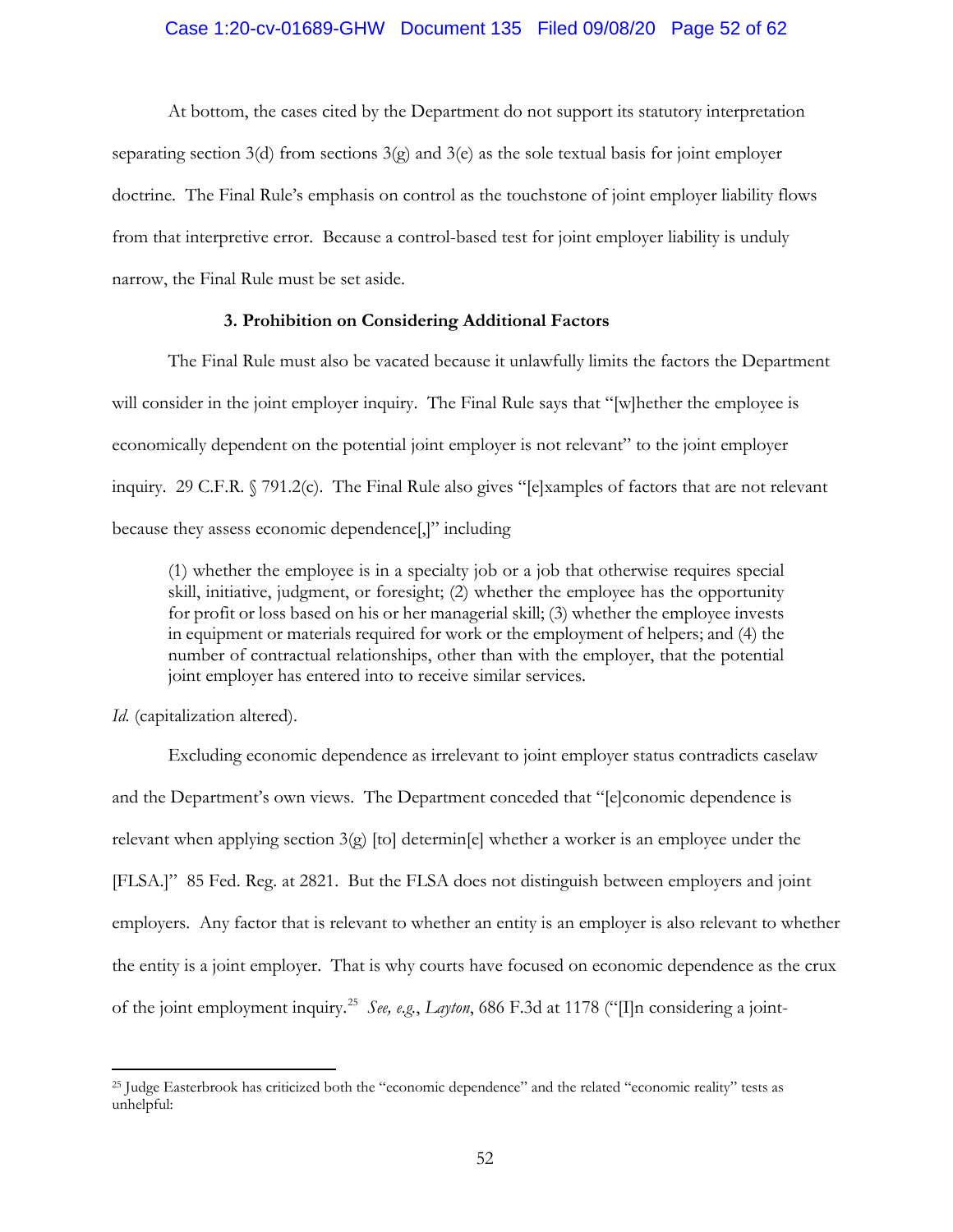## Case 1:20-cv-01689-GHW Document 135 Filed 09/08/20 Page 53 of 62

employment relationship, we must not allow common-law concepts of employment to distract our focus from economic dependency." (quoting *Antenor*, 88 F.3d at 933)); *Baystate,* 163 F.3d at 675 ("[T]o determine whether an employment relationship exists for the purposes of federal welfare legislation, courts look not to the common law conceptions of that relationship, but rather to the 'economic reality' of the totality of the circumstances bearing on whether the putative employee is economically dependent on the alleged employer." (citing *Aimable v. Long & Scott Farms*, 20 F.3d 434, 439 (11th Cir. 1994)).

The Final Rule's enumeration of specific economic dependence factors as irrelevant also contravenes *Rutherford*. For example, the Final Rule prohibits courts from considering "whether the employee is in a specialty job" in the joint employer inquiry. 29 C.F.R. § 791.2(c)(1). But *Rutherford* held that it *was* relevant that the workers "did a specialty job on the production line." 331 U.S. at 730. Because "*Rutherford* was a joint employment case," the Final Rule's limitation contradicts Supreme Court precedent. *Zheng*, 355 F.3d at 70.

The Final Rule also conflicts with Supreme Court caselaw in another way. The Final Rule asserts that "there must be limits on the . . . factors" that the Department used to "determin[e] joint employer status[.]" 85 Fed. Reg. at 2836. Thus, four factors are "irrelevant to the joint employer inquiry" under the Final Rule. *Id.* at 2839. These include "certain business models (such as a

A reference to "economic reality" tells the court to disregard economic fantasy but does not say which aspects of "reality" have what legal consequences. "'Reality' encompasses millions of facts, and unless we have a legal rule with which to sift the material from the immaterial, we might as well examine these facts through a kaleidoscope." The reference to "economic dependence" is scarcely more helpful. Thousands of employers compete for the services of agricultural workers; when deciding whether to accept Zarate's offer rather than someone else's, these workers were not "dependent" on Remington. Once they arrived in Indiana they were "dependent" in the sense that they relied on Zarate (and perhaps on Remington) to fulfill the deal (as both the travel and the work precede payment). They had sunk costs that may have led them to accept substandard housing and toilet facilities rather than endure transitional unemployment during a search for other work. This difference between the *ex ante* and *ex post* situations is true of all labor, however; how can it help us to determine whether to disregard a given independent contractor?

*Reyes v. Remington Hybrid Seed Co.*, 495 F.3d 403, 407 (7th Cir. 2007) (quoting *Lauritzen*, 835 F.2d at 1539). These criticisms are apt, but the Court must apply the "economic reality" test because it is binding Supreme Court precedent. *See Whitaker*, 366 U.S. at 33.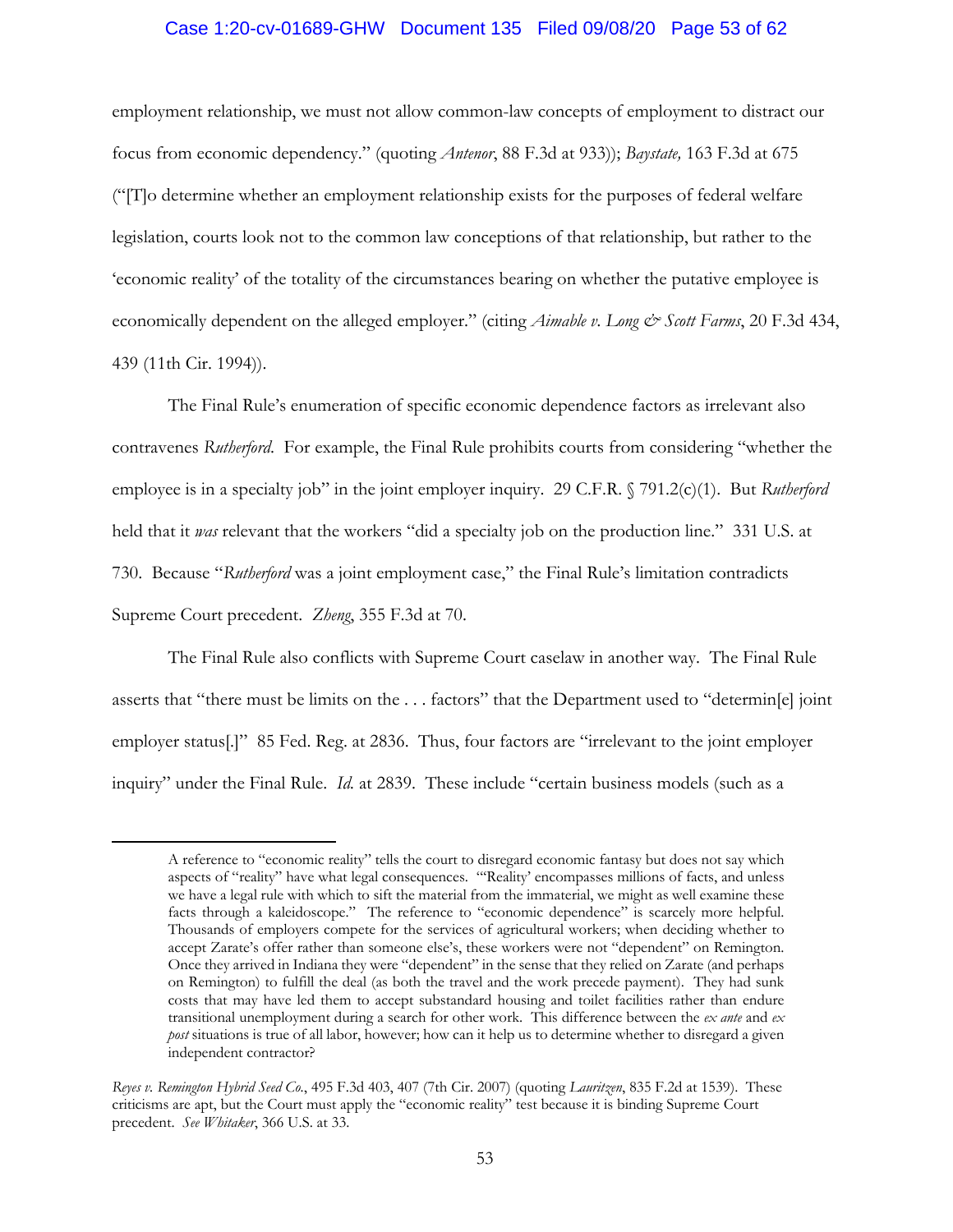## Case 1:20-cv-01689-GHW Document 135 Filed 09/08/20 Page 54 of 62

franchise model), certain business practices (such as allowing the operation of a store on one's premises), and certain contractual agreements (such as requiring a party in a contract to institute sexual harassment policies)[.]" *Id.* at 2821; *see* 29 C.F.R. § 791.2(d)(2)-(5).

These limitations are also out of step with Supreme Court caselaw. To begin, *Rutherford* noted that the slaughterhouse "furnish[ed] a room in its plant for the work, known as the boning vestibule" and that the boning was "done at one place and under one roof." 331 U.S. at 725-26. Thus, the boners were "part of the integrated unit of production[.]" *Id.* at 729. This suggested that the slaughterhouse was the boners' (joint) employer. *Id.* Yet the Final Rule says that whether the "potential joint employer[] . . . allow[s] [a second] employer to operate a business on its premises" is irrelevant. 29 C.F.R. § 791.2(d)(5). That limitation conflicts with *Rutherford*.

The *Rutherford* Court also held that the employment "relationship does not depend on . . . isolated factors but rather upon the circumstances of the whole activity." 331 U.S. at 730. Excluding *any* factors as irrelevant is in tension with this holistic inquiry. The Final Rule does not say that these factors are *insufficient* to confer joint employer status. That limitation might comply with *Rutherford*. But the Final Rule sweeps too broadly by excluding these factors as categorically *irrelevant* to the joint employer inquiry.

The Final Rule's limitations also do not make sense. Consider again a putative joint employer that permits a second employer to operate a store on its premises. It is common sense that this arrangement could be relevant to whether the putative joint employer "suffer[s] or permit[s]" the second employer's employees to work. 29 U.S.C. § 203(g). So that limitation is both unlawful and illogical.

The Court is mindful that the Final Rule is entitled to a "measure of respect." *Alaska Dep't of Envt'l Conservation v. E.P.A.*, 540 U.S. 461, 488 (2004). 26 "[T]he weight accorded to such

<sup>26</sup> The Department agrees that the Court should not accord *Chevron* deference to the Final Rule. Department's Memorandum of Law, Dkt No. 104, at 10-11.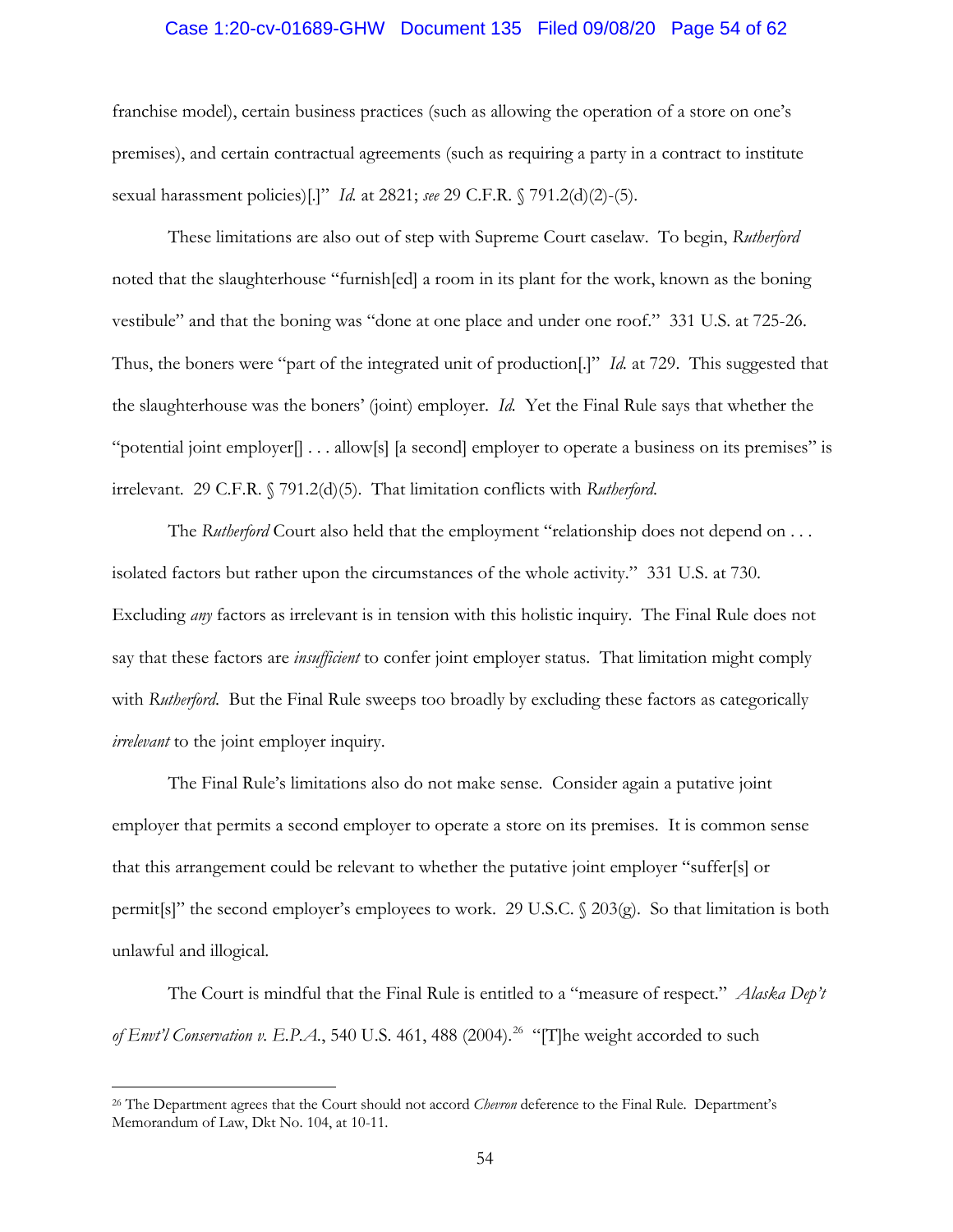#### Case 1:20-cv-01689-GHW Document 135 Filed 09/08/20 Page 55 of 62

interpretations depends on their 'thoroughness,' 'validity,' 'consistency,' and 'power to persuade.'" *De La Mota v. United States Dep't of Educ.*, 412 F.3d 71, 80 (2d Cir. 2005) (quoting *Skidmore v. Swift & Co.*, 323 U.S. 134, 140 (1944)); *see also United States v. Mead Corp.*, 533 U.S. 218, 235 (2001) (holding that the "respect" owed to an agency interpretation is "proportional" to its "'power to persuade'" (quoting *Skidmore*, 323 U.S. at 140)). The Department's interpretation is unpersuasive. It also conflicts with prior Department interpretations. *Compare, e.g.*, 2016 AI, 2016 WL 284582, at \*3 (contending that the test for joint employer liability "is not a control test") *with* 85 Fed. Reg. at 2821 (requiring "some actual exercise of control" for joint employer liability).

In any event, the Department's interpretation contradicts the FLSA. And "[i]f the intent of Congress is clear, that is the end of the matter[.]" *Pereira v. Sessions*, 138 S. Ct. 2105, 2113 (2018) (quoting *Chevron*, 467 U.S. at 842-43). Both the Court and the Department "must give effect to the unambiguously expressed intent of Congress." *Id.* (quotation omitted). Because the Final Rule conflicts with the FLSA, it must be set aside.

#### **C. Arbitrary and Capricious**

#### **1. Unexplained Inconsistency**

The Final Rule is also arbitrary and capricious for at least three reasons. The first is that the Department did not adequately explain why it departed from its prior interpretations. As noted above, "[a]gencies are free to change their existing policies as long as they provide a reasoned explanation for the change." *Encino I*, 136 S. Ct. at 2125 (citations omitted). An agency "need not demonstrate . . . that the reasons for the new policy are better than the reasons for the old one[.]" *Fox*, 556 U.S. at 515 (emphasis omitted). "[I]t suffices that the new policy is permissible under the statute, that there are good reasons for it, and that the agency believes it to be better, which the conscious change . . . adequately indicates." *Id.* (emphasis omitted). But "the agency must at least 'display awareness that it is changing position[.]'" *Encino I*, 136 S. Ct. at 2125 (quoting *Fox*, 556 U.S. at 515). "[A]n 'unexplained inconsistency' in agency policy is 'a reason for holding [that] an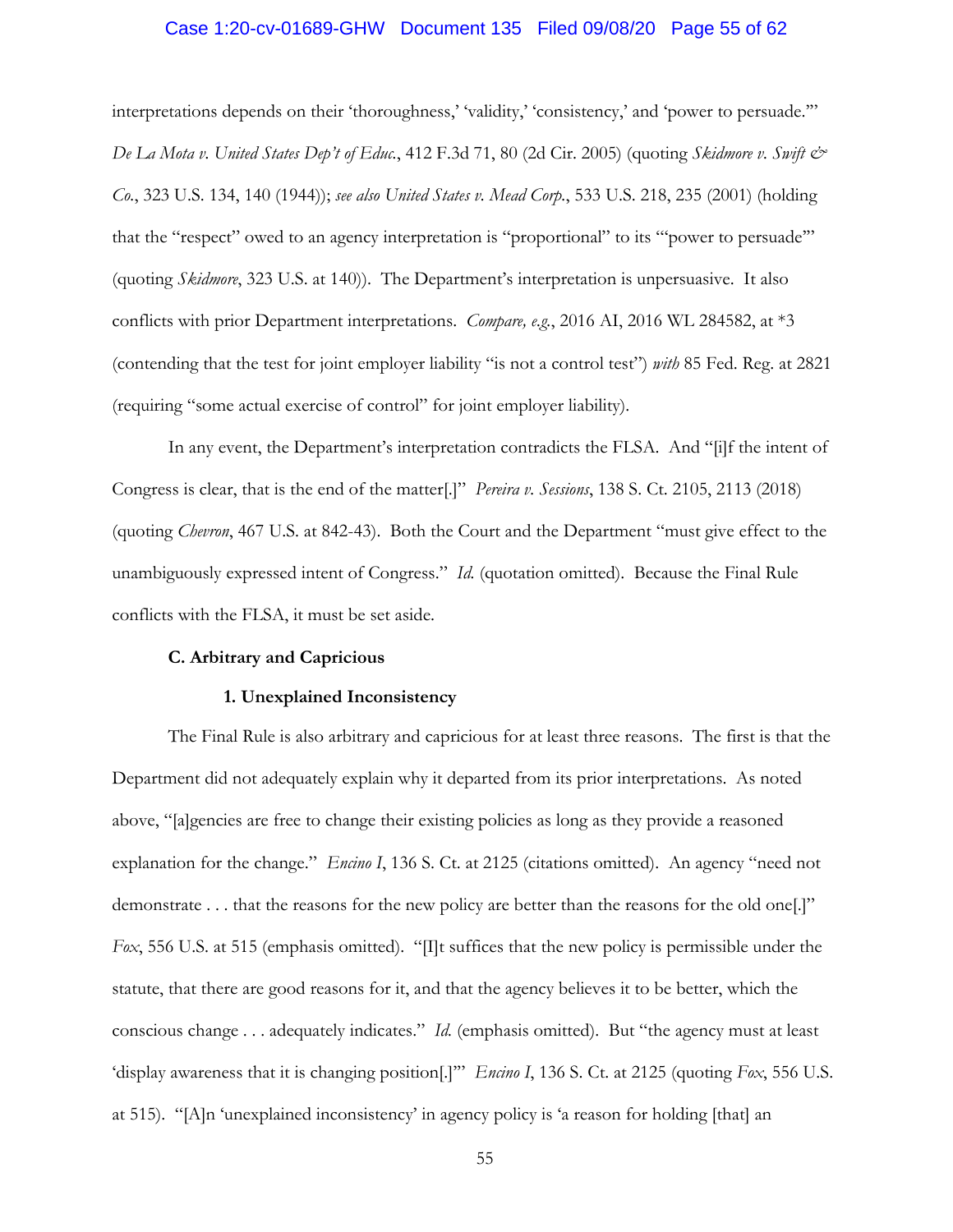### Case 1:20-cv-01689-GHW Document 135 Filed 09/08/20 Page 56 of 62

interpretation [is] an arbitrary and capricious change from agency practice.'" *Id.* (quoting *Brand X*, 545 U.S. at 981).

The Department did not adequately explain why it departed from its prior interpretations. To begin, the Final Rule is a volte-face from the Department's 1997 Guidance in multiple respects. There, the Department explained that "the concept of 'joint employment'" in the MSPA rests on "[t]he MSPA statutory definition of 'employ[,]'" which is the same as "the FLSA statutory definition of 'employ[.]'" 62 Fed. Reg. at 11734. And the Department said that "the FLSA definition of employ" rejects "the traditional common law 'right to control' test[.]" *Id.* at 11745. The 1997 Guidance also applied the same test for primary and joint employment relationships. *Id.*

The Final Rule departs from these positions, but it does not explain why. Indeed, the Final Rule does not cite the 1997 Guidance, except to quote a commenter who argued that "the Department[] . . . revers[ed] [its] position [from] the last time it engaged in rulemaking [about] joint employer status." 85 Fed. Reg. at 2833. That comment is spot on, yet the Department did not respond to it. The Department failed to acknowledge that it had shifted its position from the 1997 Guidance, much less to explain why.

Nor did the Department satisfactorily explain why it departed from the 2014 and 2016 AIs. The 2014 AI stated that for joint employment, "a test that 'focuses solely on the formal right to control the physical performance of another's work'" is "'unduly narrow[.]'" 2014 WL 2816951, at \*2 n.5 (quoting *Zheng*, 355 F.3d at 69). The 2016 AI observed that the test for joint employment in the FLSA "is not a control test." 2016 WL 284582, at \*9. But the Final Rule says that a joint employer must "actual[ly] exercise . . . control." 85 Fed. Reg. at 2821.

That inconsistency demands an explanation, but the Final Rule gives none. The Final Rule discusses the 2014 and 2016 AIs in the "regulatory and judicial history" section. 85 Fed. Reg. at 2821-23 (capitalization altered). Yet the Department did not acknowledge that it was departing from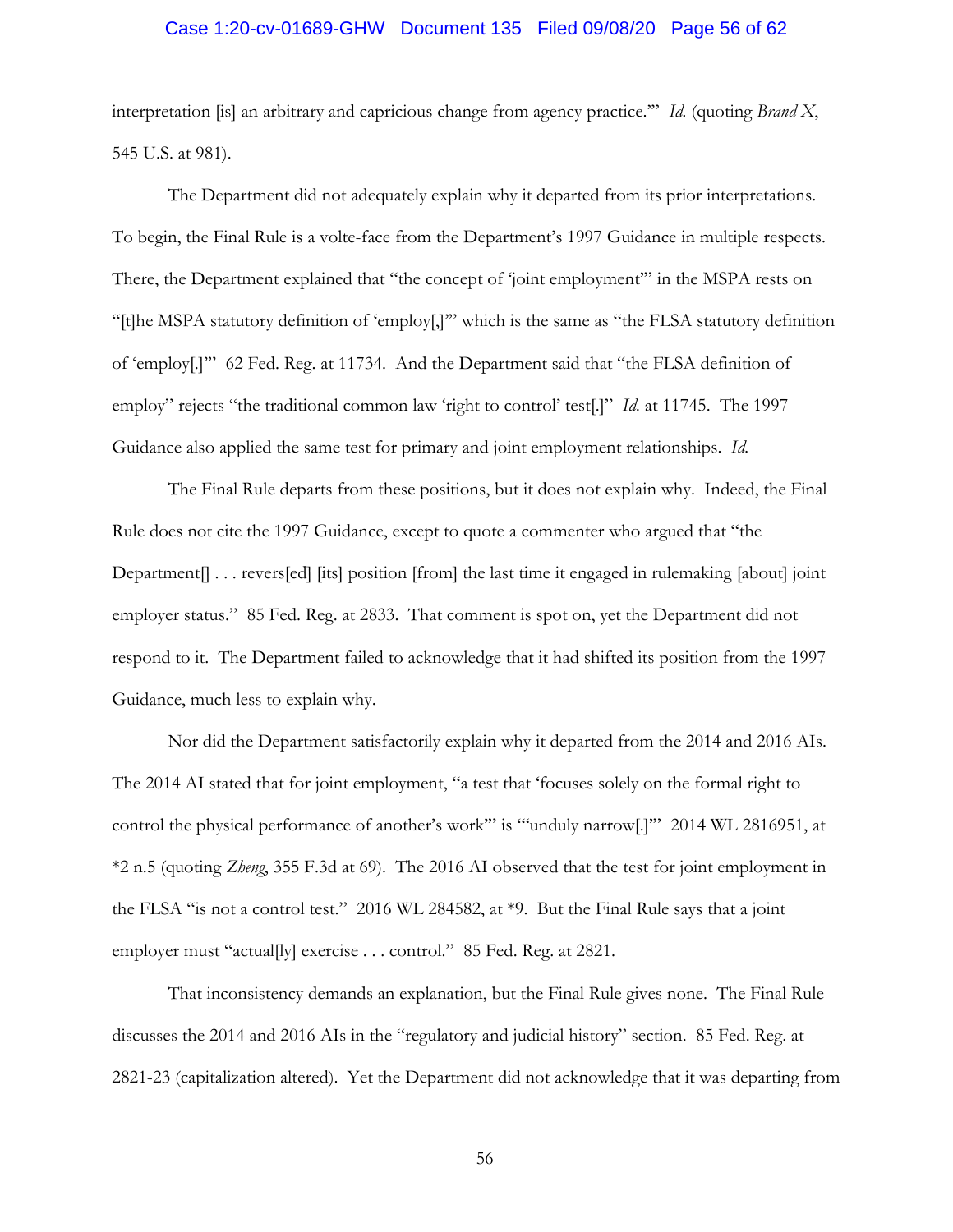### Case 1:20-cv-01689-GHW Document 135 Filed 09/08/20 Page 57 of 62

those interpretations. Nor did it explain why it now believes the 2014 and 2016 AIs were wrong. The Final Rule is arbitrary and capricious because of this unexplained inconsistency.

#### **2. Conflict Between the FLSA and the MSPA**

The Final Rule is also arbitrary and capricious because the Department did not consider the conflict between it and the MSPA Regulations. The standard for joint employer liability under the MSPA is whether, as a matter of "economic reality," "the worker . . . economically depend[s]" on the putative joint employer. 29 C.F.R.  $\S$  500.20(h)(5)(iii). The MSPA Regulations state that "[j]oint employment under the [FLSA] is joint employment under the MSPA." *Id.* § 500.20(h)(5)(i). And the Final Rule acknowledges that the Department "will continue to use the standards in its MSPA joint employer regulation to determine joint employer status under MSPA[.]" 85 Fed. Reg. at 2828 n.55 (citing 29 C.F.R. § 500.20(h)(5)).

Thus, the Department now applies different standards for joint employer liability under the FLSA and the MSPA. Leaving aside that Congress intended the standards to be uniform, this could lead to increased costs for employers subject to both standards. The Final Rule does not acknowledge those costs or explain why the other benefits of the Final Rule outweigh them. That is arbitrary and capricious.

#### **3. Cost to Workers**

The Final Rule is arbitrary and capricious for a third reason: It does not adequately consider the Final Rule's cost to workers. In the NPRM, the Department contended that the Final Rule would not impose any such costs. 84 Fed. Reg. at 14054. There, the Department explained that even if the Final Rule "reduces the number of . . . joint employers . . .," it would not affect "the wages due the employee under the [FLSA] nor the [primary] employer's liability for [those] wages due[.]" *Id.* In other words, an employee could still "collect the entire wages due from [her primary] employer." *Id.* Thus, "assuming that all employers always fulfill their legal obligations under the [FLSA]," the Final Rule would not reduce employee wages. *Id.* at 14054-55.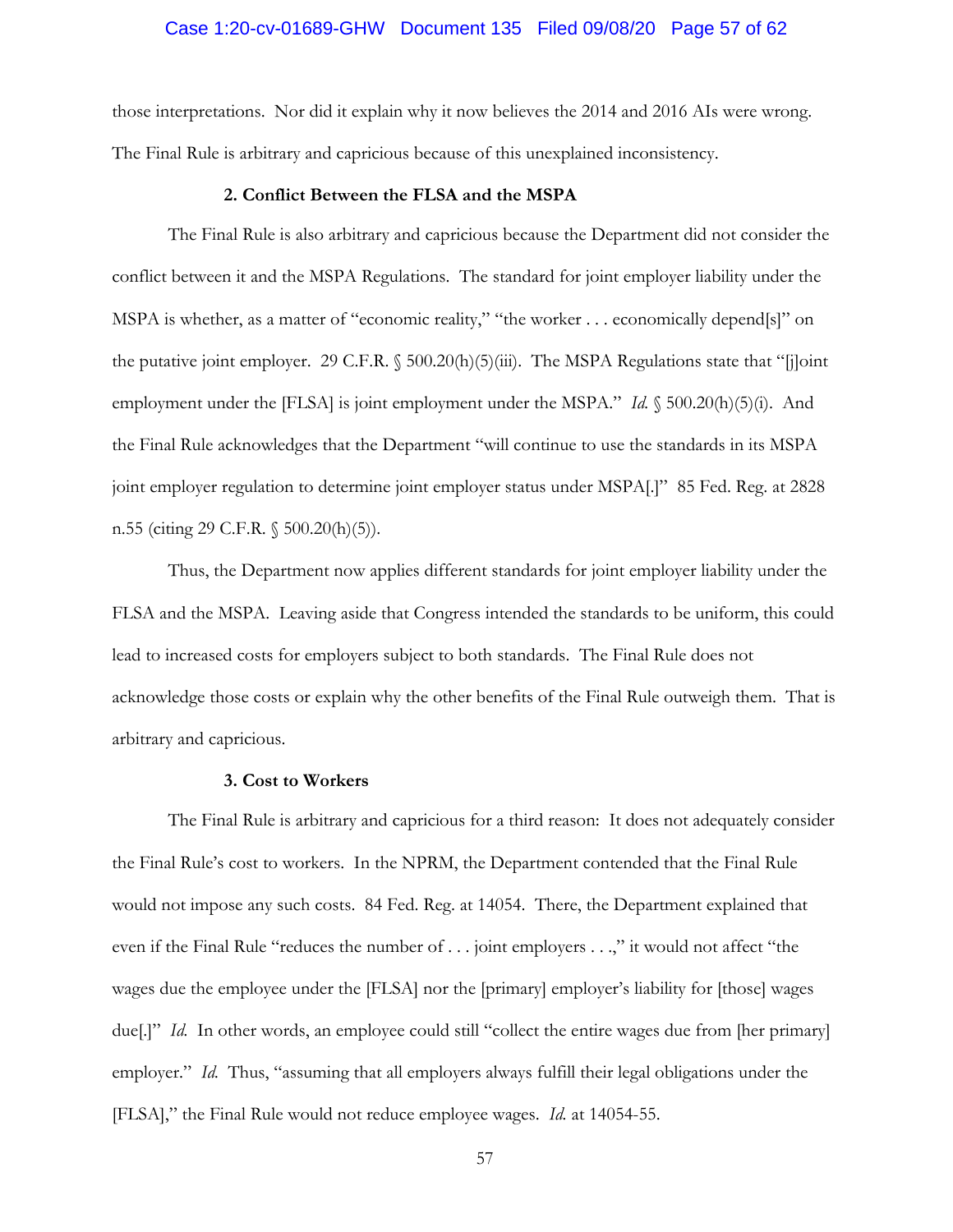## Case 1:20-cv-01689-GHW Document 135 Filed 09/08/20 Page 58 of 62

This is silly. True, if we "assum[e] that all employers always fulfill their legal obligations[,]" the Final Rule will not make employees worse off. *Id.* But employers do not uniformly fulfill their legal obligations. That is the whole point of joint employer liability: Workers can recover from a joint employer when their primary employer flakes on its legal obligations. If employers always fulfill their legal obligations, the Final Rule serves no purpose. *Cf. Reyes*, 495 F.3d at 409 ("If everyone abides by the law, treating a firm . . . as a joint employer will not increase its costs.").

In the Final Rule, the Department retreated from this untenable assumption. It acknowledged that the Final Rule "may reduce the number of businesses . . . found to be joint employers[.]" 85 Fed. Reg. at 2853. That might "reduce the amount of back wages that employees [can] collect when their [primary] employer does not comply with the [FLSA] and, for example, . . . is or becomes insolvent." *Id.*

But the Department did not try to account for this effect. The Final Rule notes that EPI "submitted a quantitative analysis of transfers, estimating that transfers will result from both an increase in workplace fissuring and increased losses due to wage theft by employers." *Id.*; *see also* EPI Comment, Dkt No. 94-3. The Department "appreciate[d] EPI's quantitative analysis[.]" 85 Fed. Reg. at 2853. "[B]ut [it] d[id] not believe there are data to accurately quantify" these costs. *Id.* "The Department lack[ed] data on" how many joint employers currently exist. *Id.* And it could not "estimate the[ir] financial capabilities (or lack thereof)[.]" *Id.* So the Department was "unable to estimate the magnitude of a decrease" in joint employers because of the Final Rule. *Id.*

This is not a satisfactory explanation. To be sure, an agency is required to "give only a 'reasoned explanation' for its decision, not necessarily a quantitative one." *XY Planning*, 963 F.3d at 256 n.10 (citations omitted). And agencies are "not required to parse costs and benefits precisely." *USCIS*, 408 F. Supp. 3d at 1106. But even if the "exact harms are . . . difficult to predict," the agency may not "'disregard[] [an] effect entirely.'" *Id.* (quoting *Pub. Citizen v. Fed. Motor Carrier Safety Admin.*, 374 F.3d 1209, 1219 (D.C. Cir. 2004)). "The mere fact that the magnitude of [a policy's]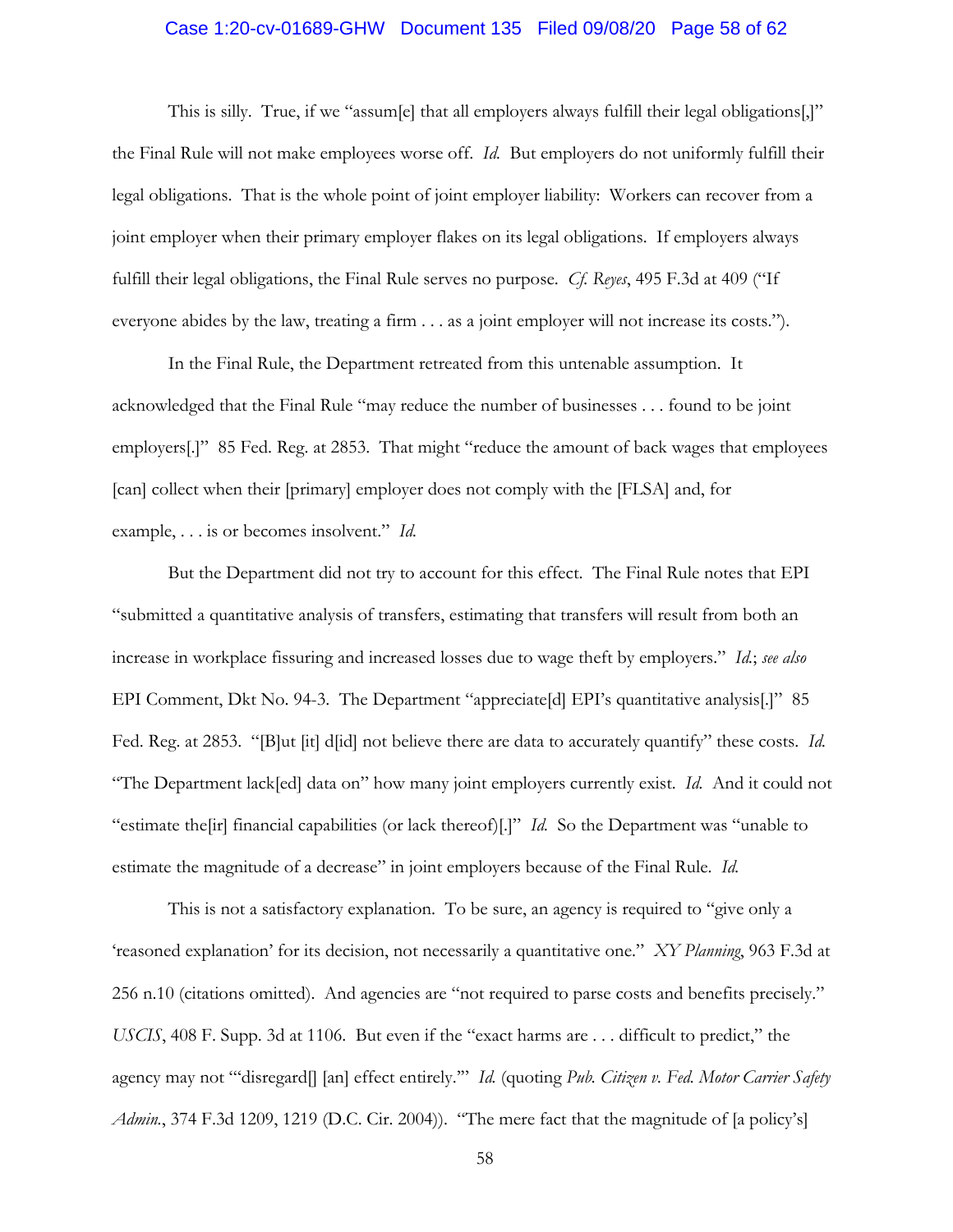## Case 1:20-cv-01689-GHW Document 135 Filed 09/08/20 Page 59 of 62

effect[] is uncertain" does not "justif[y]" ignoring that effect. *Pub. Citizen*, 374 F.3d at 1219 (emphasis omitted).

Yet that is what the Department did. The Final Rule concedes that it might reduce employees' ability to collect back wages owed to them. But the Department did not account for that effect because it was "unable to estimate the magnitude of" the decrease in joint employers under the Final Rule. 85 Fed. Reg. at 2853. In doing so, the Department almost "entirely failed to consider" the cost to workers, an "important aspect of the problem." *DACA*, 140 S. Ct. at 1913 (quoting *State Farm*, 463 U.S. at 43).

The Department's inability-to-quantify rationale is especially unpersuasive because the Department failed to quantify the supposed benefits of the Final Rule. The Department promulgated the Final Rule "to promote certainty for employers and employees, reduce litigation, promote greater uniformity among court decisions, and encourage innovation in the economy." 85 Fed. Reg. at 2820. It quantified none of those benefits. So why was the Department entitled to count unquantifiable and uncertain benefits on one side of the ledger but ignore them on the other? That double standard is unreasonable. And it suggests that the Department's inability to quantify the Final Rule's cost to workers was not the true reason that it ignored those costs.

The Department also failed to explain why it believed EPI's estimate was wrong. EPI estimated that the Final Rule would cost workers \$1 billion per year. EPI Comment at 10. The Department did not have to agree with that estimate. It rests on reasonably debatable assumptions. Nor was the Department required to respond to every comment or precisely quantify every cost and benefit of the Final Rule. But by ignoring EPI's estimate, the Department effectively assumed that the Final Rule would cost workers nothing—an obviously unreasonable assumption. The Department should have explained why EPI's estimate was so bad that it preferred to use no estimate at all.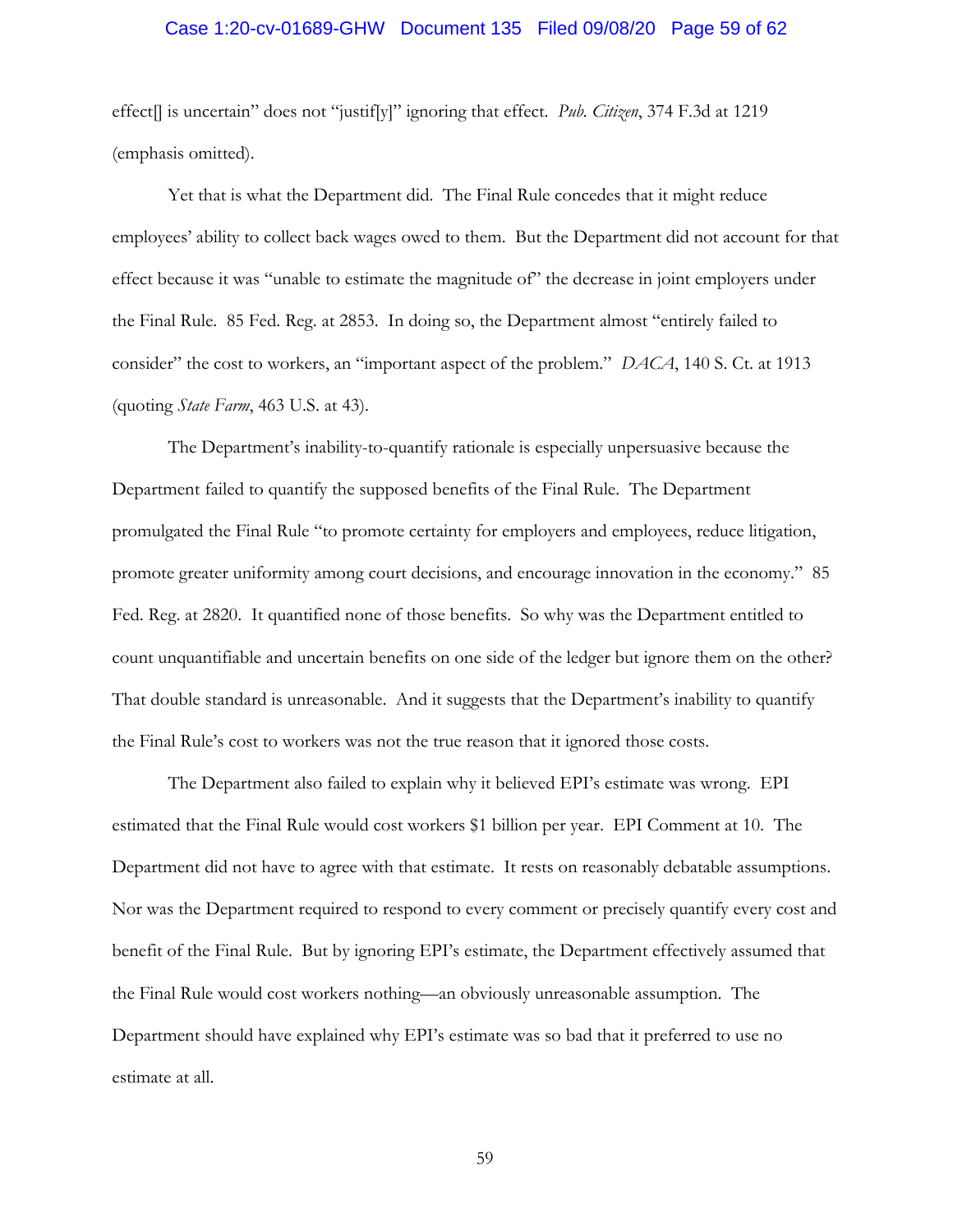## Case 1:20-cv-01689-GHW Document 135 Filed 09/08/20 Page 60 of 62

To be clear, the Department's justifications for engaging in rulemaking are valid. Promoting uniformity and clarity given the (at least superficially) widely divergent tests for joint employer liability in different circuits is a worthwhile objective. The Court is sympathetic to the Department's concern that putative joint employers face uncertainty, and that this uncertainty is costly. This opinion does not imply that the Department cannot engage in rulemaking to try to harmonize joint employer standards.

But the Department must do better than this. Any future rulemaking must adhere to the text of the FLSA and Supreme Court precedent. If the Department departs from its prior interpretation, it must explain why. And it must make more than a perfunctory attempt to consider important costs, including costs to workers, and explain why the benefits of the new rule outweigh those costs. Because the Final Rule does none of these things, it is legally infirm.

# **D. Severability**

Although the Final Rule's test for "vertical" joint employer liability must be set aside under the APA, the Court will permit the Department's revisions to the "horizontal" joint employment scenario to remain in effect. *See* 2016 AI, 2016 WL 284582, at \*2 (distinguishing between "vertical" and "horizontal" joint employment scenarios); *see also* n.2, *supra*.

A court may sever an unlawful portion of a rule under the APA. "The APA requires courts to 'hold unlawful and set aside agency action' that is not in accordance with law[.] . . . 'Agency action' may include 'the whole or a part of an agency rule.'" *New York v. United States Dep't of Labor*, No. 20-cv-3020 (JPO), 2020 WL 4462260, at \*13 (S.D.N.Y. Aug. 3, 2020) (quoting 5 U.S.C. §§ 551(13), 706(2)). "Thus, the APA permits a court to sever a rule by setting aside only the offending parts[.]" *Id.* (quoting *Carlson v. Postal Regulatory Comm'n*, 938 F.3d 337, 351 (D.C. Cir. 2019)). The "invalid part of a . . . regulation may be dropped if what is left is fully operative as a law, absent evidence that the agency would not have enacted" the lawful portions "independently" of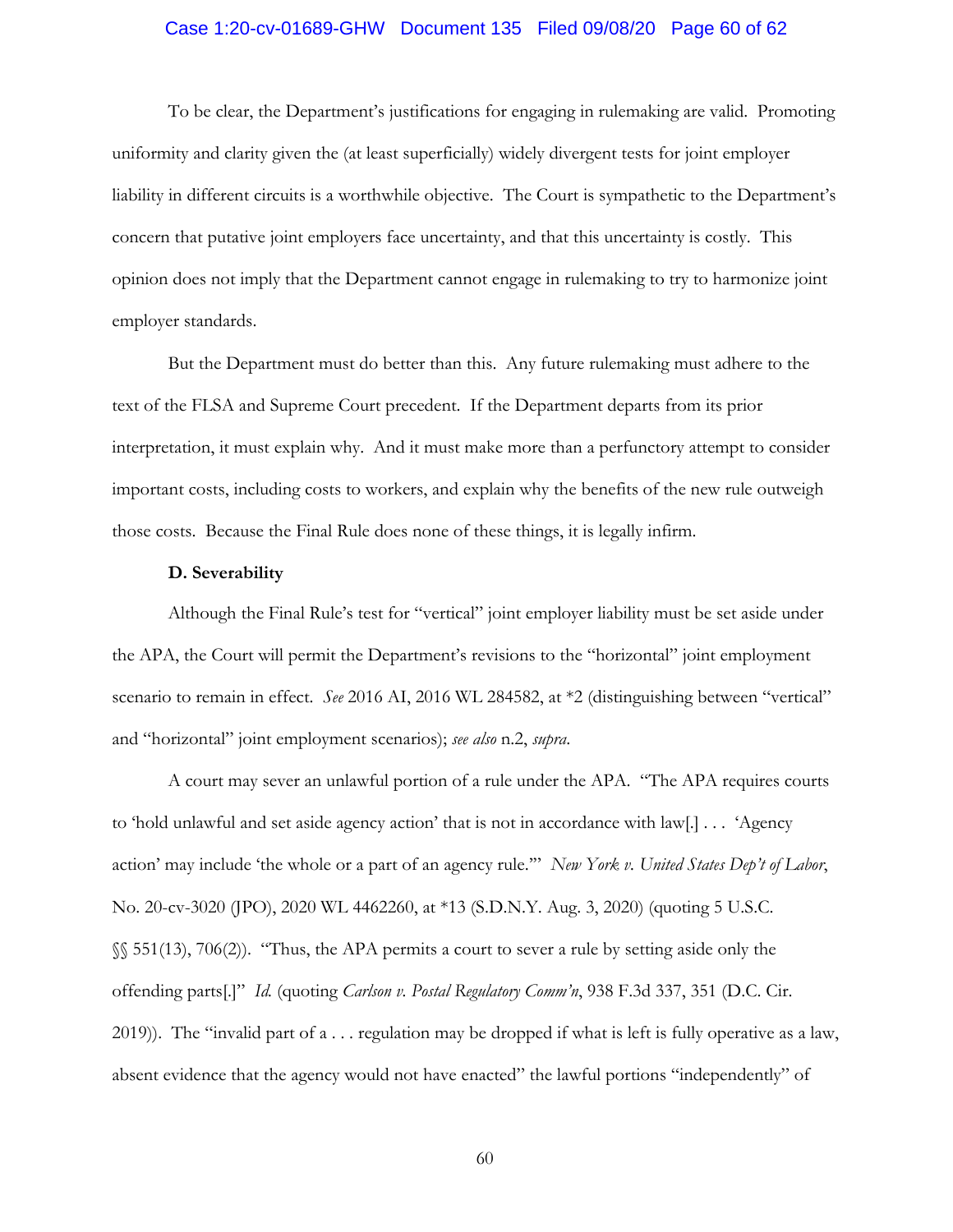## Case 1:20-cv-01689-GHW Document 135 Filed 09/08/20 Page 61 of 62

those that are unlawful. *Id.* (quoting *United States v. Smith*, 945 F.3d 729, 738 (2d Cir. 2019))

(alterations omitted). And the Final Rule has a severability clause:

If any provision of this part is held to be invalid or unenforceable by its terms, or as applied to any person or circumstance, or stayed pending further agency action, the provision shall be construed so as to continue to give the maximum effect to the provision permitted by law, unless such holding shall be one of utter invalidity or unenforceability, in which event the provision shall be severable from part 791 and shall not affect the remainder thereof.

29 C.F.R. § 791.3.

The Court vacates the Final Rule's novel standard for vertical joint employer liability. For the reasons set forth above, the Final Rule's revisions to that scenario are flawed in just about every respect. "The APA violations that the Court has found . . . are numerous, fundamental, and farreaching." *HHS*, 414 F. Supp. 3d at 577. "[A] decision to leave standing isolated shards of the Rule that [are not] specifically infirm would ignore the big picture: that [it] was . . . shot through with glaring legal defects[.]" *Id.*

But the Final Rule's changes to horizontal joint employer liability are severable. The Final Rule makes only "non-substantive revisions" to existing law for horizontal joint employer liability. 85 Fed. Reg. at 2844. These changes are codified at 29 C.F.R. § 791.2(e). They can function independently from the changes to vertical joint employer liability. And there is no evidence that the Department would not have promulgated these revisions independently of the revisions to vertical joint employment. Thus, the revised 29 C.F.R. § 791.2(e) remains in effect.

#### **IV. CONCLUSION**

The parties' cross motions for summary judgment are GRANTED in part and DENIED in part. The Department's novel interpretation for vertical joint employer liability conflicts with the FLSA and is arbitrary and capricious. But the Department's non-substantive revisions to horizontal joint employer liability are severable, so 29 C.F.R. § 791.2(e) remains in effect. The Court vacates the rest of the revised 29 C.F.R. § 791.2.